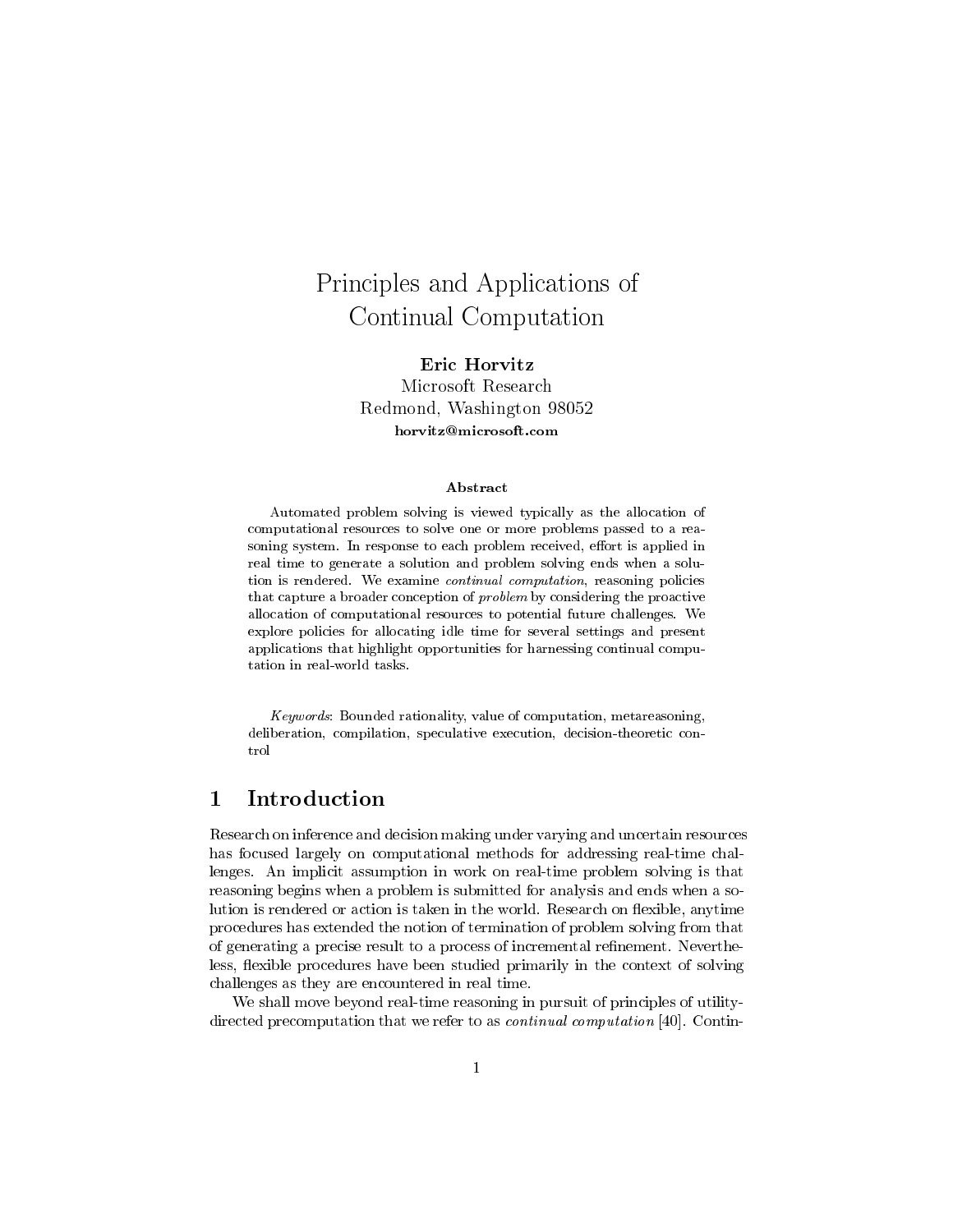ual computation generalizes the definition of *problem* to encompass the uncertain stream of challenges faced over time. The methods bring attention to the potential value of developing machinery for reasoning in an incessant, contextdependent manner to forecast and prepare for potential future challenges [64].

There are compelling reasons for pursuing crisp policies for allocating idle resources to future real-time computation. Today, computational systems are typically employed in settings where relatively long spans of quiescence are pierced intermittently by bursts of tasks. Periods of inactivity are common in computer systems that are sporadically taxed to their limits when faced with real-time problem solving. At this moment, most of the computational resources in the world are going unused. Unless you are reading this document at some future date, when continual computation might be more ubiquitous, large numbers of operating systems are currently cycling in idle loops, waiting passively for the arrival of a real-time task.

The potential value of principles of continual computation for leveraging idle resources is especially highlighted when considering the challenge of creating autonomous inference and planning systems that are immersed in real-world environments, tasked with sensing and acting over prolonged periods of time. Such situated systems may frequently be in a resting state, but can expect to eventually face events and challenges that may lead to real-time computational bottlenecks.

Research on continual computation comes in the spirit of a body of work, centering on the value of optimizing the performance of reasoning and decision making under limited resources [26, 27, 48, 51, 43, 11, 7, 22, 29, 59, 63, 46, 68]. The work also shares motivations and goals with a variety of related efforts on compilation, precomputation, and prefetching in Computer Science.

Policies for guiding the precomputation and caching of complete or partial solutions of potential future problems are targeted at enhancing the expected value of future behavior. The policies can be harnessed to allocate periods of time traditionally viewed as idle time between problems, as well as to consider the value of redirecting resources that might typically be allocated to solving a definite, current problem to the precomputation of responses to potential future challenges under uncertainty.

Allocating idle resources to future problems is an intractable combinatorial optimization problem. In the general case, a combinatorial number of alternative allocations and sequences of precomputation effort must be explored and the best sequence selected, given a probability distribution over idle time. Rather than pursue the use of general optimization methods to allocate resources, we seek to elucidate principles of continual computation that can be harnessed to compose in a tractable manner ideal precomputation policies for prototypical classes of problems and scenarios.

We identify situations where local precomputation decisions lead to globally optimal precomputation. Our analyses hinge on a consideration of the probabilities of alternate forthcoming problems. Given information about the likelihood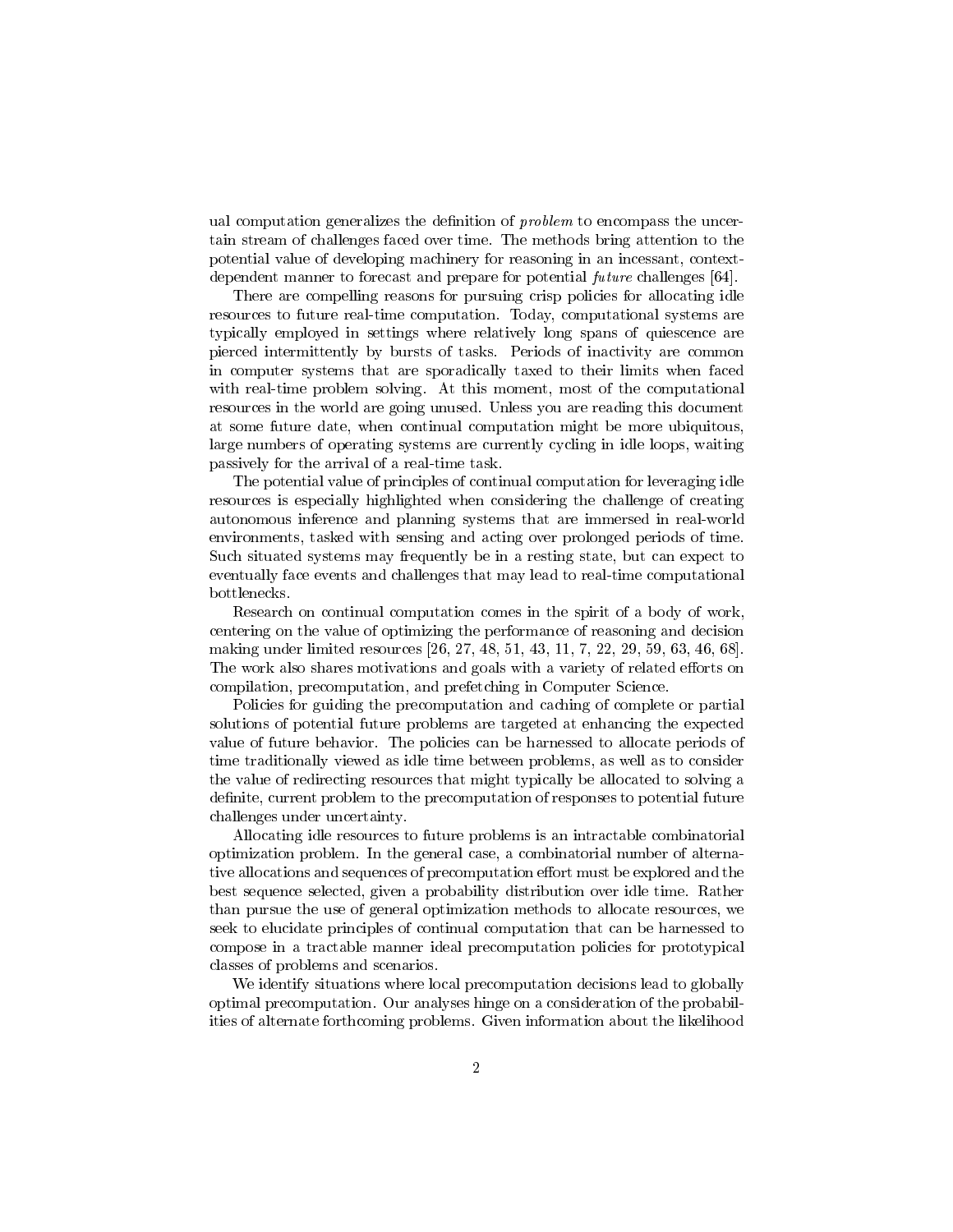of future problem instances, ranging from detailed probability distributions to more qualitative orderings by likelihood, we seek policies that can guide the ideal expenditure of idle time.

We shall examine continual computation in several stages. First, we focus on continual computation for traditional, all-or-nothing problem solving. For such problems, results have no value unless a problem is solved completely. We consider the cases of minimizing response time and of minimizing the losses associated with problem-specic costs of delay in addressing future tasks. Then, we explore continual computation for *flexible procedures* that have the ability to generate partial results of increasing quality until reaching a final, complete result. We explore several different situations of continual computation for these procedures, including the cases where we optimize the expected value at the start of a future period of problem solving and where we consider the additional real-time refinement and accrual of costs prior to a result being rendered or action being taken.

We introduce the notion of expected value of precomputation  $(EVP)$  flux as a unifying principle for continual computation and describe ideal policies for allocating idle and non-idle resources to precomputation, in terms of EVP flux. After laying out policies for several families of utility models for partial results, we discuss several challenges, including the cost of shifting attention from one instance to another, trading the efficacy of real-time problem solving for enhanced future responses, and precomputation and caching over multiple periods. Finally, we discuss illustrative applications of the use of continual computation, including its use in diagnostic reasoning and in the transmission of media under limited-bandwidth channels.

### 2 Minimizing Computational Delay

We shall assume a model of computation where a computing system is stochastically challenged with problem instances against a background of idle resources. We first define problem instance, idle time, and precomputation time.

 $D$ e $\text{min}$ tion 1  $\Lambda$  problem instance 1 is a task posed to a computing system in

**Demition 2** late time to is the period of time veginiting at the completion or suspension of computation on the most recently posed problem instance and ending at the time a subsequent problem instance is posed to a computing system.

 $D$ ennition  $S$  precomputation time to is the amount of computation time applied to solving potential future problem instances.

Assume we have access to exact or approximate information about the probabilities  $p(I|E)$  of seeing different problem instances I at the end of idle time,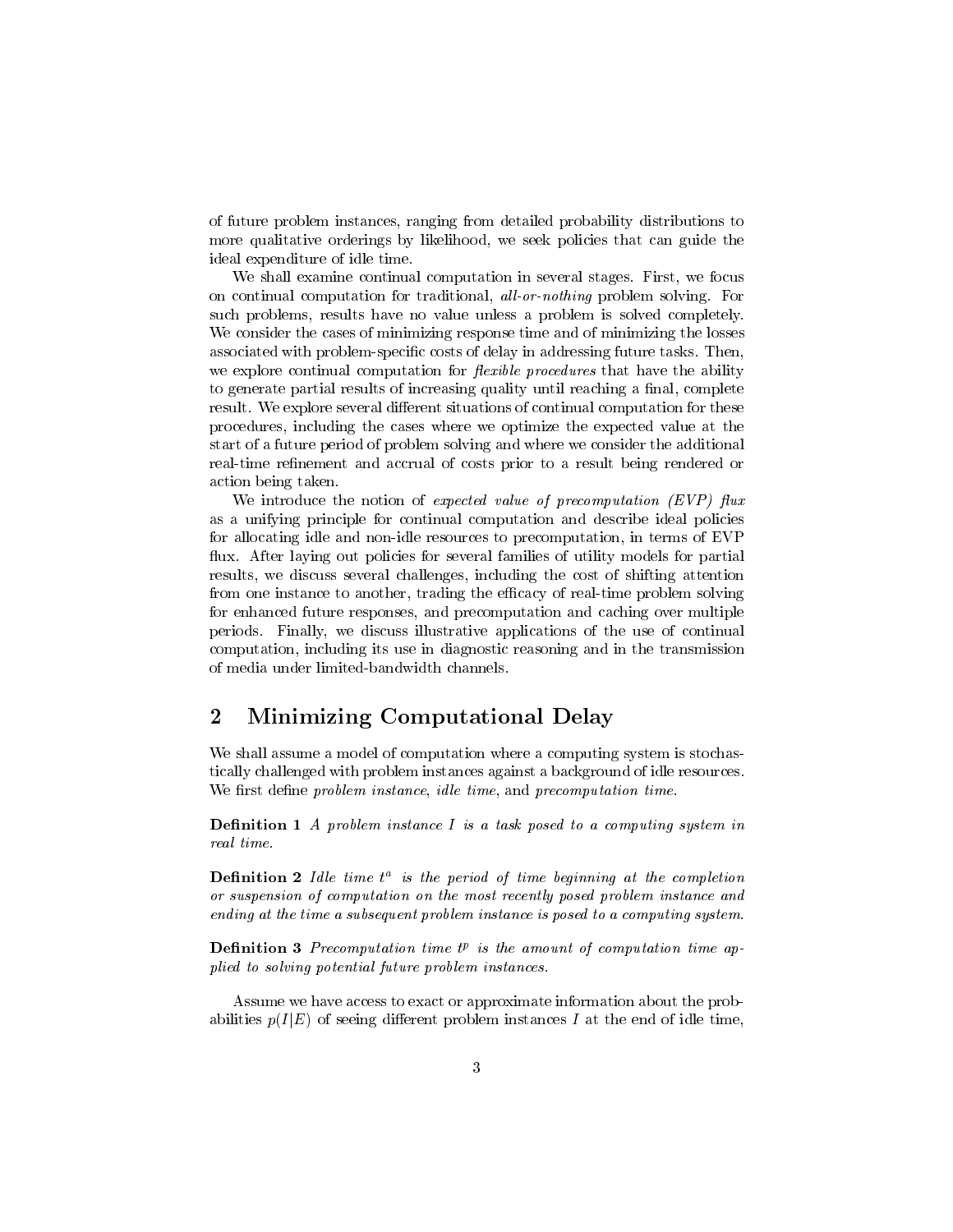given some evidence  $E$ , representing observations at the beginning of an idle period about a context, situation, or environment, and background knowledge. Such probability distributions, as well as more qualitative orderings over the likelihood of future instances, can be learned from data or provided by a model of a system or environment.

Gaining access or modeling the likelihood of future instances can range from trivial to difficult depending on the application. We will review examples of drawing probabilistic information about future instances via computed and statistical models in the context of sample real-world applications in Section 11. Beyond discussion of models used in the sample applications, we will not dwell on the details for acquiring statistical information or building inferential models that provide likelihoods of problem instances. Rather, we focus on the derivation of ideal policies that take as input likelihood information at any level of precision that is available.

Given access to probabilities of future challenges, how should an agent spend its idle time on precomputation? We shall initially focus on the subset of models of continual computation that address maximizing the timeliness or quality of problem solving in the next period of problem solving.

We first construct a policy for minimizing the time required for computational systems to solve problems in a forthcoming problem-solving period. For this problem, we take as our goal the harnessing of idle time to minimize the expected delay following the posing of a new problem instance to a computing system. We shall assume that we have ample memory to store acutely the partial results for the set of potential subproblems  $I_1 \ldots I_n$  under consideration for precomputation.

The delay associated with solving a future problem instance is a function of the specic actions that the system takes to precompute responses to problem challenges and the overall duration of the idle-time period. We compute the expected delay by summing together the delay associated with solving each problem, weighted by the likelihood of the different problems.

We use  $t_i^{\epsilon}$  to refer to the precomputation time allocated to problem instance  $I_i$  and  $t(I_i)$  to refer to the time required to compute a solution to the problem instance. We shall consider such times to be deterministic, but the analysis can be generalized to consider probability distributions by considering expectations for these times.

In the absence of any precomputation, the expected delay for solving one of the potential several future problem instances under uncertainty is

Expected Delay = 
$$
\sum_{i} p(I_i|E)t(I_i)
$$
 (1)

If we apply computation to begin solving or to completely solve one or more potential problems, the expected delay in the next period is

Expected Delay' = 
$$
\sum_{i} p(I_i|E)(t(I_i) - t_i^p)
$$
 (2)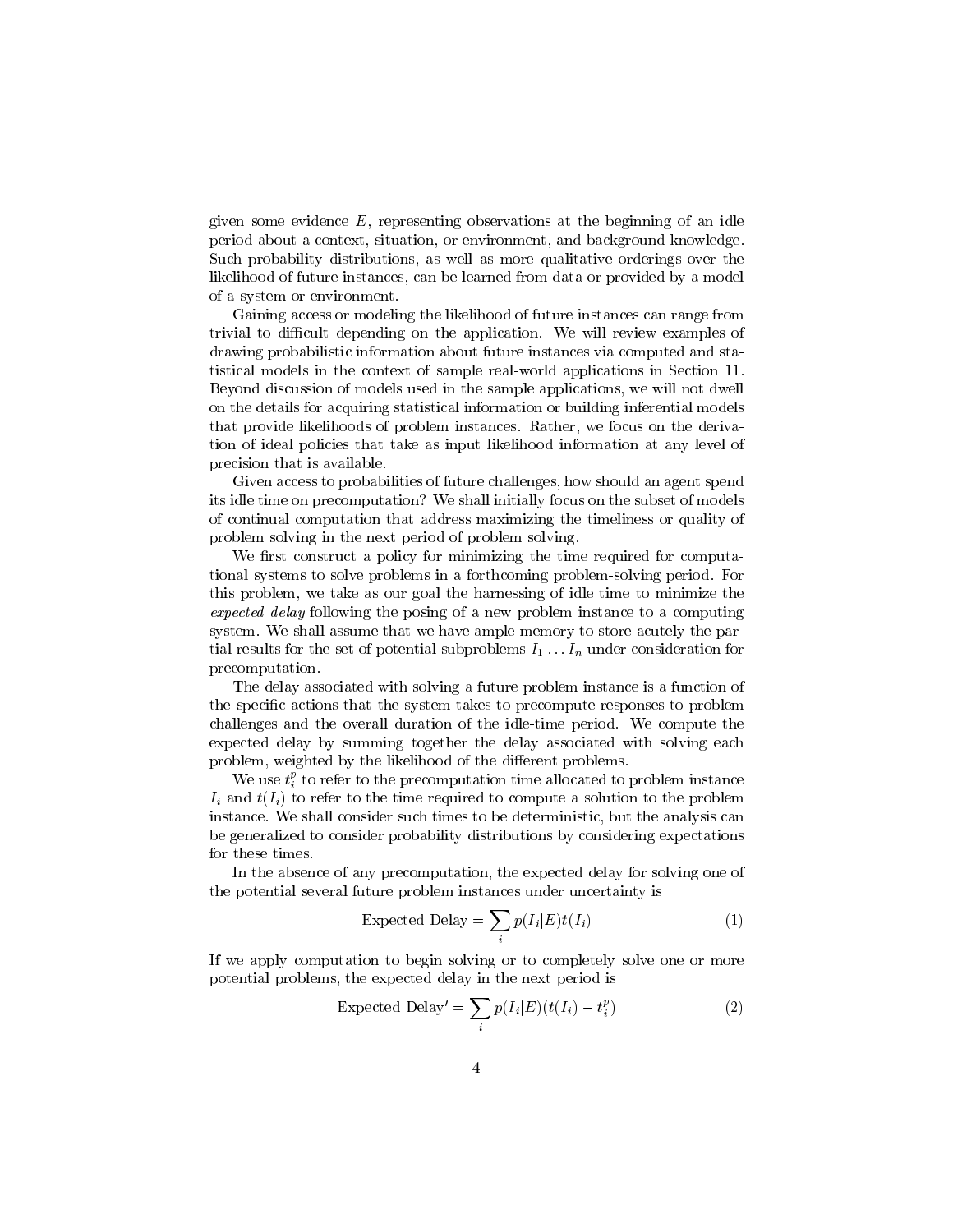where  $t_i^p \leq t(I_i)$  and  $\sum_i t_i^p \leq t^a$ .

Theorem 1 (Folicy for Minimal Expected Thile to Completion) Given an ordering over problem instances by probability  $p(I_1|E) > p(I_2|E) > ... p(I_n|E)$ , that each of these problems will be passed to a problem solver in the next period, the idle-time resource policy that minimizes the expected computation time in the next period is to apply all resources to the most likely problem until it is solved, then the next most likely, and so on, until the cessation of idle time or solution of all problems under consideration in the next period.

We consider a set of instances,  $I_1,\ldots,I_n$ , ordered by the probability that each instance will be seen at the end of idle time. If we differentiate Equation 2 with respect to precomputation time, we find that the rate of diminishment of the expected delay with the precomputation of each instance is just the probability of the instance,  $p(I_i|E)$ . Thus, the greatest overall diminishment to the expected delay for all instances will be obtained by applying all resources to the most likely instance until that instance is solved. When problem instance  $I_1$  is solved completely, it is removed from consideration and we make the same argument iteratively with the remaining  $n - 1$  problems and remaining idle time. Unless we are certain that we will have enough idle time to solve all of the problems under consideration, allocating resources to any problem except for the unsolved problem with the highest likelihood will lead to a summation representing a smaller diminishment in delay than allocating precomputation by problem likelihood. Thus, the ideal continual computation policy for minimizing the expected delay in the next period is to sequence the allocation of ideal resources by the likelihood of the problems until all of the instances are solved or a real-time challenge arrives.

This result tells us that if we are uncertain about having sufficient resources for solving all potential problem instances in the next period, we should allocate idle resources to problems in the order of their probability, regardless of the size of the problems.

We note that a system does not require precise probabilistic information to guide continual computation for minimizing delays at run time. A qualitative ordering over the likelihood of future problem instances provides us with all the information we need to construct an ideal policy for precomputation. Also, a system does not require complete knowledge about all potential future problem instances. We can represent an implicit set of unmodeled future instances by including an additional unknown state,  $I_{n+1}$ , in the problem instance variable, and assign an estimated probability mass and an expected required computation time for real-time solution of instances drawn from the set of unknown instances. Such implicitly represented sets of problem instances cannot be refined directly by precomputation as the instances remain unspecied. However, such probabilistic modeling of the unknown can be valuable in the coherent modeling and assignment of probabilities to future instances and for computing the overall expected value of applying continual computation policies.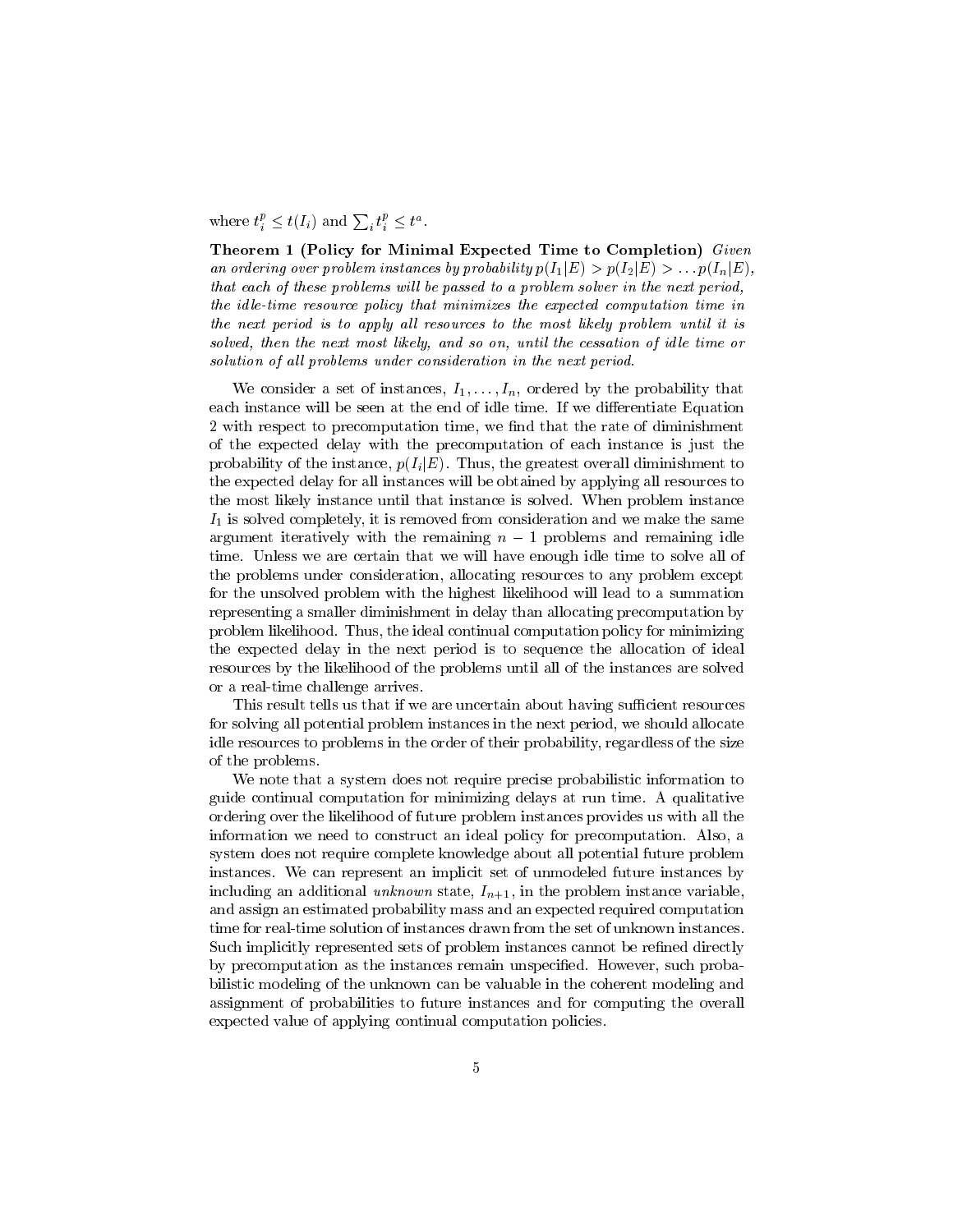Beyond specifying an ideal policy for minimizing real-time delays, we can make statements about idle-time allocation indifference. Because the rates at which delay is minimized with precomputation is equivalent for instances with the same likelihood, we can partition the resources among the instances of equal likelihood in any way without influencing the expected run-time savings. So, if two or more of the most likely unsolved instances have equal likelihood, we are indifferent to the partition of idle resources to these instances. If all problem instances are equally likely, we are indifferent about the allocation of idle-time resources.

### 3 Policies for Minimizing the Expected Cost of Delay

In time-critical situations, delays in generating a computational result are costly. For example, in the cases of high-stakes, time-pressured decision making in emergency medicine, physicians have to grapple with context-dependent costs of delayed evidence gathering and treatment [45]. We can generalize the results on minimizing expected delay to minimizing the expected cost of delay.

Let us assume that we have, for each future problem instance, a timedependent cost function,  $Cost(I_i, t)$ , that takes as arguments, an instance and the time delay required to compute each instance following a challenge. Beyond specifying time criticality as a function of the instance, we can employ a distinct context variable.

The contribution to the overall expected cost of the delay required to solve each future instance  $I_i$  is  $p(I_i|E)\text{Cost}(I_i,t(I_i))$ . Without precomputation, the expected cost of waiting for a response to the next challenge is,

$$
Delay Cost = \sum_{i} p(I_i|E)Cost(I_i, t(I_i))
$$
\n(3)

Allocating idle resources  $t^{p_i} \lt t(I_i)$  to the precomputation of instances  $I_i$  will reduce the overall expected cost of delay in the next period,

$$
\text{Delay Cost}' = \sum_{i} p(I_i|E)\text{Cost}(I_i, t(I_i) - t_i^p) \tag{4}
$$

where  $\sum_i t_i^p \leq t^a$ .

We wish to allocate the total usable idle time in a way that minimizes the expected cost. To identify an ideal policy for the general case of nonlinear cost functions, we are forced to employ search or greedy analysis with small amounts of resource. However, general strategies can be constructed for specific classes of cost function. For example, consider the case where costs increase linearly with delay,  $Cost(I_i, t) = k_i t$ , where  $k_i$  defines a rate at which cost is incurred for each instance  $I_i$ . In such situations, precomputation of each instance is associated with a constant rate of expected cost reduction,  $p(I_i|E)k_i$ .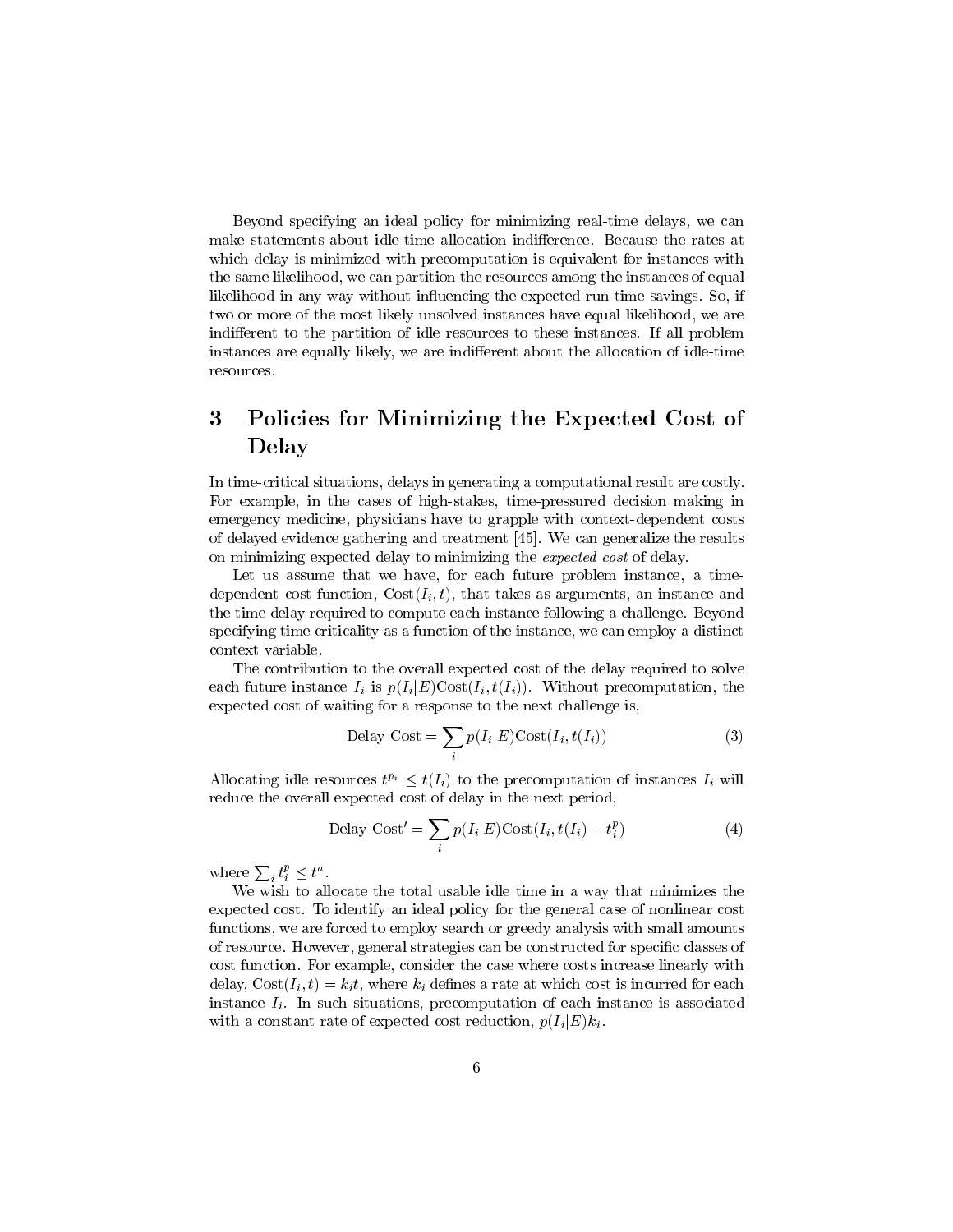Theorem 2 (Folicy for Minimial Cost in Constant Loss Settings) Given an ordering of instances by the probability they will be seen in the next period and instance-sensitive losses that are linear with delays following the appearance of an instance, the policy that minimizes the expected cost in the next period is to apply available idle resources in order of the problem with the greatest rate of expected cost reduction until it is solved, then the instance with next highest rate, and so on, until the cessation of idle time or solution of all problems under consideration.

We make an analogous argument to the discussion of Theorem 1. Here, the component of the comprehensive expected cost contributed by the expected delay for solving each instance  $I_i$  is  $p(I_i|E)k_i t(I_i)$ . Allocating idle time to precompute an instance diminishes the expected cost or, conversely, increases the expected value in the next period at a rate of  $p(I_i|E)k_i$  for each instance. The overall expected value in the next period is maximized by allocating idle time to continue solving the instance associated with the greatest expected rate of cost reduction, and to continue until it is solved, and then to solve the instance with the next highest expected rate, and so on, until all of the instances have been solved. Beyond the case where a system has certain knowledge of sufficient idle resources to solve all of the instances, any other policy leads to the allocation of idle resources to solve an instance with a smaller rate when an instance with a larger rate is available, and, thus, is suboptimal for all situations.

Analogous to the case for minimizing expected future delays, we can make an assertion about allocation indifference for such situations. If two or more unsolved instances are associated with the same rate of expected cost reduction, we are indifferent to the partition of idle resources to these instances. If all problem instances have equal rates of expected reduction, we are indifferent about the allocation of idle-time resources to potential future instances.

### 4 Flexible Computation, Partial Results, and Precomputation

So far, we have described policies for minimizing the expected time and cost for algorithms with  $all-or-nothing$  outcomes. It is assumed that these algorithms must solve an instance completely before any value is derived from the computational investment. We now broaden considerations to consider flexible, anytime computational strategies—methods with the ability to refine the value of partial results with ongoing computational effort until reaching a final answer of maximal value [47, 21, 46]. We shall assume that we have access to one or more flexible algorithms, each with the ability to generate partial results  $\pi(I)$ that may provide value to a system or person before a final, precise answer is reached.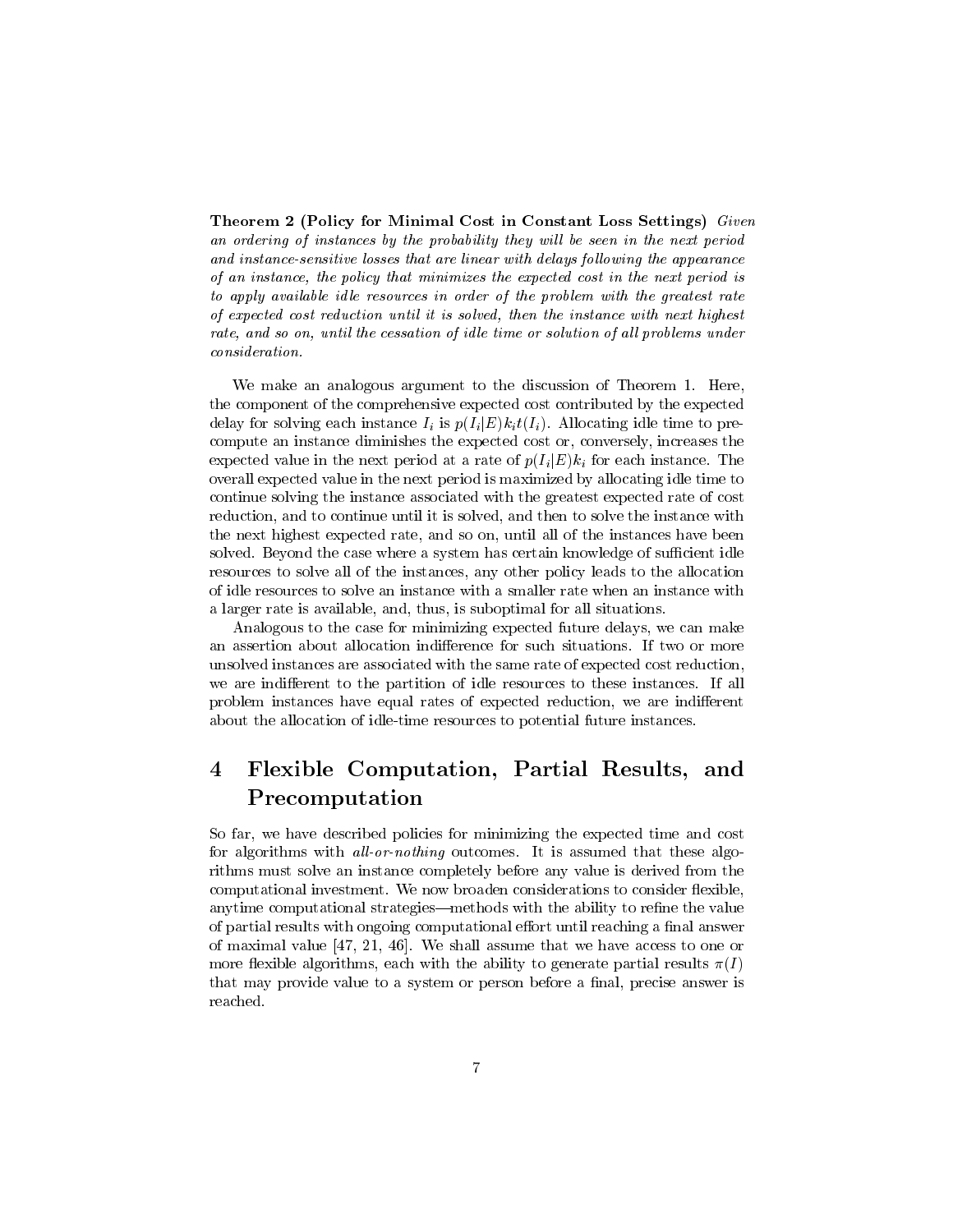#### Expected Value of Computation  $4.1$

A system applies a flexible strategy  $S$  to refine an initial problem instance I or previously computed *partial result*,  $\pi(I)$ , into a new result, terminating on a final, or *complete result*,  $\phi(I)$ .

In the general case, reasoning systems are uncertain about the value associated with future computation. Thus, we consider a probability distribution over results achieved with deliberation with a problem solving strategy, conditioned on the previous partial result, the computational procedure, and the allocated resources,

$$
S(\pi(I), t) \to p(\pi'(I)|\pi(I), S, t) \tag{5}
$$

Some research on flexible computation strategies has explored the application of decision theory to reason about the expected value of allocating resources to refine partial results in different settings. These efforts typically assume a utility model for assigning value to the results and costs for allocated resources [48, 6].

A key construct used in studies of deliberation of flexible procedures is the expected value of computation (EVC) [47, 48, 51, 61].

 $D$  changed  $\bf{H}$  and  $\bf{H}$  are expected value of computation (EVC) is the change in the net expected value of a system's behavior with the refinement of one or more results by computational procedures with the allocation of computational resources,  $t$ .

To compute the EVC, we consider the probability distribution over outcomes of computation and the costs of computation. If we assume that cost is a deterministic function of computation time, and that it is separable from the value of computation, the EVC for refining a single result is,

$$
EVC(\pi(I), S_i, t) = \int_j p(\pi'_j(I)|\pi(I), S_i, t)u_o(\pi'_j(I))
$$

$$
-u_o(\pi(I)) - Cost(t)
$$
(6)

where  $u_o(\pi(I))$  is the value of a previously computed partial result  $\pi(I)$ . The value of the result  $u_o(\pi'(I))$  without regard to the cost incurred in its computation has been referred to as the *object-level value* of result  $\pi'(I)$ .

### 4.2 Expected Value of Precomputation

We now turn to the value of precomputation. The expected value of precomputation (EVP) is the expected increase in the expected utility of a system's performance in a future period with the allocation of precomputation resources. We can view EVP as the expected EVC associated with the precomputation of one or more potential future instances under uncertainty.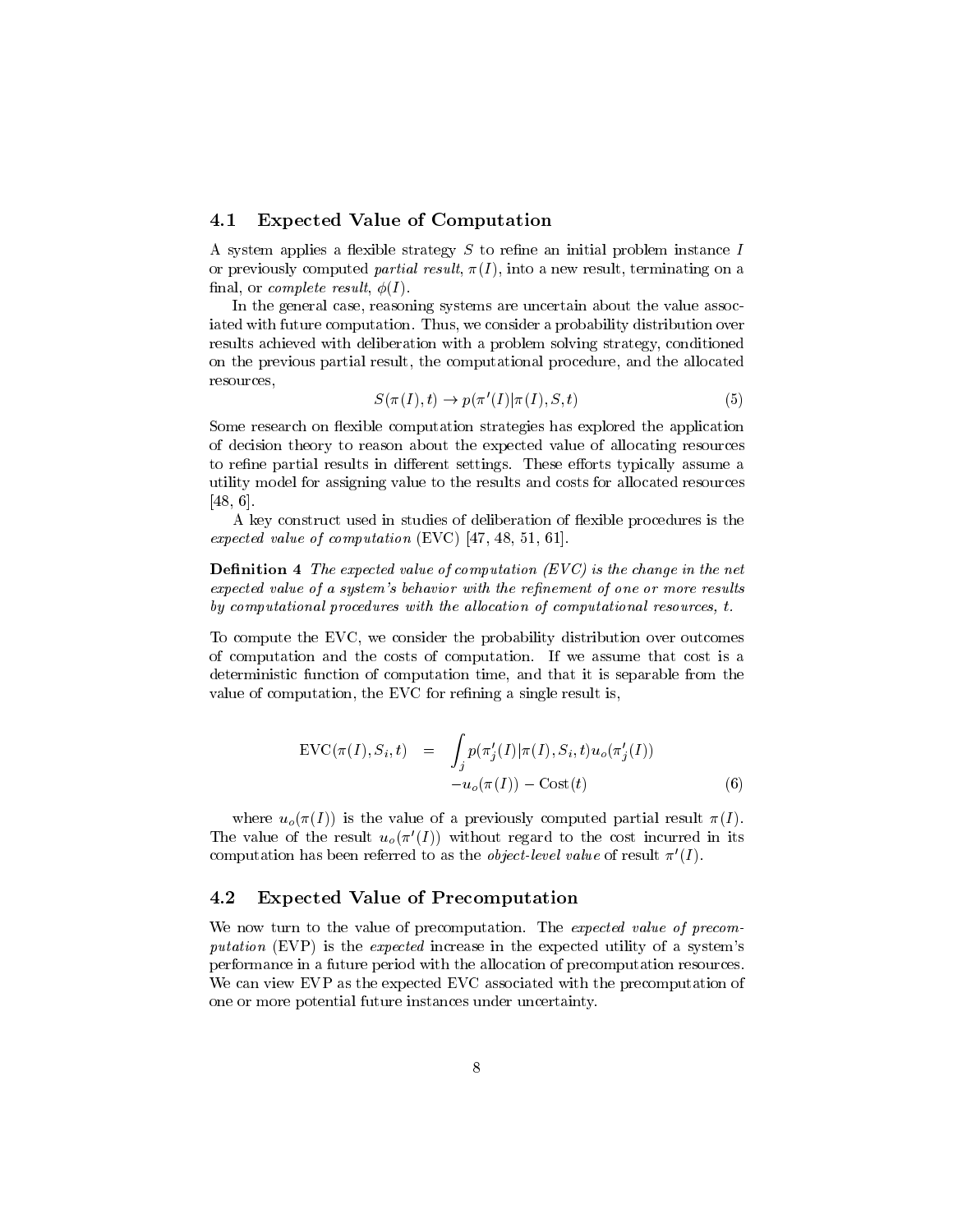**Demittion**  $\boldsymbol{\theta}$  The expected value of precomputation (EVT) is the expected EVC associated with precomputing one or more potential future problem instances  $I_i$ with procedures  $S_i$  with  $t_i^{\epsilon}$  of computational resources,

$$
EVP = \sum_{i} p(I_i|E)EVC(S_i, I_i, t_i^p)
$$
\n(7)

where  $t_i^p(I_i) \leq t(I_i)$  and  $\sum_i t_i^p \leq t^a$ 

We now generalize the earlier focus on minimizing the expected delay for completely solving potential future problem instances to consider the problem of allocating idle-time resources with a goal of maximizing the future expected value of the behavior of the system. We wish to allocate idle resources to different potential future problem instances so as to optimize the EVP, given uncertainty in the quantity of idle resources.

Flexible computation strategies can be characterized in terms of the rate at which they deliver future value with precomputation. In developing EVP policies for flexible computational procedures, it is useful to consider changes in EVP with allocations of precomputation to refine one or more partial results.

**Definition 6** EVP frax,  $\psi(\beta, I, t^{\nu})$ , of precomputing a result is the instantaneous rate at which EVP changes at the point of allocating to seconds of precomputation time to solving problem I with strategy S,

$$
\psi(S_i, I_i, t_i^p) = \frac{dEVP(S_i, I_i, t_i^p)}{dt_i^p} \tag{8}
$$

For convenience, we shall assume that the selection of a strategy or sequence of strategies  $S$  is predefined or optimized for each problem instance, and we will use  $\beta$  to refer to these strategies. We shall not dwell in this paper on the  $\beta$ problem of choosing ideal strategies; such work has been a focus of research on real-time reasoning under varying and uncertain resources [48, 51, 50, 11, 59, 21, 5, 6, 22]. The choice of strategy does not in
uence the basic results on policies for continual computation. We shall use  $\psi(I, t)$  as shorthand to refer to the EVP flux associated with the strategy-instance pair after  $t$  seconds of precomputation.

We shall develop continual computation policies for sequencing precomputation effort among potential future problem instances by considering the ability of procedures to generate  $\psi(I, t)$ . Given information about EVP flux, we consider the total EVP of allocation policies by integrating over the EVP flux for resources allocated to each instance and summing together the EVP derived from precomputing each problem instance,

$$
EVP = \sum_{i} \int_{0}^{t_i^p} \psi(I_i, t) dt
$$
 (9)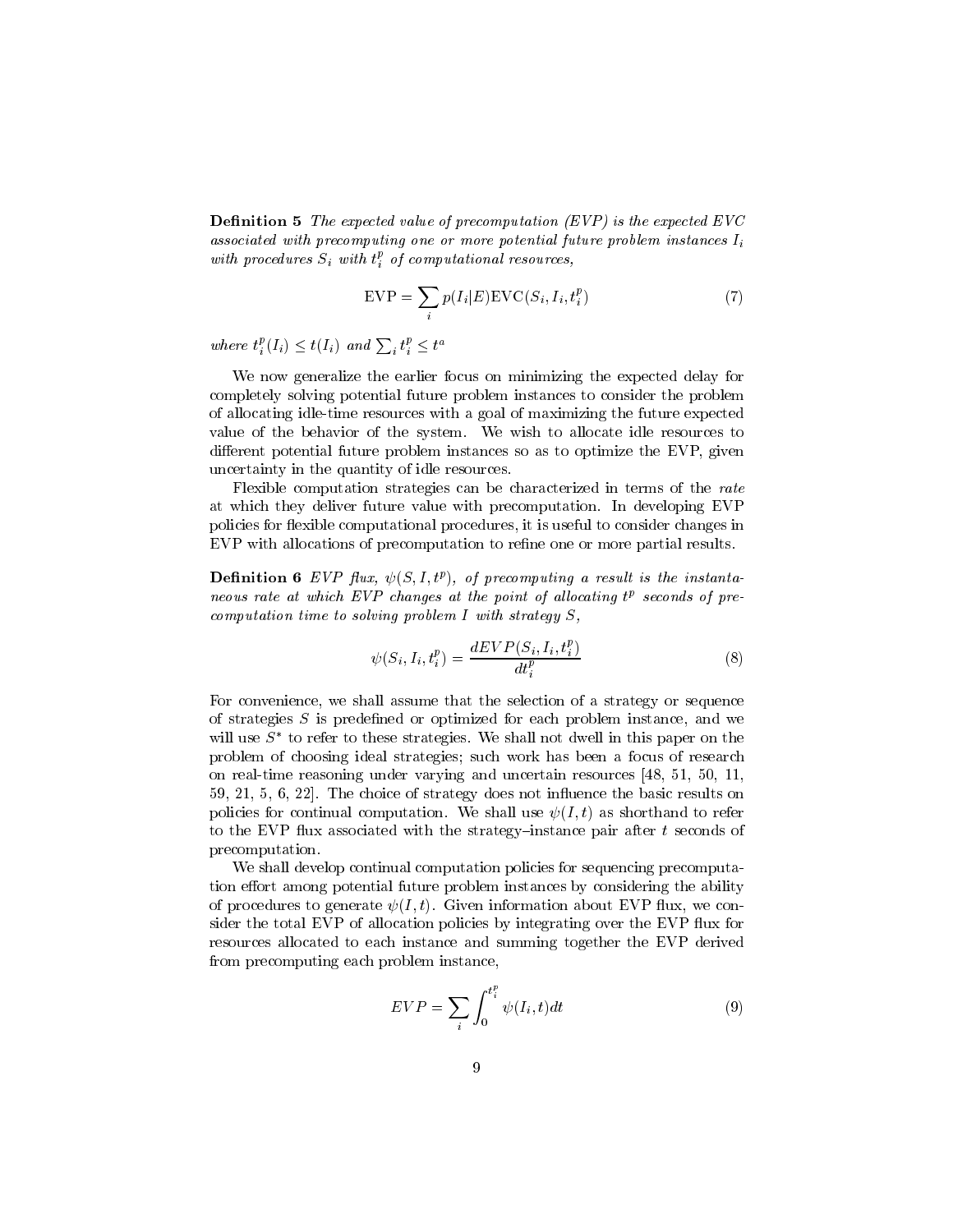

Figure 1: Prototypical classes of utility, describing the refinement of partial results, include (a) continuous concave, (b) piecewise-linear concave, (c) linear, (d) piecewise-linear convex, and (e) continuous convex.

Given uncertainty in the amount of idle time, the overall optimization problem is finding the ideal set of allocations of the total idle time for precomputing each problem instance,  $I$ ; the goal of an "anxious" automated reasoner is to allocate idle resources to strategy-problem instance pairs under consideration so as to maximize the total EVP for the idle period. In the general case, we must consider the details of the probability distribution over idle time,  $p(F|E)$ , and employ exact or approximate general optimization methods to choose the best set of allocations.

In lieu of employing general optimization, we seek to develop theorems analogous to Theorems 1 and 2 for prototypical classes of EVP 
ux associated with solving sets of future problem instances. We shall consider continual computation policies for families of partial results with refinement profiles described with utility models summarized in Figure 1. We focus specifically on the case of problems that yield EVP flux described by linear, piecewise-linear convex, piecewise linear concave, and continuous convex and concave utility functions.

We first examine the case where we seek to harness idle-time reasoning with flexible strategies to maximize the overall increase in expected value at the time the future challenge is faced by the reasoning system. Then we will consider policies for the optimal harnessing of idle time for flexible computation that maximize the increase in expected value at the ideal time that the result should be used or that an action should be taken in the world. For these policies, we seek to maximize the expected value of the response at the ideal time that a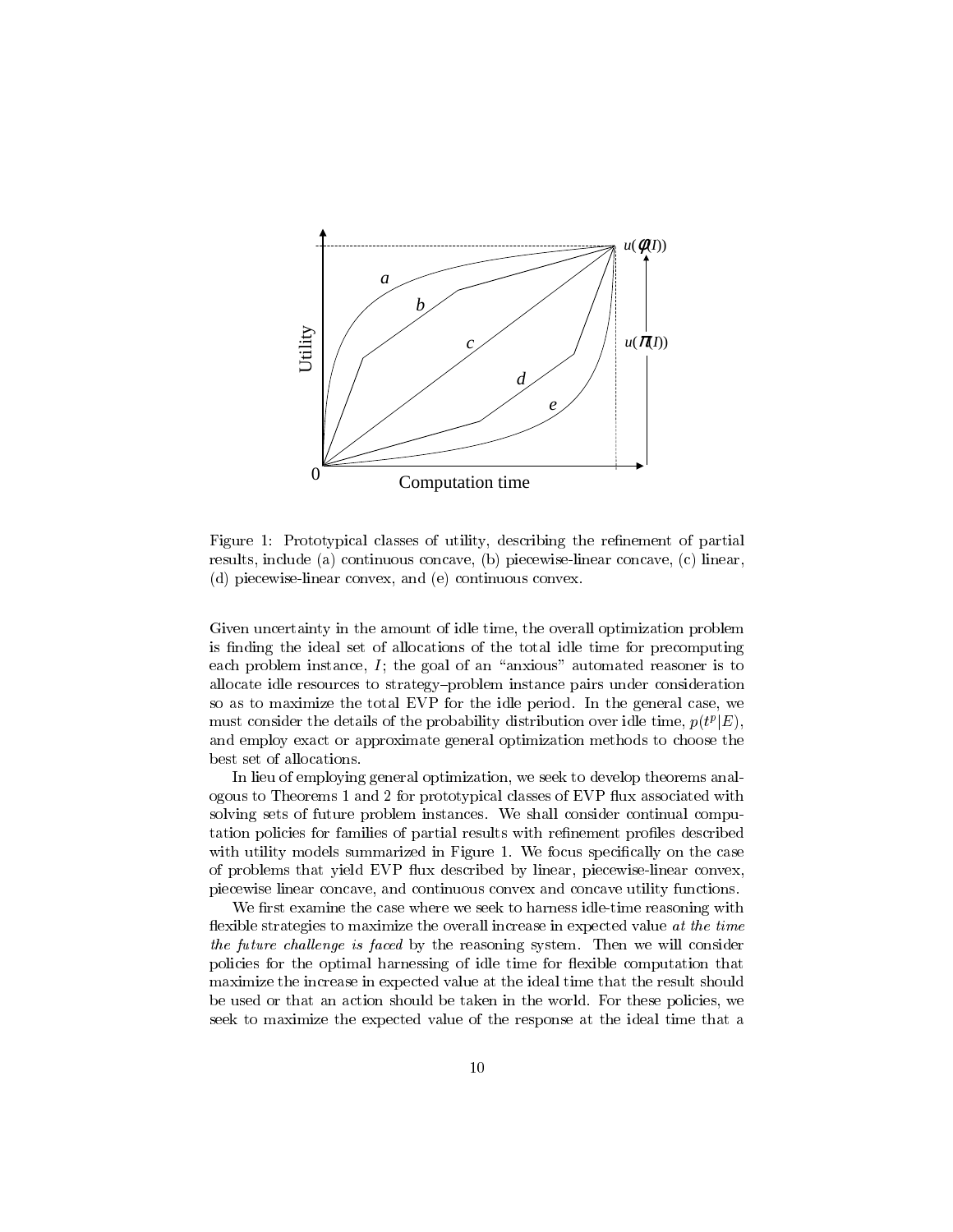result should be provided, based on a consideration of the costs and benefits of allocating additional real-time resources to refine a partial result.

#### Continual Computation Policies for Linear Utility 4.3

Let us first consider the case where computational strategies generate a constant EVP flux.

**Theorem 3 (Tale Resource Policy for Linear Utility)** Given problem instances  $I_i$  that may be passed to a program in the next period, and an EVP flux  $\psi\left(I_{i},t_{i}^{r}\right)$  for the solution of each instance that is constant with time, the idletime resource partition policy that maximizes the expected value at the start of the next period is to apply all resources to the problem with the maximal  $EVP$  $flux$  until a final result is reached, then allocating idle time to refining the result with the next highest EVP flux, and so on, until the cessation of idle time or solution of all problems possible in the next period.

By definition, the allocation of time to each instance for preselected reasoning strategies  $S^*$  applied to problem instances provide constant EVP fluxes  $\psi(I_i,t_i^{\epsilon})=\kappa_i$  for each instance based on the refinement of a sequence of partial results. The total EVP is the sum of the EVP derived from precomputation of each of the future problem instances. For any amount of idle time less than the amount of time required to solve all instances under consideration, the ideal policy is to apply all resources to the instance with the highest value of  $k_i$ . Citing the same argument used in Theorem 1, any amount of time re-allocated to another instance would diminish the total EVP for cases of insufficient idle resources because it would introduce terms with suboptimal value. When problem instance  $I$ , associated with the largest product, is solved completely, it is removed from consideration and the same argument is made with the remaining  $n-1$  problems.

### 4.4 Flux-Dominated Precomputation Scenarios

We can generalize Theorem 3 by introducing the property of  $flux-dominated$  sets of instances in precomputation settings.

 $D$  chinterion  $I$  and set  $Q$  strategy problem instance pairs is fail abintmated if the set of potential future problem instances can be ordered such that the minimum EVP flux associated with precomputing any instance  $I_i$  is greater than the maximum EVP flux of solving the solution of next instance in the ordering,  $I_{i+1}$ .

Flux dominated precomputation scenarios include the case of precomputing a set of instances with distinct constant EVP fluxes. However it also covers sets of instances, including the case where problem refinement yields non-linear EVP flux in accordance with the flux-dominated property.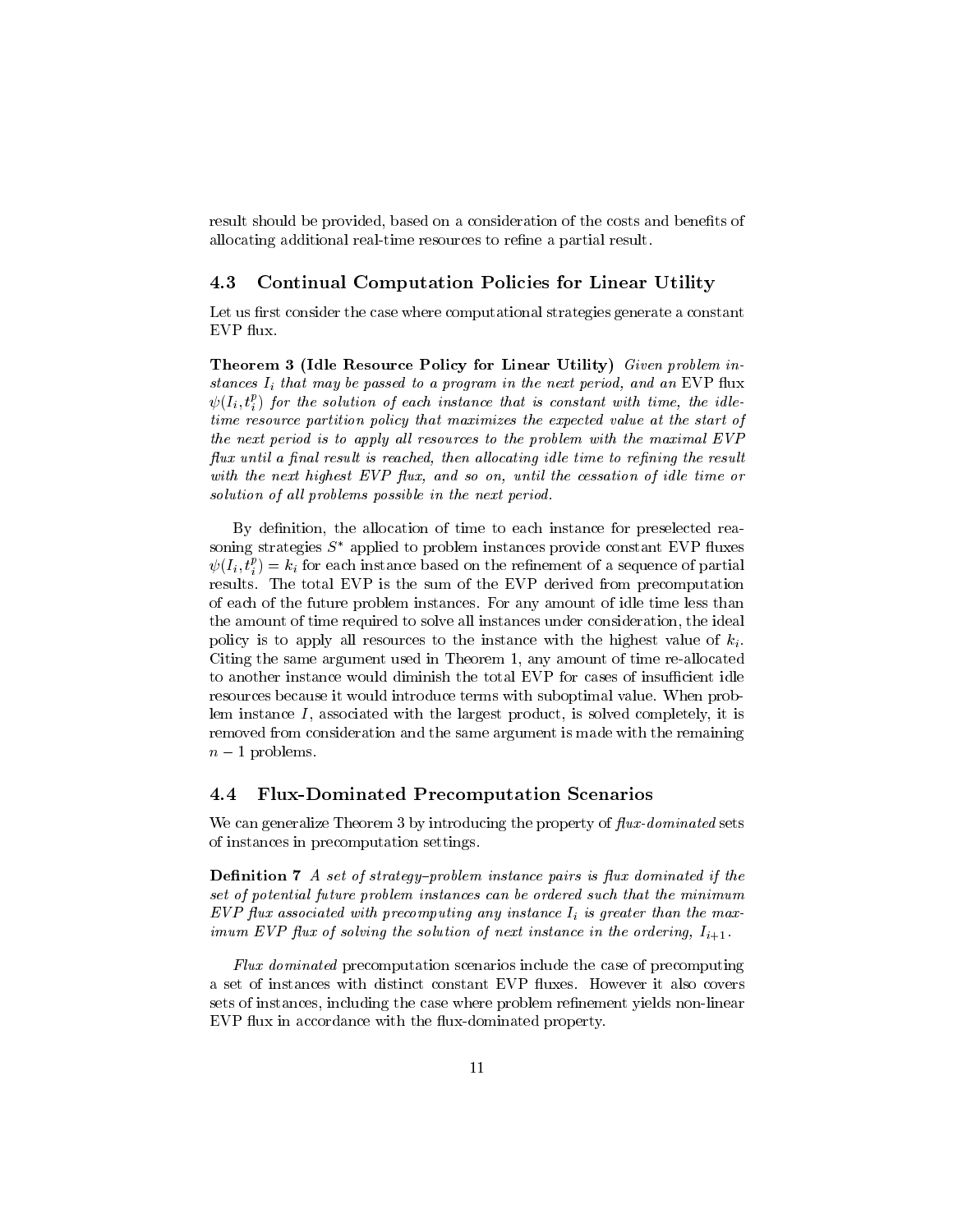Theorem 4 (Idle Resource Policy for Flux-Dominated Settings) Given a set of future problem instances  $I_i$  that exhibit the flux-dominated property, the idle-time resource partition policy that maximizes the expected value at the start of the next period is to apply all resources in the order dictated by the initial  $EVP$  flux of precomputation. The problem with the highest  $EVP$  flux should be  $refined$  until a final result is reached, then the result with the next highest initial EVP flux should be analyzed, and so on, until the cessation of idle time or solution of all problems possible in the next period.

We assume an ordering of instances by the minimum EVP flux they yield upon refinement. Per Equation 9, the contribution to the total EVP of solving each instance is the integration of the EVP flux over precomputation time. We know, from the property of flux-dominated, that solving any portion of problem  $I_i$  will provide a greater EVP than the flux of solving any portion of problem  $I_{i+1}$  for all problems under consideration. The greatest contribution to EVP is provided by computing in this order. Switching any precomputation for refinement on an instance earlier in the order with one later in the order would lead to a lower over EVP under uncertain idle resources.

In the general case of nonlinear EVP flux, local decisions about EVP cannot be exploited to develop optimal policies. Identifying that problem instances under consideration are rate-dominated, allows us to invoke Theorem 4 to drive continual computation even for cases of nonlinear EVP flux. As an example, consider scenarios where EVP is described by piecewise-linear convex or continuous convex utility functions, as displayed in Figure 1(d) and 1(e). With convex utility EVP is everywhere increasing and shows increasing rates of flux with the progression of problem solving. Policies based on these renement models are typically sensitive to the probability distribution over idle time. However, if instances demonstrating such increasing EVP flux with computation also are consistent with the flux-dominated property, we can invoke an ideal continual computation policy based on a sequencing of instances by EVP flux.

#### Ideal Policies for Decreasing-Returns Scenarios  $4.5$

We now consider continual computation policies where the rate of refinement of solutions to problems slows with increasing computational activity. We refer to such scenarios of decreasing returns as concave utility.

#### 4.5.1 Policies for Piecewise-Linear Concave Utility

Let us first consider policies for sets of instance-strategy pairs that generate EVP flux that are described by piecewise-linear concave functions, represented in Figure  $1(b)$ . These models represent the case where EVP increases with computation but successive segments of computation are associated with decreasing EVP flux. Ideal policies for continual computation with such a utility model can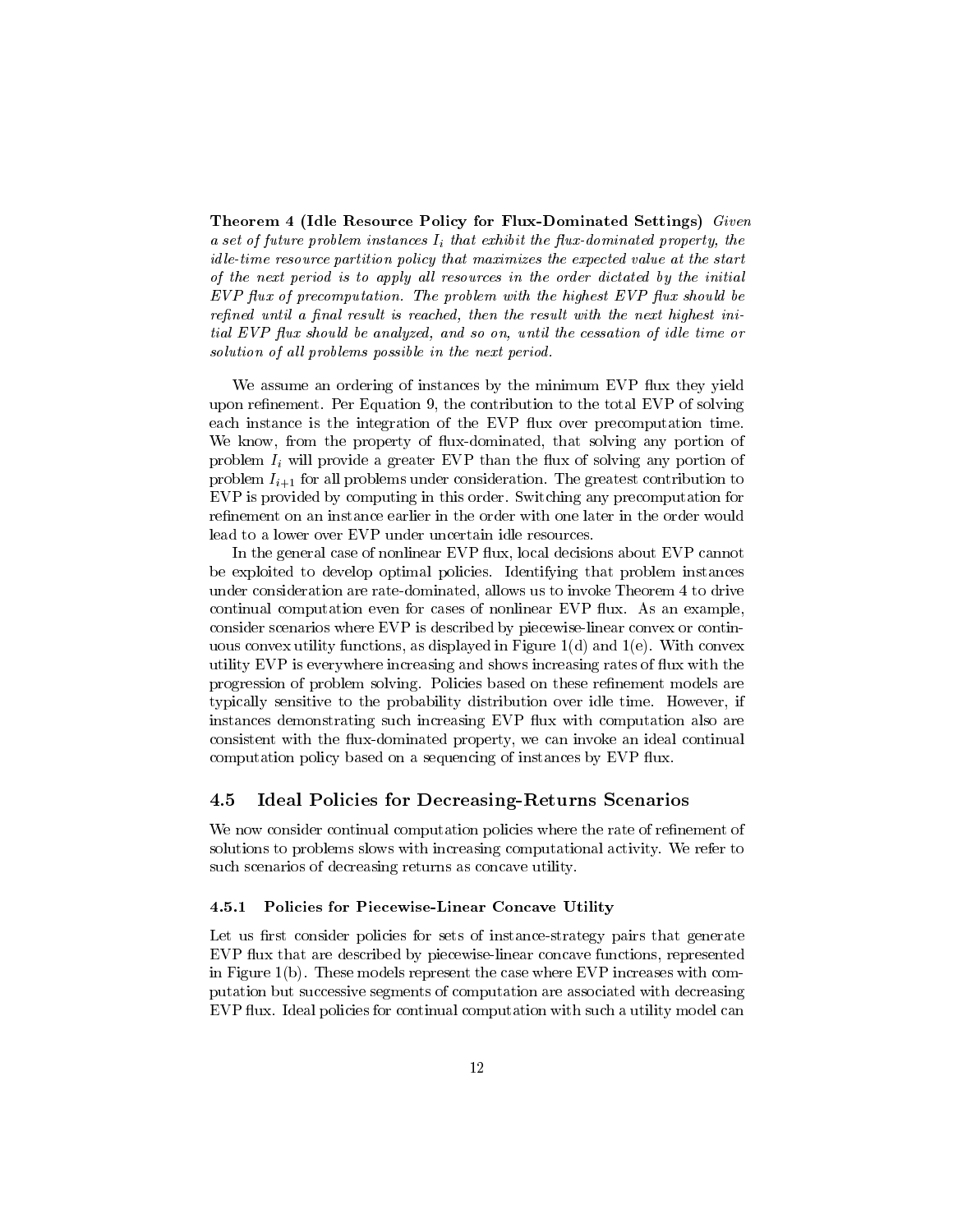be derived by generalizing the results for the case of constant EVP flux. Rather than associate problem instances with constant levels of EVP flux, we consider the flux associated with successive components of the solution of problems, and consider ideal strategies for solving these components.

Theorem 5 (Idle Resource Policy for Piecewise-Linear Concave Utility) Given problem instances  $I_i$  that may be observed in the next period and EVP flux  $\psi(1_i,t_i^{\tau})$ , described by a piecewise-linear concave model, the resource allocation policy that maximizes the expected value at the start of the next period is to allocate resources to the problem segment that has the greatest  $EVP$  flux of all available next problem segments, and to continue to refine the selected instance until the segment is completed, and then to allocate resources to the segment  $across$  all instances with the next highest  $EVP$  flux, and to continue this process until all segments of all problems are solved or the cessation of idle time.

We generalize Theorem 3, centering on the ideal allocation of resources for problems showing constant flux, by considering distinct regions of refinement of problems under consideration, each labeled with a constant EVP flux as represented by the slope of segments of the piecewise-linear concave utility models. Given decreasing returns, we know that computation associated with earlier problem segments of instances will necessarily have higher expected value flux than refinements associated with later segments of the instances. Decreasing returns also tells us that an unsolved problem segment that currently has a larger EVP flux than all other next available segments yields greater EVP flux than can be provided by all other segments derived from any of the problems under consideration. The arguments in Theorem 3 coupled with everywhere decreasing returns constrain the policy with the greatest expected utility to be to continue to apply all precomputation resources to the problem with the greatest EVP flux, until reaching the end of the current EVP flux segment, then checking the next available segments of refinement for all available problems and again selecting the problem associated with the segment offering the highest expected flux. For the general case of having less precomputation resources than the total usable idle time, selecting any other segment except the one with the greatest EVP flux leads to a diminishment of the overall expected value at the start of the next period.

The decreasing returns property allows us to construct ideal policies by continuing to inspect only the next available problem segments for each unsolved problem to identify the best sequence of segments. The policy for maximizing the expected value in the next period is to continue to apply all resources to solving portions of problems in a sequence dictated by the EVP flux of next available problem segments, allowing for jumps across problems at the completion of each segment.

Figure 2 captures the method for constructing an ideal sequence of segments from a set of problems whose refinements are captured by piecewise-linear concave utility models. We first transform the rate of refinement associated with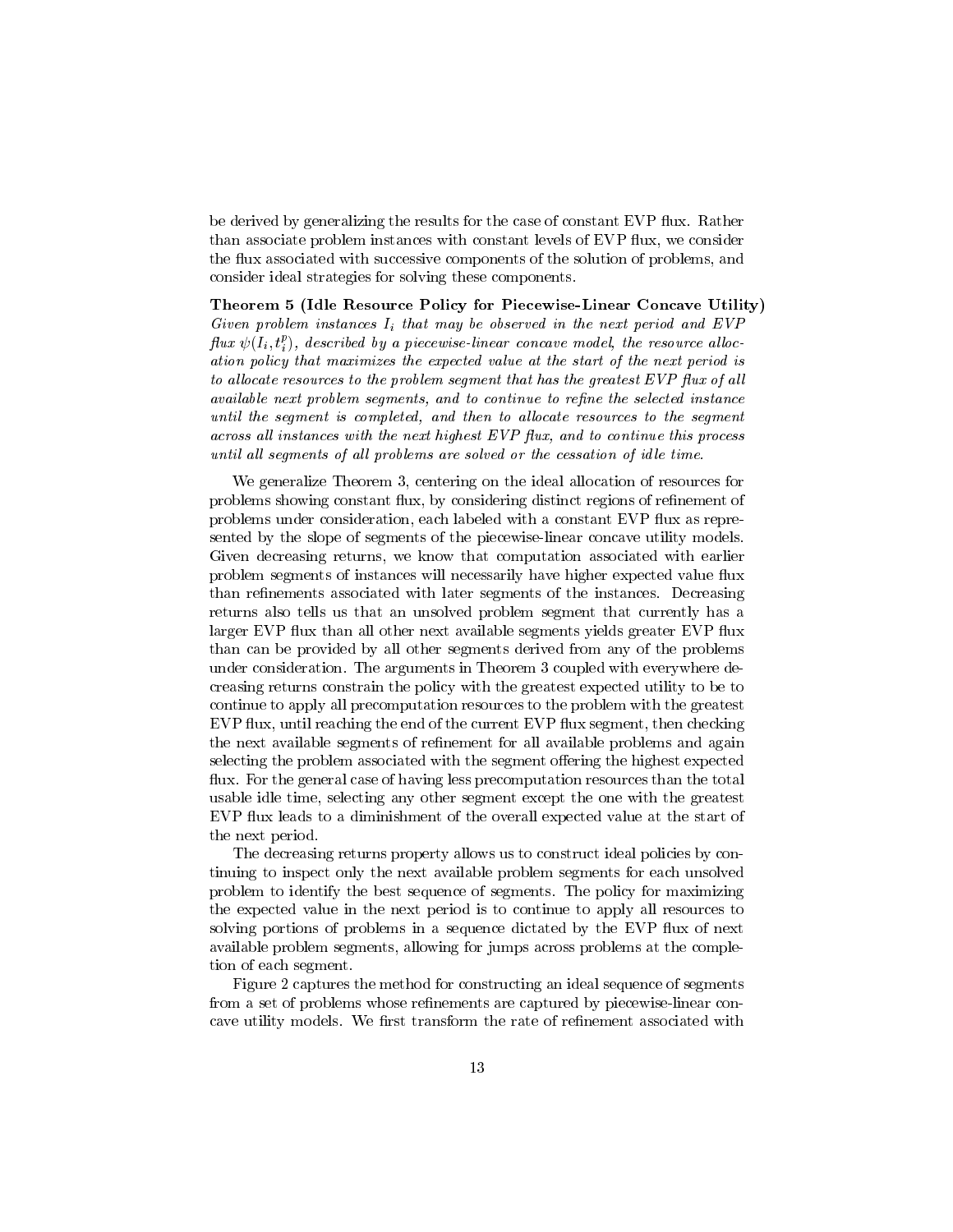

Precomputation time

Figure 2: EVP analysis for the case of piecewise-linear concave utility. We map the rate at which value is generated with the solution of problems under certainty to expected precomputation flux (top) and compose a precomputation policy by piecing together a sequence of segments in order of the EVP flux (bottom).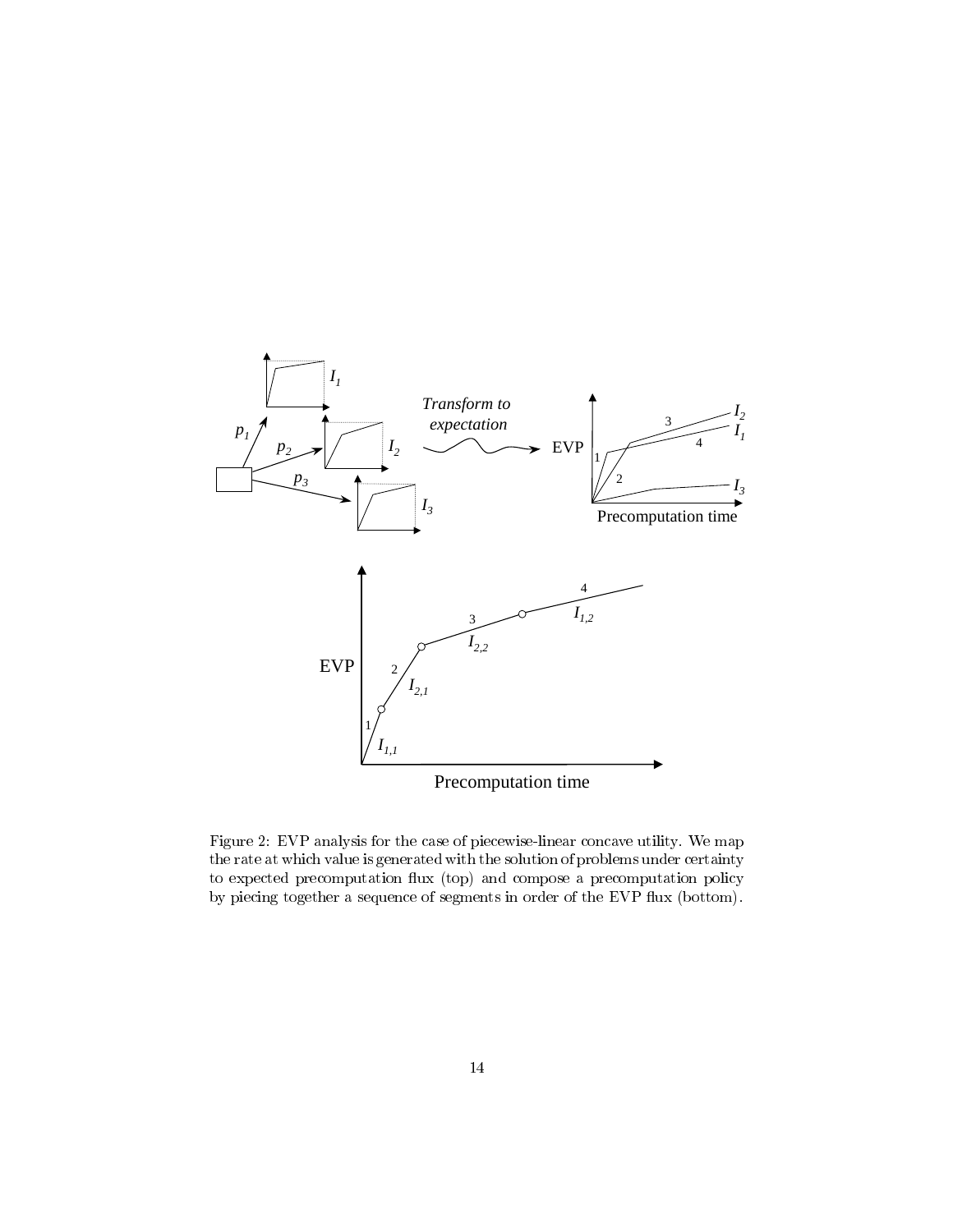computing each problem instance into expected fluxes for solving future problems given uncertainty in their occurrence. Then, an ideal policy is composed by continuing to expend all resources to solve the problem segment drawn from all instances that delivers the greatest instantaneous flux. In the case represented in Figure 2, we portray a system considering three future problems,  $I_1$ ,  $I_2$ , and  $I_3$  under uncertainty. The rates of refinement under certainty are transformed into EVP fluxes and a sequence is constructed by continuing to select the problem segments with the next greatest EVP flux. In this case, we select segment 1 of problem  $I_1$  (segment  $I_{1,1}$ ), then segment 1 of problem  $I_2$  (segment  $I_{2,1}$ ), then segment 2 of problem  $I_2$  (segment  $I_{2,2}$ ), then segment 2 of problem  $I_1$ (segment  $I_{1,2}$ ), and so on, until all three problem instances under consideration are completely solved or idle time ends.

#### 4.5.2Policies for Continuous Concave Utility

We can generalize Theorem 2 to the case of continuous concave utility models by taking the size of segments in the piecewise-linear models to zero in the limit.

Theorem 6 (Tule Resource Policy for Continuous Concave Othroy) Given instance-strategy pairs being considered for precomputation, each showing an instantaneous change in EVP flux with precomputation,  $d\psi(I_i,t_i^{\epsilon})/dt < 0,$  the resource allocation policy that maximizes the expected value at the start of the next period is to continue to shift resources to the problem with the maximal  $EVP$  flux, until all of the problems under consideration are solved or until the cessation of idle time.

Given concave utility models, flux is positive but decreasing with the refinement of instances. Thus, we know that earlier precomputation provides more EVP than later refinements for any instance. The contribution to the total EVP of solving each instance is the integral of the EVP flux over precomputation time. Per equation 9, the policy of continuing to shift to the problem with the largest EVP flux leads to the maximum integrated EVP, maximizing the total summed EVP across instances for any amount of computation time. Changing the ordering of precomputation in any way would lead to a lower expected EVP for situations where there is uncertainty about having sufficient precomputation time to solve all instances completely.

We can alternatively view this result as generalizing the arguments of Theorem 5 by taking the length of piecewise-linear segments to zero in the limit. The policy of continuing to select refinements with the greatest flux from all of the next available refinements is optimal even as we squeeze the size of segments down to zero.

In real-world computing, we must allocate some finite amount of computational resources to instance refinement. For EVP described by continuous concave utility functions, the policy for maximizing the contribution to the expected value in the next period will be to continually pick the problem associated with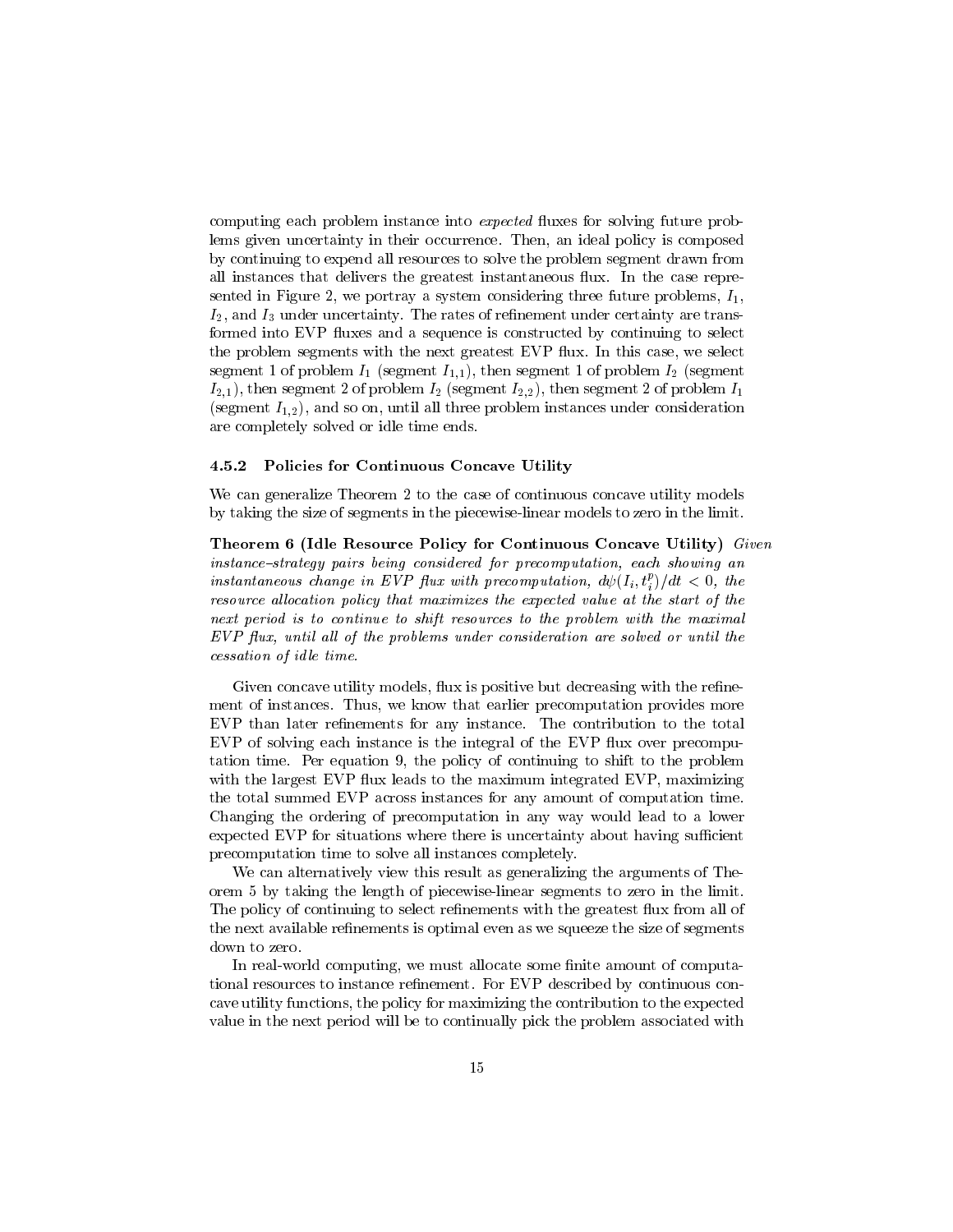

Figure 3: EVP analysis for case of continuous concave utility. We map the rate of refinement for solving problems for solving problems to EVP flux (top) and build a policy by piecing together a sequence of segments in order of expected flux (bottom) with additional precomputation.

the highest mean EVP flux for that small quantity of expenditure. Because each instance has an EVP flux that is monotonically decreasing with allocation of resources, the greatest currently available flux must be greater than the future EVP flux associated with this or any other instance. Thus, guiding allocation by the local mean EVP flux leads to ideal expected overall EVP.

As portrayed in Figure 3 we generalize the case of piecewise-linear concave utility, by mapping the instantaneous renement with solving each instance for the deterministic situation associated to the expected flux for solving future problems under uncertainty, and allocate resources to problems in a sequence such that the expected flux is always maximal.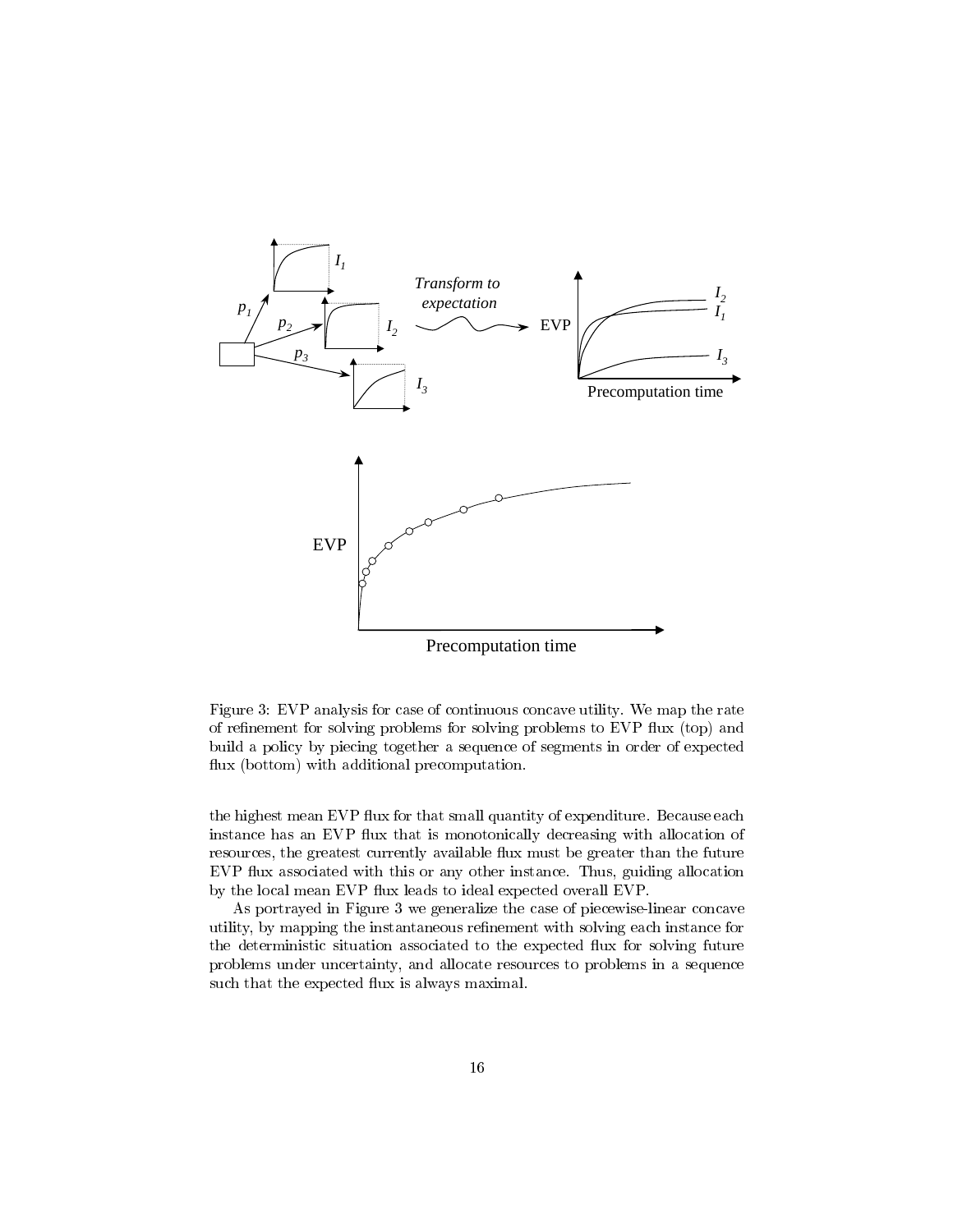### 4.6 Approximations for General Nonlinear Utility

Beyond the identified utility models and properties, we cannot generally employ local EVP analysis to derive a globally optimal solution without considering multiple sequences of precomputation and the probability distribution over idle time. Thus, for the general case of nonlinear EVP under uncertain idle time, we are forced to perform more general optimization to seek policies of maximum value. In lieu of such optimizations, we can attempt to use approximate, greedy allocation strategies.

In a basic myopic approach, we consider the best next allocation of small amounts of idle time,  $\Delta t_p$ , assuming that idle time ends at the end of the allocation. We consider the EVP flux for an instance to be constant for small  $\Delta t^{\mu}$  regions and narken back to Theorem 3, substituting the mean nux during the time slice for the constant flux. Thus, at each turn, we allocate all of the time to the instance with the greatest mean EVP flux over this time, and continue to apply this greedy procedure as more time is available.

In an another approximation, we partition idle time into a sequence of time periods and summarize the EVP flux of instances that do not show constant or concave utility in terms of mean fluxes over progressively larger spans of time. We compose an approximate piecewise-linear utility function by substituting the mean flux of the given utility function within each period for the detailed flux. If adjacent segments of the evolving piecewise-linear functions show convexity, we recursively merge the segments and consider instead the mean flux across the merged period. We continue this process until the approximate utility function is linear or piecewise-linear concave. Give a set of instances with concave or linear models, we employ composition methods described in Section 6 to generate an approximate continual-computation policy.

#### $\overline{5}$ 5 Considering Future Real-Time Deliberation

So far, we have focused on EVP for flexible procedures targeted at the optimization of the expected value of the system at the time a new challenge is received. A system employing a flexible computation strategy should not necessarily yield its result or act immediately at the end of idle time. It may be valuable to perform additional real-time computation. We now consider policies that fold into consideration the ideal time to continue to compute a solution after a problem is encountered in real time.

Let us first examine scenarios in the absence of precomputation. Consider situations of time-critical computation captured by the graphs in Figure 4. We refer to this class of problem as concave value, constant cost scenarios [50].

 $D$ enimenti 8 Concave value, constant cost scenarios, are real-time problems where the allocation of computational effort to the solution of problem instances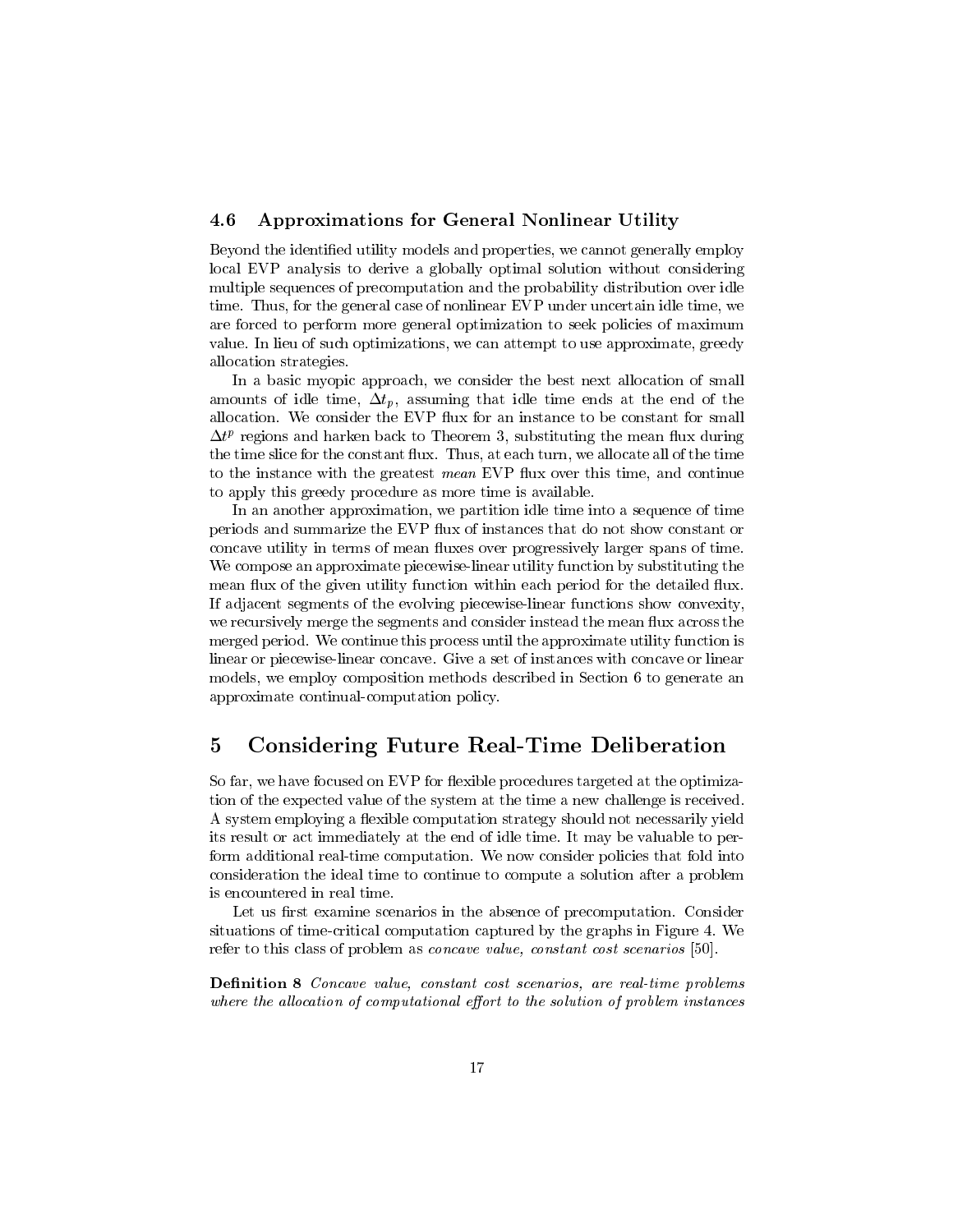provides continuous monotonically increasing values of partial results with decreasing marginal returns and the cost of reasoning increases at a constant rate with real-time delays until computation halts or a final result is generated.

Strategies providing continuous concave refinement in the context of constant rate of cost has been explored by the community of researchers interested in time-critical reasoning. It is straightforward to identify the ideal quantity of real-time deliberation for these problems [50].

Theorem 7 (Ideal Extent for Concave Value, Constant Cost Problems) In concave value, constant cost scenarios, a result should be rendered or action should be taken immediately in the world if the  $EVC$  at the outset of a challenge is nonpositive; otherwise, real-time computation should continue until the rate of refinement is equal to the cost of computation.

It is worthwhile to continue computing if the EVC is positive. The instantaneous refinement of real-time computation is the difference between the rate at which the total benefit and costs of delay change with additional refinement of a result. If the cost of delay following a challenge is greater than the initial real-time refinement when a challenge occurs, the EVC of any computation is negative and, by definition of decreasing returns, will only become further negative with additional real-time computation. Thus, action should be taken immediately with the result available the current level of refinement. On the other hand, if the initial rate of refinement is greater than the cost, the EVC will be positive so it is worthwhile to further refine the result with real-time computation, even in the face of the cost of the delay. Because the rate at which the total cost is accrued is constant and the EVC flux continues to diminish monotonically with ongoing refinement, we know that the result will either be solved completely or that, sometime before this happens, the rate at which cost is accrued will become equal before becoming greater than the EVC flux and remain greater thereafter, yielding a negative EVC. Thus, action should be taken immediately without additional refinement if the initial real-time EVC flux is less then the cost; else, computation should continue until the instance is completely refined or the rate of refinement of the result becomes equal to the cost of delay.

Figure 4 demonstrates graphically the key ideas of ideal halting for this type of real-time problem. An instance is refined into partial results  $\pi(I)$  with computation or precomputation time  $t$ , eventually reaching the final result,  $\phi(I)$ . A broken line, tangent to the utility of partial results, portrays the rate of refinement at the ideal halting time  $\iota$  –when  $\pi$  (I) is reached. At this point, the rate of refinement is equal to the rate at which cost is incurred. Continuing to do real-time computation after this level would incur cost faster than gains in value.

Let us now consider continual-computation policies for scenarios of concave value, constant cost. The value flux generated by a flexible procedure operating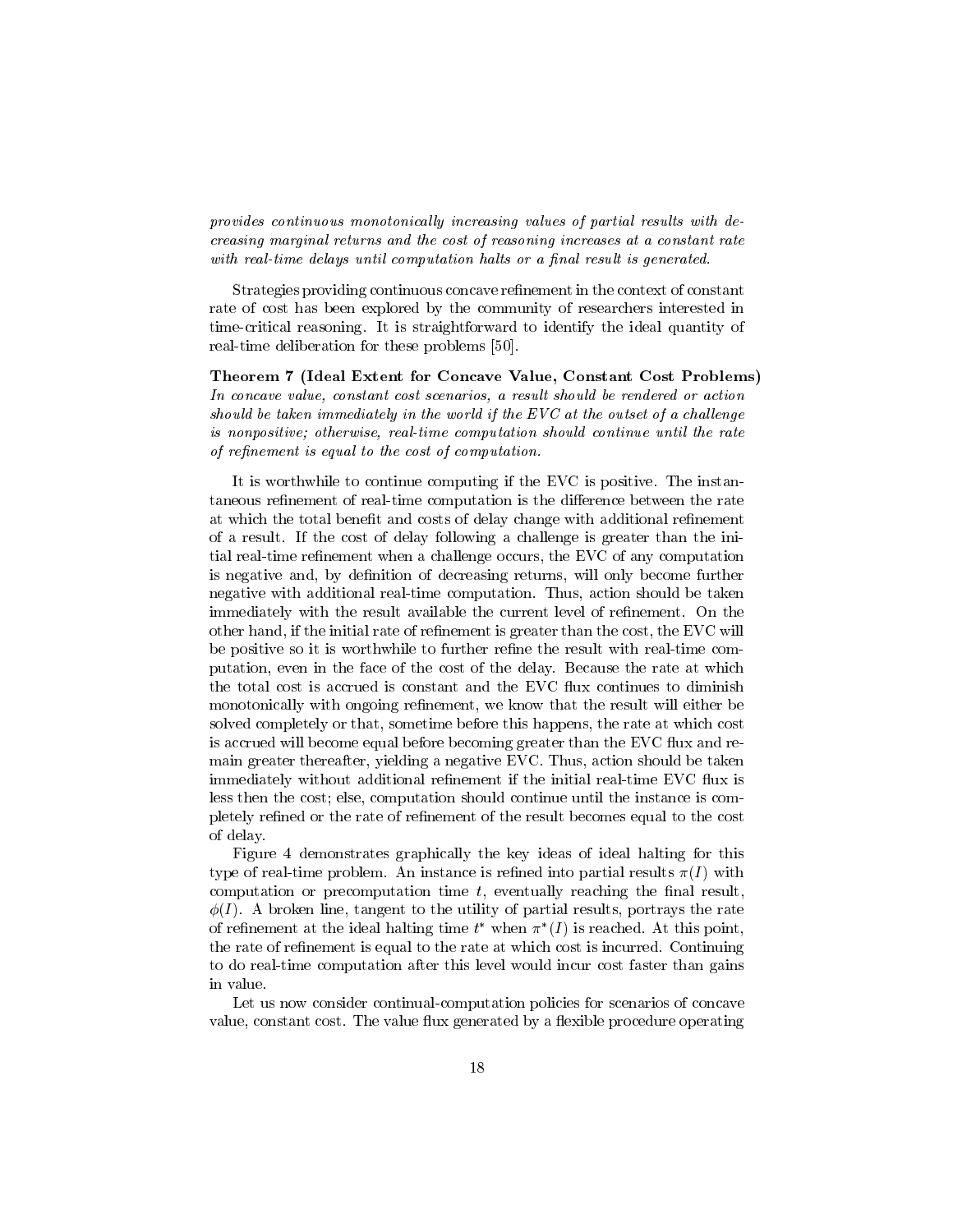

Figure 4: Graphical analysis of ideal halting time for refining an instance with partial results showing continuous concave utility in light of a constant rate of cost. Cost is depicted on a negative scale for clarity (from [50]).

on a result is a function of the amount of time that has been invested in refining an initial problem instance. The level of refinement attained by prior computation determines the instantaneous rate of refinement associated with additional computation.

We shall refer to the partial result generated at the ideal time,  $t$  -indicated  $\theta$ for halting for a particular cost function  $C(t)$ , strategy S, and instance I, per I heorem t as the *ideal real-time result*,  $\pi$  (1), for that strategy, instance, and cost function.  $\pi$  (1) is insensitive to the amount of precomputation applied to an instance.

Consider the case where a system will face a problem instance with probability 1.0. In this case, the value of the ideal real-time result, for the case of zero precomputation, is simply the expected utility associated with action with  $\pi$  (1),  $u(\pi$  (1)), less the total cost accrued so far. The total cost is simply the product of the rate at which cost is accrued and the ideal halting time.

Precomputation for scenarios of continuous concave utility with constant cost can be viewed as a means of attaining *cost-free refinement* of a result. Precomputation spanning the range of refinement up to the result with a quality represented by  $\pi$  (1) can be viewed as *removing* the influence of cost during the time allocated to precomputing the result. Thus, we can view precomputation during this time as *adding value* to the utility achieved when the result reaches  $\pi$  (I) with an EVP mux equal to the rate at which real-time cost would have been accrued without precomputation.

Figure 5(a) displays graphically the impact of precomputation on the value of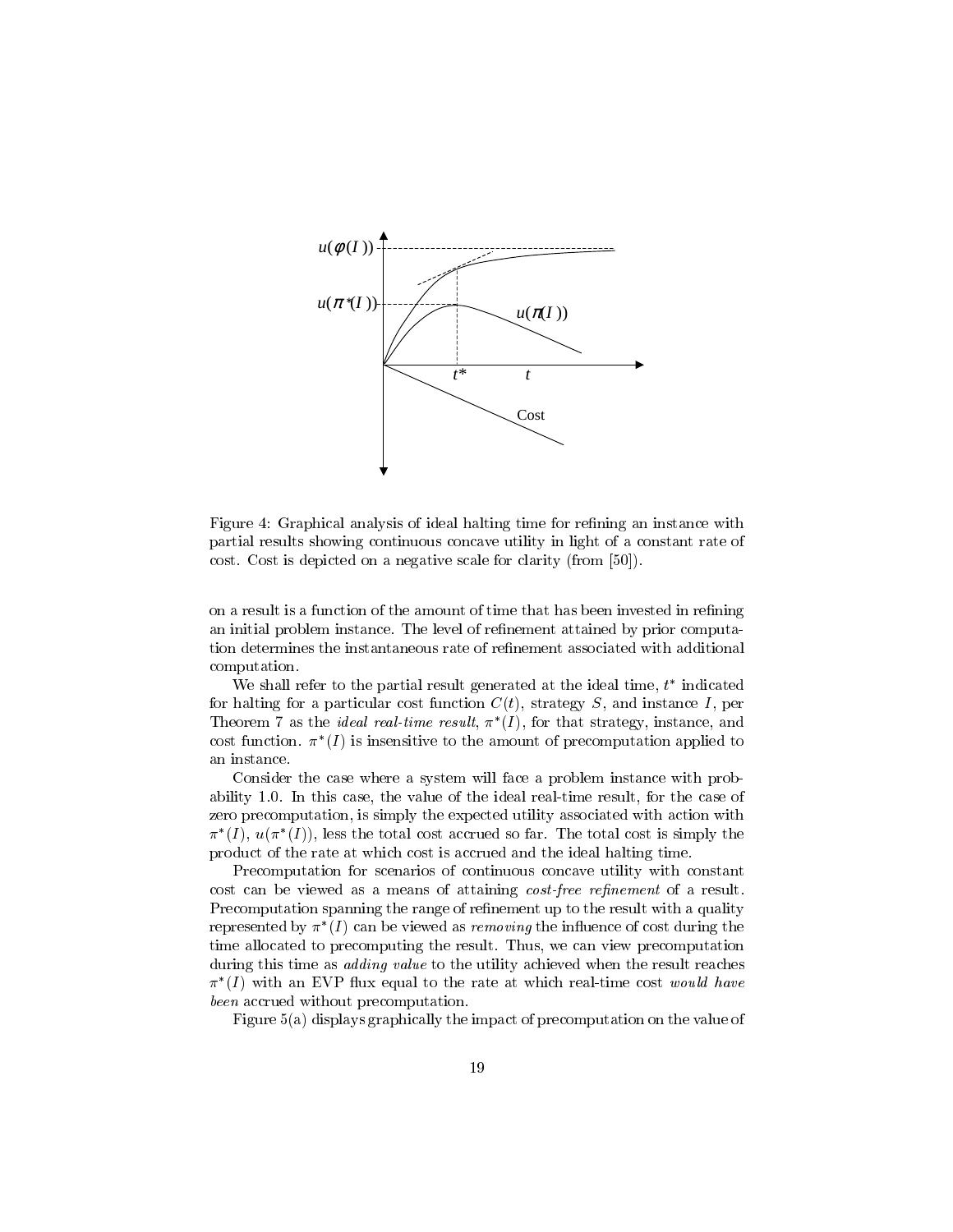

Figure 5: (a) Graphical analysis of the influence of precomputation on ideal halting time and ultimate value of a result for the regime where partial results are less refined than the ideal real-time result. (b) Analysis of value of continuing precomputation subsequent to generating an ideal real-time result.

the result at the ideal halting time. The revised reasoning problem is represented by the solid lines held in contrast to the broken lines, representing the situation of real-time reasoning without precomputation. As portrayed in the figure, cost only begins to influence the value of the result when real-time reasoning begins. Overall, precomputation reduces the required real-time computation and raises the ultimate value of the ideal real-time result by the total real-time cost saved. Two small vertical arrows in Figure 5(a) represent the boost in value achieved with precomputation time allocated before reaching the ideal real-time result,  $\pi$  (*I* ).

We now consider the case of continuing to refine a result with precomputation beyond the refinement represented by the ideal real-time result. Additional precomputation applied to relining a result beyond  $\pi^-(I)$  adds additional value at the cost-free rate of refinement provided by the strategy at progressively greater times after the ideal halting time. Figure 5(b) displays graphically how refining a result with precomputation beyond the quality of the ideal real-time result adds value in accordance with the flux delivered by the strategy in these regimes. Vertical arrows show the boost to the utility of the real-time result via allocation of precomputation time to refinement in regimes before and after the ideal real-time result.

In summary, we must consider two situations for computing the EVP associated with precomputing instances for scenarios of concave value, constant cost. If the level of refinement of a result reached with precomputation is less than the value represented by  $\pi$  (1), the EVP is the product of the rate at which cost is accrued and the probability of being challenged with the instance. For refine-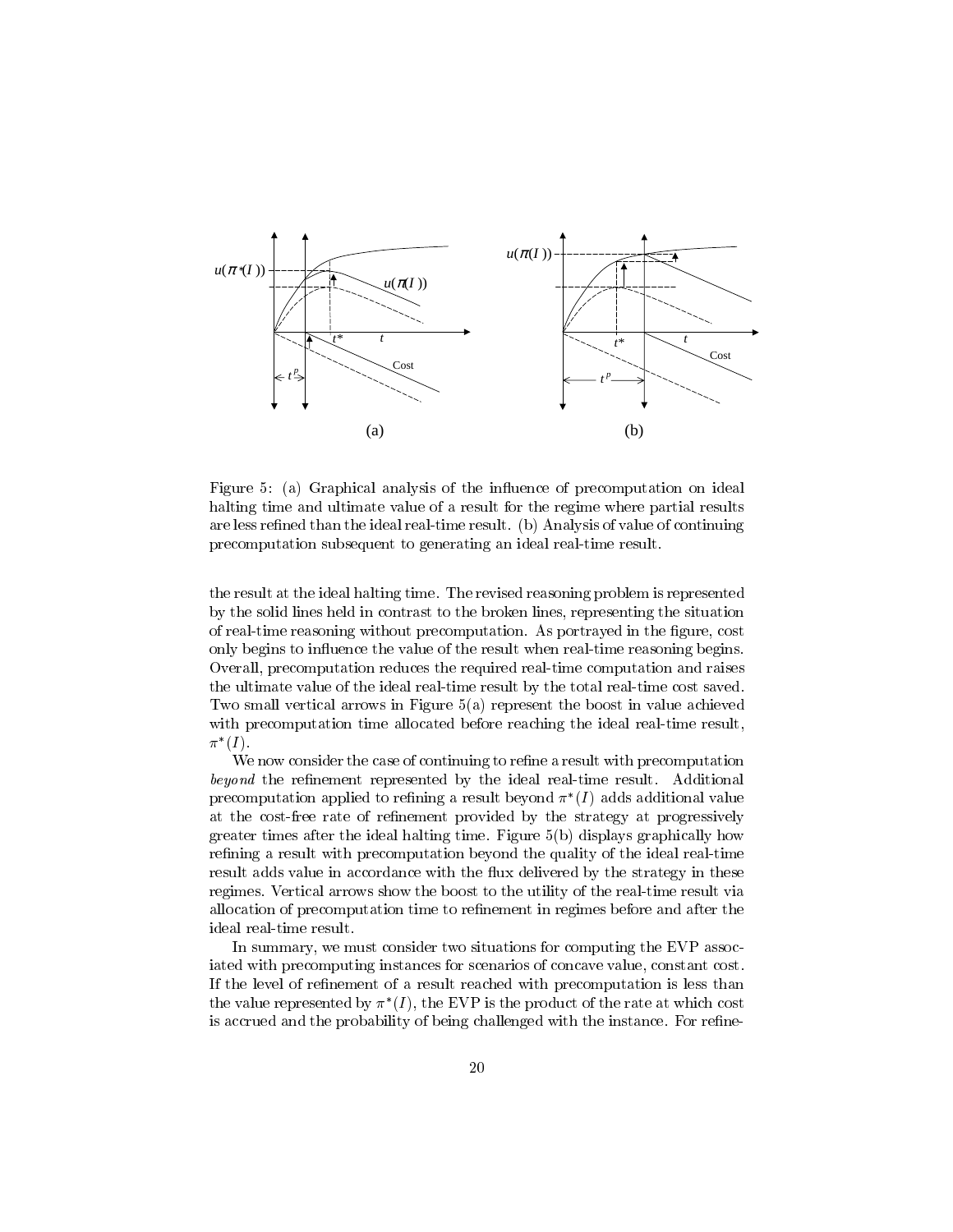ment of a result by precomputation beyond the quality represented by  $\pi$  (1), the EVP is the product of the EVC flux associated with the strategy and the probability of seeing the instance.

Armed with analyses of these two situations, we can develop policies for the general case of multiple problem instances and uncertainty. Given a set of potential future problem instances, we can adapt Theorem 7 to provide a continual computation policy. We consider all instances under uncertainty and note, for each instance, whether the partial result achieved so far with precomputation ralls short of the quality of  $\pi$  (1).

Theorem 8 (Policy for Concave Value, Constant Cost Settings) For scenarios characterized by continuous concave refinement with constant cost, it is ideal to allocate idle computational resources to solving instances in order of the product of the probability of the instance and the cost of delay when refinement is below  $\pi$  (1) and the product of the rate of refinement and the probability of  $\pi$ the instance when refinement of the result is greater than  $\pi^-(1)$ .

### 6 Composing Policies for Mixtures of Models

So far, we have focused on distinct policies for families of problem solving grouped by prototypical utility profiles. We can build composite continualcomputation policies for instance-strategy pairs that span different families, including scenarios including both all-or-nothing computation and flexible procedures. Let us first cast policies for all-or-nothing computation, as described in Sections 2 and 3, in terms of EVP flux.

Precomputation scenarios allow us to transform traditional all-or-nothing computation into problems that show an incremental return for the investment of offline resources. For example, we can easily transform the continualcomputation policies developed for minimizing expected costs for all-or-nothing problems into EVP flux problems. We map the minimization of total expected run time for all-or-nothing algorithms to an EVP-flux viewpoint by assessing a utility model for differing real-time delays required to generate a final result. Utility models for delay that provide linear or monotonically decreasing increases in expected value with precomputation time can be mapped to the appropriate continual-computation policies described in this section. By invoking utility models and substituting EVP fluxes for the reduction of expected latency or cost, Theorems 1 and 2 become identical to Theorem 3.

We can compose optimal continual-computation policies for scenarios where local decisions guided by EVP flux are consistent with globally optimal EVP. Such a condition exists when can partition all problem instances into prototypical classes of precomputation problems.

First, we seek to identify a set of instance-strategy pairs representing a fluxdominated precomputation subproblem where the instance with the smallest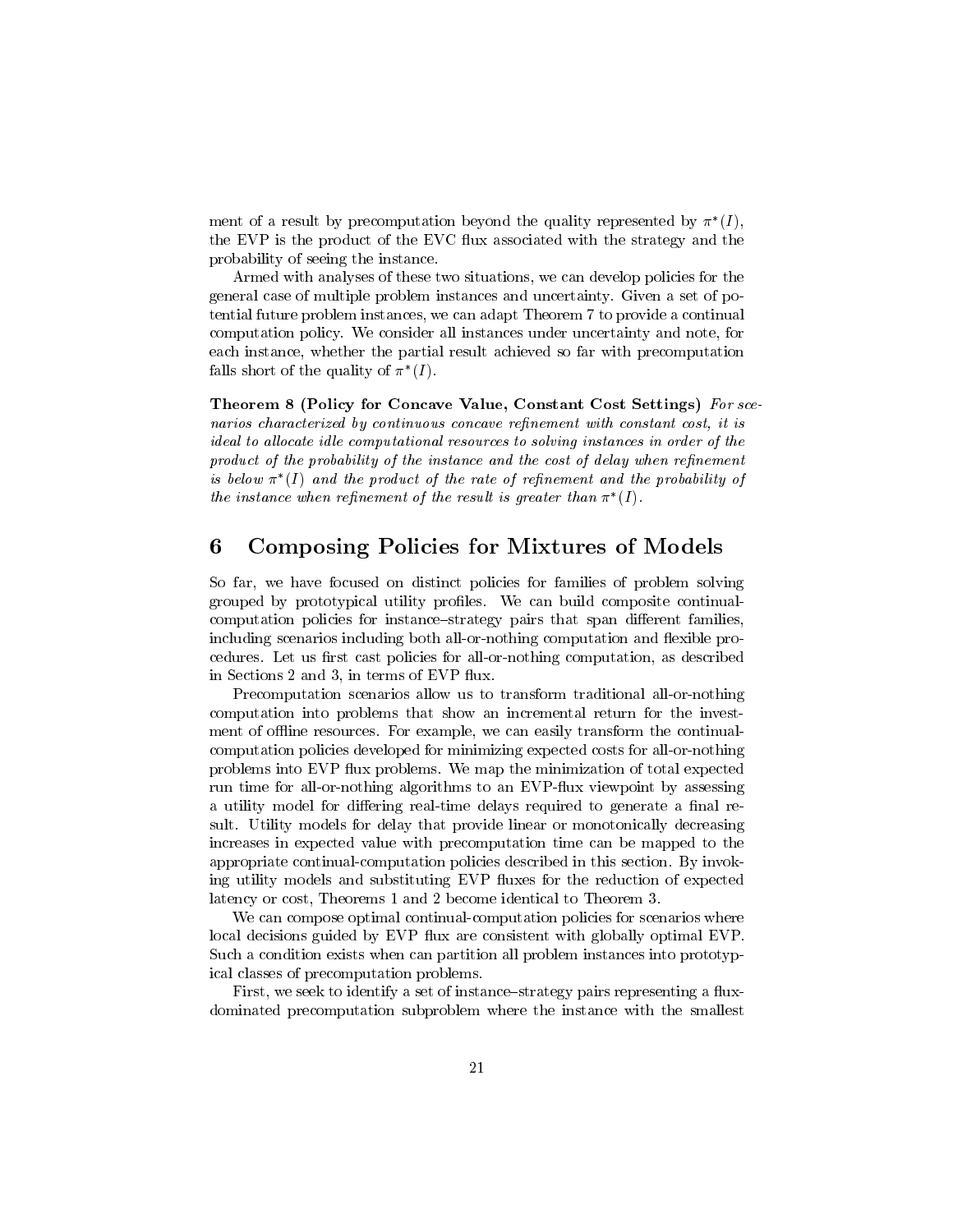EVP flux of the set of instances in the subproblem dominates the EVP flux provided by all instances in other classes. If such a subset exists, and all of the instances in the other classes provide EVP flux described by either constant or concave utility functions, we can use local decisions to develop a globally optimal continual-computation policy.

**Theorem 9 (Composition of Continual Computation Policies)** Given a set of potential future instance-strategy pairs that can be decomposed into a fluxdominated subset of instances, and a complement of instances that show constant or decreasing flux with refinement, the ideal allocation for continual computation is to first compute the flux-dominated instances in the order of initial EVP flux, followed by precomputing portions of instances that are available for refinement as directed locally by the maximal EVP flux provided by portions of instances, continuing until completing the refinement of all of the instances or the end of

The composition policy follows from the earlier results. We know, by definition of flux-dominated, that we will derive the most EVP by solving these problems in the order of their initial or minimal EVP flux. After such instances are precomputed, we know that ordering computation for constant, piecewiselinear concave, or continuous concave models by EVP flux leads to an ideal EVP overall EVP for the complement of the instances. Thus, the sum of the EVP from the flux-dominated and the other instances is maximized. For instances in the flux-dominated subset and instances represented by linear utility and linear segments of piecewise-linear utility models, we can continue to precompute for an entire instance or segment without performing checks on EVP flux. However, for a set of instances providing concave utility with refinement, shifts in attention among multiple problem instances may be indicated as idle resources are expended per the maximal available EVP flux. Such consideration requires either ongoing estimation of the EVP 
ux available from multiple problems, or analysis (potentially offline) of the ideal sequence of precomputation identified by considering the EVP flux for functional descriptions of the utility models.

#### $\overline{7}$ 7 Continual Computation over Multiple Periods

We have discussed policies for allocating available resources to enhancing the efficiency of problem solving in the next period based on a current probability distribution. In the general case, policies for directing precomputation over multiple periods must consider probabilistic relationships among instances and the probabilities of alternate sequences of instances over time.

If we assume independence among problem instances, we can employ continual computation, in conjunction with the caching of results, to maximize the response of a system over multiple periods. Given the assumption of probabilistically independent problem instances, a system can continue to perform ideal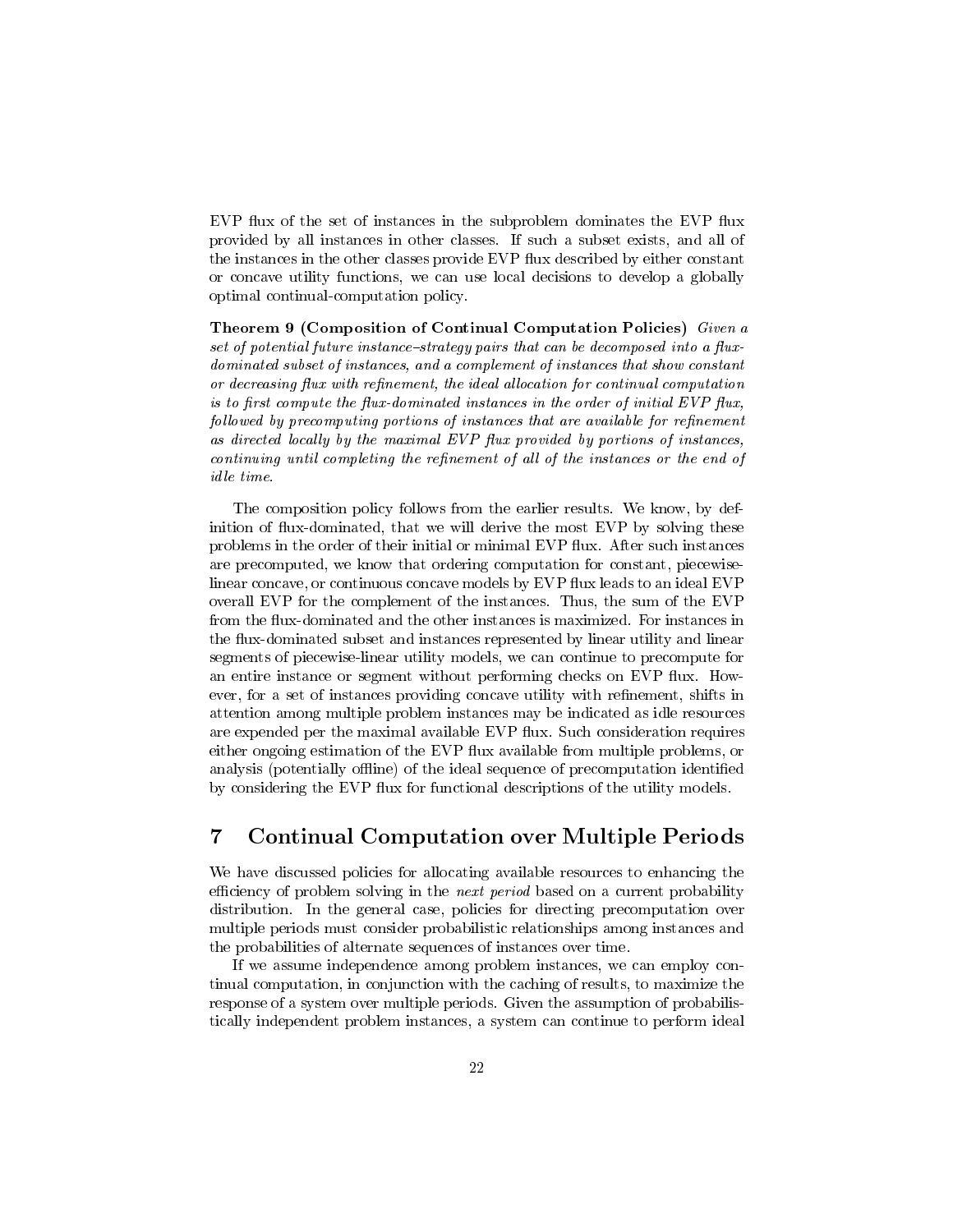continual computation according to the policies described in Sections 2 and 3 over multiple periods. In a world abiding by such assumptions, local decisions optimize precomputation over multiple periods.

Consider the situation where continual computation has just been broken by the arrival of a specic problem instance. When idle time is broken, the results of the recent precomputation remain cached in memory. In the next idle period, we continue to refine results via precomputation, starting from the cached partial results and real-time computed result. For an unchanged probability distribution over problem instances, the overall two-period problem is equivalent to the single period continual-computation problem, extended with idle time derived from two adjacent idle periods, and with the additional value achieved through real-time computation applied to the specific instance that occurred between the two periods. We can perform the same analysis for  $n$ periods of idle time.

Now let us turn to situations where there are probabilistic dependencies among problem instances. In this situation, a system can construct a tree of future precomputation problems and can consider performing precomputation of instances at varying depths in the tree with current idle resources. Ongoing updates of the probability distributions over future problems and of continual computation policies can be made as instances and evidence are observed over time.

Deliberating about the expected value of continual computation for instances in the next period, versus a more distant period of problem solving, must take into consideration the probability distribution over idle time available in future periods. The availability of idle time in a future precomputation problem determines the value of allocating currently available idle resources to the future periods. The future distribution over idle time may be a function of the probability distribution over problems that will be encountered in advance of a future idle period under consideration.

Let us use  $E$  v  $F^+(p(t||E))$  to refer to the ideal expected value of precomputation derived by following an optimal continual computation policy, given a probability distribution over idle time in a future period. The ideal EVP is identified by following the precomputation sequencing specified by a continual computation policy. For example, for a set of instances that each provide some constant EVP ux, we consider the precomputation sequence dictated by the continual computation policy for constant EVP flux, yielding

$$
EVP^*(p(t^a|E)) = \int_0^{t(I_1)} p(t^a|E)t^a \psi_1 dt^a
$$
  
+ 
$$
\int_{t(I_1)}^{t(I_1)+t(I_2)} p(t^a|E)t^a \psi_2 dt^a
$$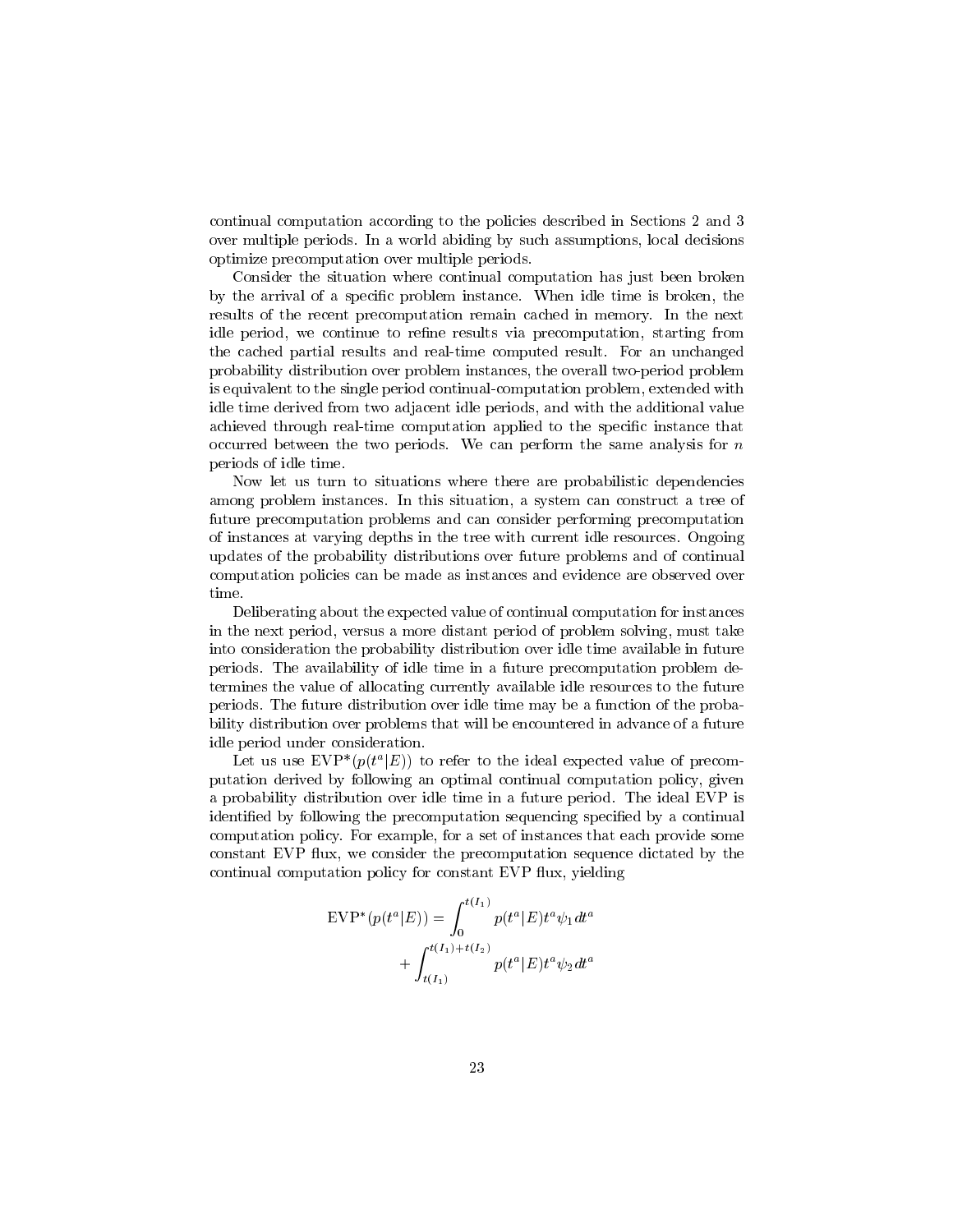$$
\ldots + \int_{\sum_{1+n-1} t(I_i)}^{\sum_{1+n} t(I_i)} p(t^a | E) t^p \psi_n dt^a \tag{10}
$$

In deliberating about the value of continuing to precompute potential problems in the next period versus in a more distant period of problem solving, we compare the EVP 
ux, provided by the continuing execution of the policy for the upcoming problem, with the instantaneous changes in the EVP\* of future periods, achieved via allocating current precomputation resources to initiating the refinement of instances dictated by the future policy. We consider instances in the distant period as providing flux, and create compositional policies including these instances. If the current continual-computation policy is composed of instances showing linear or concave utility, we should shift to the precomputation of instances in more distant periods when

$$
\frac{d\text{EVP}^*(p(t^a|E))}{dt} > \psi(I_i, t_i^p)
$$
\n(11)

where  $I_i$  is the instance at the current focus of attention in the continual computation policy being executed for the next problem and  $t_i^F$  is the amount of precomputation time already allocated to the precomputation of that instance. The instantaneous change in value associated with computing instances in the next and more distant periods can diminish at different rates with the allocation of precomputation resources. Thus, continual computation policies across multiple periods can continue to shift among the refinement of instances in the different periods, just as it might within a single period of analysis.

We note that a decision making system mayhave time preferences about the value associated with computation and action at increasingly distant future periods. Such time preferences can be represented by a parameter that discounts the value of future results with temporal distance.

#### 8 8 Allocating Real-Time Resources to the Future

So far, we have considered the allocation of available idle time for solving future challenges and have assumed that real-time resources are fully dedicated to solving current problem challenges. However, reasoning systems have the option of suspending or slowing current execution and to apply real-time resources to precomputing potential future problems.

It is worthwhile allocating resources from current to future problems when the change in the EVP of solving future problems outweighs the loss of value associated with continuing to solve the current problem. As we mentioned in Section 7, the magnitude of the boost in EVP associated with the redirection of resources to a future precomputation problem depends on the amount of idle time that will be available before the next challenge arrives. If there will be sufficient idle time to precompute all possible future problem instances, nothing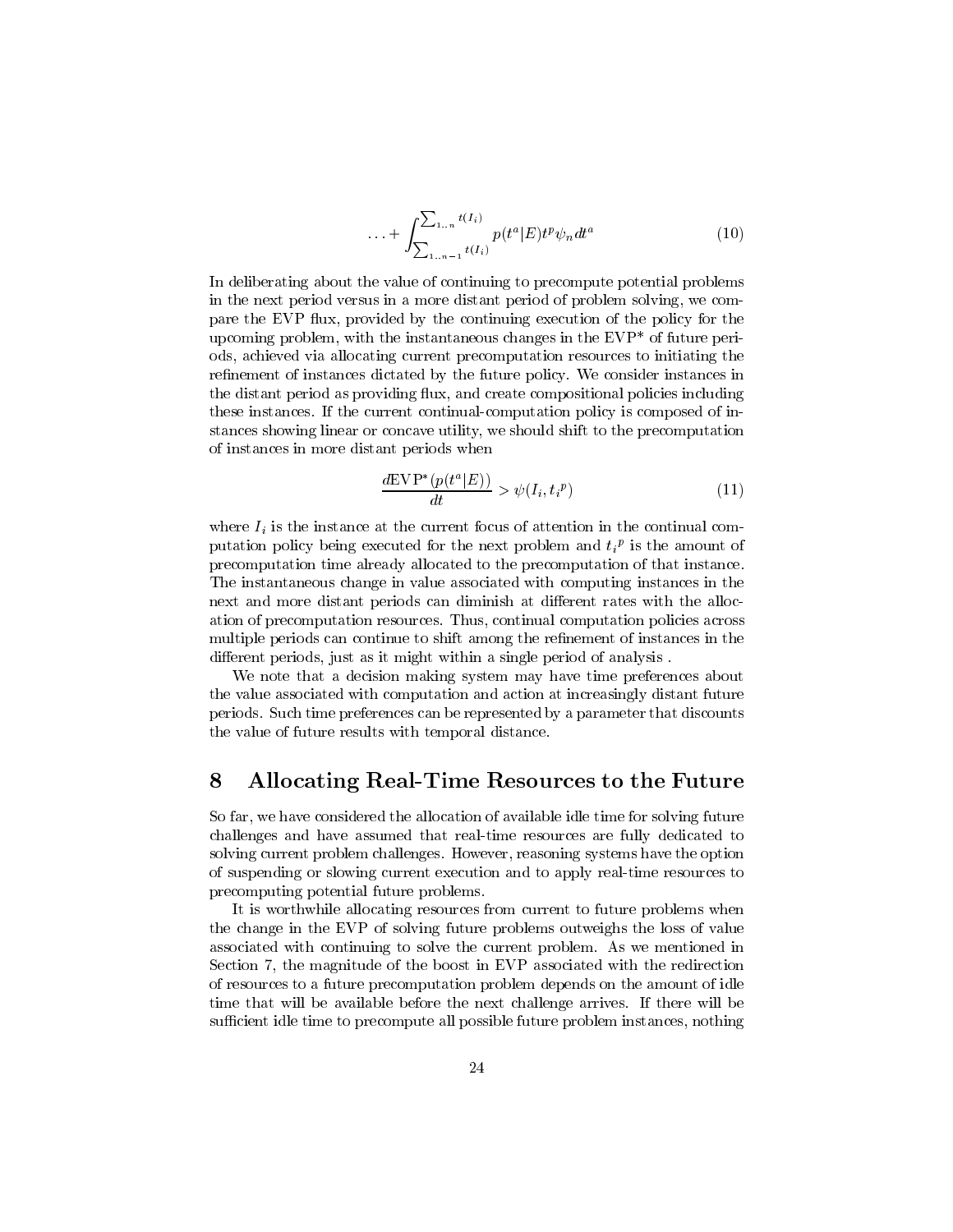will be gained by a transfer of real-time resources to precomputation. Thus, we must consider the probability distribution over the available idle time and use this information to compute the expected value of transferring real-time resources, being directed at an existing computational challenge, to solving potential future problems.

We again consider the ideal value,  $EVP^*$ , achieved by employing a continual computation policy to precompute problems in a future period, as described in Section 7. Decisions about terminating current computation to enhance precomputation influence the probability distribution over idle time. The probability distribution over idle time,  $p(t^*|\mathit{E})$ , is a function of the expected time until completing or halting the current task and the probability distribution over the time a next problem instance will appear. We compare  $p(\iota^*|\mathcal{L})$  with the probability distribution over the idle time  $p(t^{a'}|E)$  in a world where the current problem solving were to cease before completion as dictated by the real-time refinement policy. Such a premature halt shifts the expected time required to finish the current problem to idle time. If the expected value of the gain is greater than the loss it is better to shift from computation to precomputation,

$$
EVP^*(p(t^{a'}|E)) - EVP^*(p(t^a|E)) > u(\phi(I_i)) - u(\pi(I_i))
$$
\n(12)

where  $u(\pi(I_i))$  is the current partial result achieved with real-time refinement and  $u(\phi(I_i))$  is the utility of the result that would be computed by allocating all resources to real-time problem solving.

For making such decisions about allocating resources to the present versus future, a system can continue to reassess the probability distribution over idle time and compare the current expected value of precomputation versus the value of continuing to refine the current problem. Such updating and re-evaluation can lead to an interleaving of computation and precomputation. In special situations, the analysis of this probability distribution may simplified per the nature of the temporal distribution of problem instances. For example, the analysis is simplied for the case where the timing of future problem instances is described by a memoryless, Poisson distribution.

#### 9 9 Considering the Cost of Shifting Attention

As we have seen, policies for continual computation often dictate a sequence of shifts of allocation of resources among problems. Shifting the focus of precomputation attention from one instance to another may incur costs stemming from swapping partial results into and out of memory and initiating new algorithmic activity. Manipulating an extremely fine grain size for resource allocations and allocation decision making can generate significant overhead in light of such costs of switching. Thus, in real-world applications, we may wish to impose a lower-bound on the size of the minimum allocation of resources. The cost of shifting attention can in
uence decisions about shifting to problems with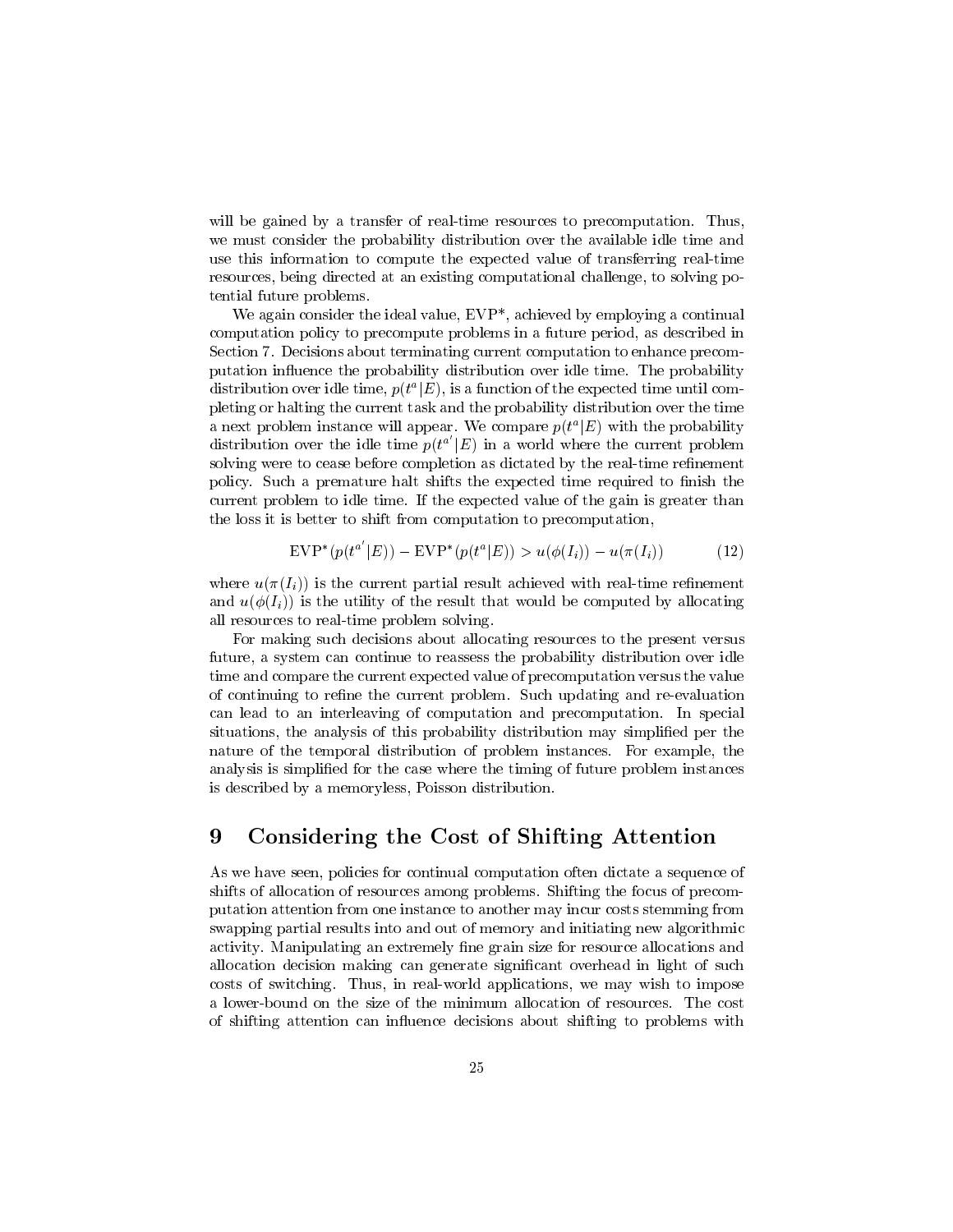greater EVP 
ux. However, continual computation policies can be modied to take such costs of shifting analysis into consideration.

When an EVP analysis indicates that another instance will deliver greater flux with additional precomputation, a system can seek to ascertain whether making an investment in shifting attention would have an overall positive net value. Systems should compare the expected value of shifting precomputation to a problem instance with higher EVP flux, versus continuing with the lower flux refinement of the current problem, considering the cost of the swapping of instances and the probability distribution over the remaining idle resources. If the current problem is solved completely, there is no choice but to make an investment in moving on to refining another problem instance with the best next EVP flux. However, if the EVP flux of solving a problem at the focus of precomputational activity becomes dominated by another potential problem instance, we consider the probability distribution over idle time remaining to determine whether the expected return of the shift are greater than the costs of the shift.

As an example, consider the case of continual computation for precomputation of future problem instances that show piecewise-linear concave utility. Assume that we have just come to a bend in the utility function for the re finement of problem instance  $I_1$  after some period of precomputation of the instance. Now, a different instance,  $I_2$ , promises the greatest EVP flux. At the current time  $t_o$ , the flux of  $I_1$  is  $\psi(I_1, t_o)$  and the flux of  $I_2$  is  $\psi(I_2, t_o)$ ,  $\psi(I_1, t_o) < \psi(I_2, t_o).$ 

We now consider the expected value of shifting precomputation from  $I_1$  to  $I_2$ , taking a cost  $\text{Cost}^s$  as the charge for shifting attention. To compute the expected net gain in shifting from one instance to another, we consider the probability distribution over remaining idle time,  $\iota$  , given the quantity of idle time that  $\max$  already been expended in the current period,  $\iota$  . We take the difference of the EVP of continuing and the EVP of switching, given uncertainty in the remaining idle time. We obtain the EVP for each strategy by integrating each EVP flux  $\psi(I_i, t_o + t^r)$  with respect to the remaining idle time  $t^r$  and consider the uncertainty in the idle time. The expected value of shifting (EV Shift)to the new problem instance is,

$$
\text{EV Shift} = \int_{t^r} p(t^r | t^e) \int_0^{t^r} (\psi(I_2, t_o + t) - \psi(I_1, t_o + t)) dt dt^r - \text{Cost}^s \tag{13}
$$

Consider the case where the analysis of shifting attention occurs over constant flux regions of both the current and the new problem instances. In such a case, we have constant fluxes,  $\psi_1$  and  $\psi_2$ , and the expected value of shifting to the new problem instance is,

$$
EV Shift = \int_{t^r} p(t^r|t^e) [t^r(\psi_2 - \psi_1)] - Cost^s \tag{14}
$$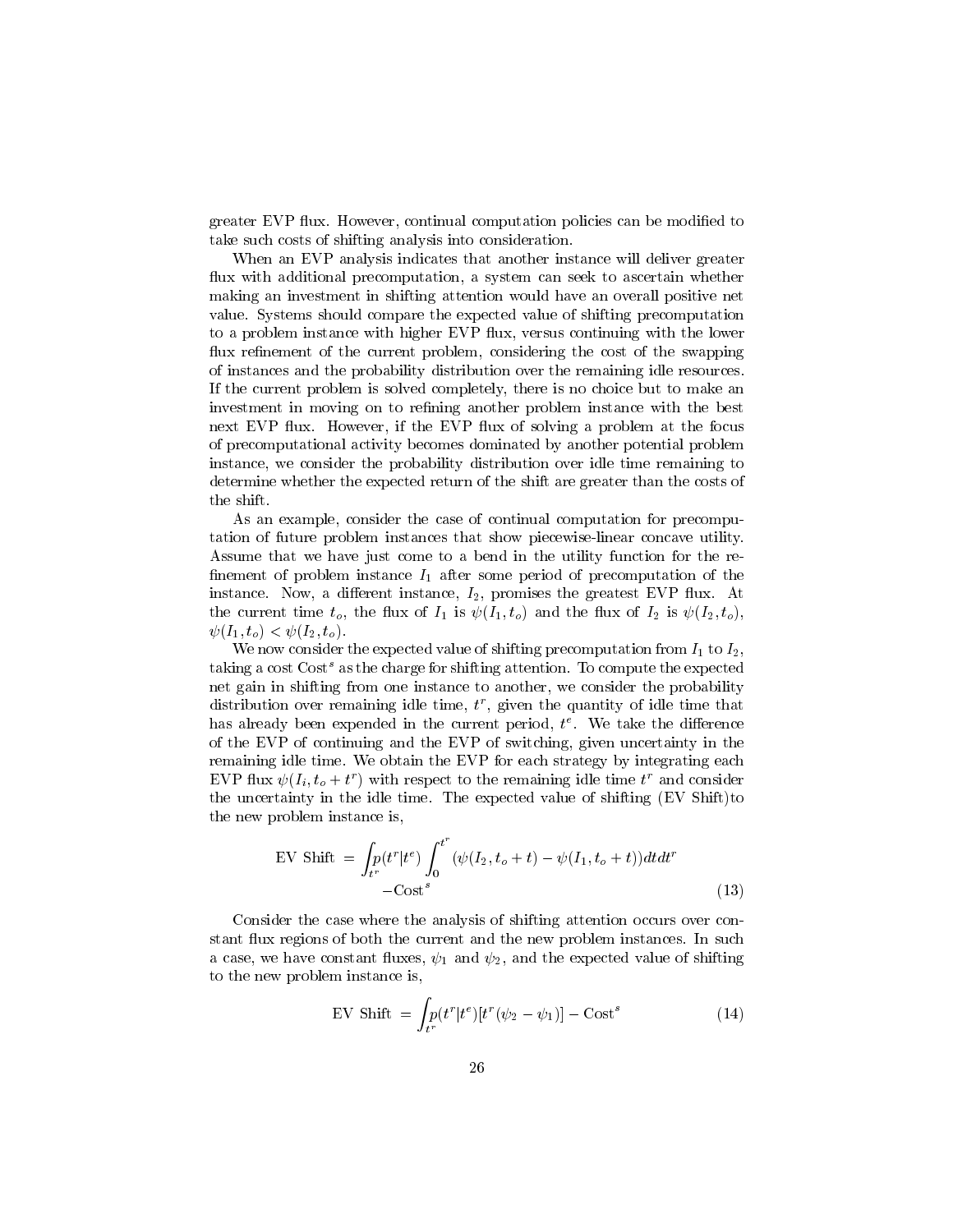which is just

$$
EV Shift = \overline{t^r}(\psi_2 - \psi_1) - Cost^s \tag{15}
$$

Equation 15 species that it will only be worth shifting if the mean remaining rule time,  $t$ , is greater than the ratio or the cost or similarly attention and the difference of the expected rates,

$$
\overline{t^r} > \frac{\text{Cost}^s}{\psi_2 - \psi_1} \tag{16}
$$

An analogous analysis can be formulated for problem instances showing precomputation flux represented by continuous utility models and for mixes of piecewise-linear and continuous utility models. We integrate over the flux dictated by the policies for the case of shifting and not shifting and consider the probability distribution over idle time.

# 10 Memory, Caching, and Continual Computa-

A system continuing to perform continual computation over multiple periods has an opportunity to deliberate about retaining partial results. The value of caching partial and complete results depends on the gains associated with the future expected value of the partial results and the quantity or the cost of memory over time to store the results.

Let us consider decision making about memory usage for a fixed quantity of storage. If there is not enough memory to cache all computed instances, a system must decide which results should be retained versus discarded when more valuable results become available. A knapsack analysis can be employed to identify the ideal configuration of stored results, where cached items have a value equal to the expected utility of caching the partial result in memory,  $EVM(\pi(I_i))$  and an expected memory cost of the quantity of memory required to store the result,  $\text{Cost}^m$ .

 $EVM(\pi(I_i))$  is the difference between the expected utility of having and not having result  $\pi(I_i)$  in memory, weighted by the probability of seeing the result. Approximations for EVM include taking the difference of the expected value of having and not having the result in a computationless setting, where the best result available is used in real time through the application of situation{ action rules. More comprehensive analyses take into consideration the additional gains in value achieved by precomputation and real-time computation should an instance be seen for having and not having the result,

$$
EVM(\pi(I_i)) = p(I_i|E)(u(S, \pi(I_i), t) - u(S, I_i, t'))
$$
\n(17)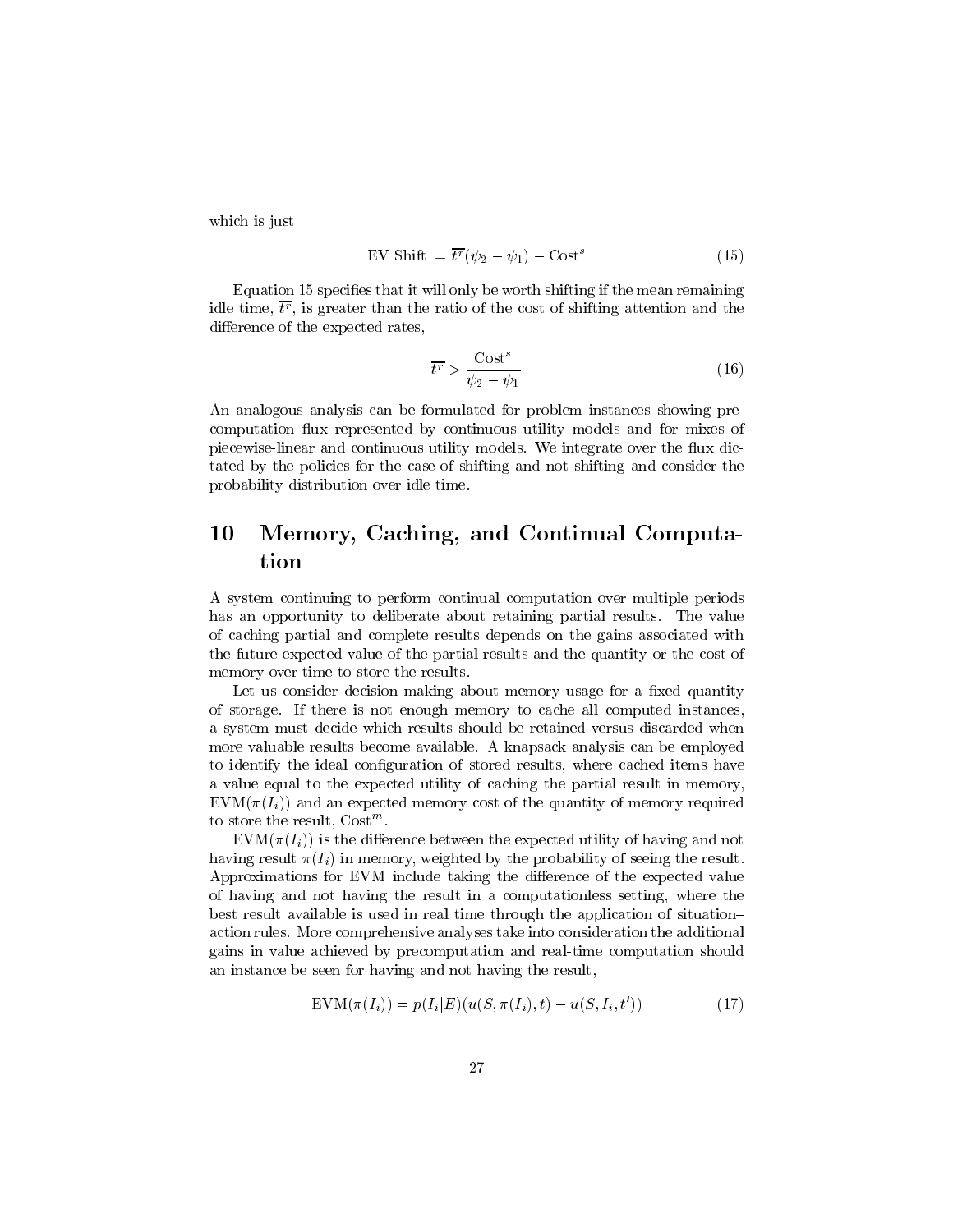where  $\iota$  and  $\iota$  represent the total precomputation and real-time resources allocated by existing policies to the further refinement of  $\pi(I_i)$  and  $I_i$  respectively. The additional refinement of a future instance depends on precomputation policies, the probability distribution over idle time, the inferred likelihoods of future instances, and the cache status of other instances under consideration. For an invariant probability distribution over problems, we can compute the expected additional precomputation and real-time computation that  $\pi(I_i)$  and  $I_i$  would be expected to receive and the ultimate value of the cached result. Such computation can be performed as part of ongoing continual computation. In one approach, systems can defer caching decisions by allowing temporary storage for a bounded amount of time to allow appropriate utilities to come available in the normal course of continual computation.

Given assessments of the expected value and memory costs of cached results, we can optimize the total expected value of a store via a knapsack analysis. Solving the knapsack problem optimally is an NP-complete problem [24]. However, we can employ approximate greedy or semi-greedy algorithms in an attempt to maximize the overall expected value of cached results. For example, with a value-density approximation, we prioritize partial results for storage in an order dictated by the ratio of  $EVM(\pi(I_i))$  and  $Cost^{\prime\prime}(\pi(I_2))$ ,

$$
\frac{\text{EVM}(\pi(I_1))}{\text{Cost}^m(\pi(I_1))} > \frac{\text{EVM}(\pi(I_2))}{\text{Cost}^m(\pi(I_2))} > \dots > \frac{\text{EVM}(\pi(I_n))}{\text{Cost}^m(\pi(I_n))}
$$
(18)

The value-density approach is used in an approximation procedure to come within a factor of two of the maximal value storage policy. Limited search among subsets of elements under consideration can further refine the approximation [62]. In an ongoing approximate knapsack analysis, ongoing EVP precomputation and caching analysis continue to update a result store.

We note that the incrementality of continual computation can lead to problems with the caching of partial results. Consider the case where the storage of a partial result for an instance requires some constant memory. For initial precomputation the value density may be quite low, leading to the risk that a partial result may be continually discarded when memory is full. Such a problem can be addressed approximately by considering as an upper bound on value the expected value of complete results in making caching decisions.

### 11 Real-World Applications

Continual computation methods hold promise for enhancing the use of a spectrum of computational procedures including optimization of resource allocation in operating systems and databases, transmission of information over limitedbandwidth networks, and automated planning and decision-making tasks. We now review sample applications of continual computation for decision-theoretic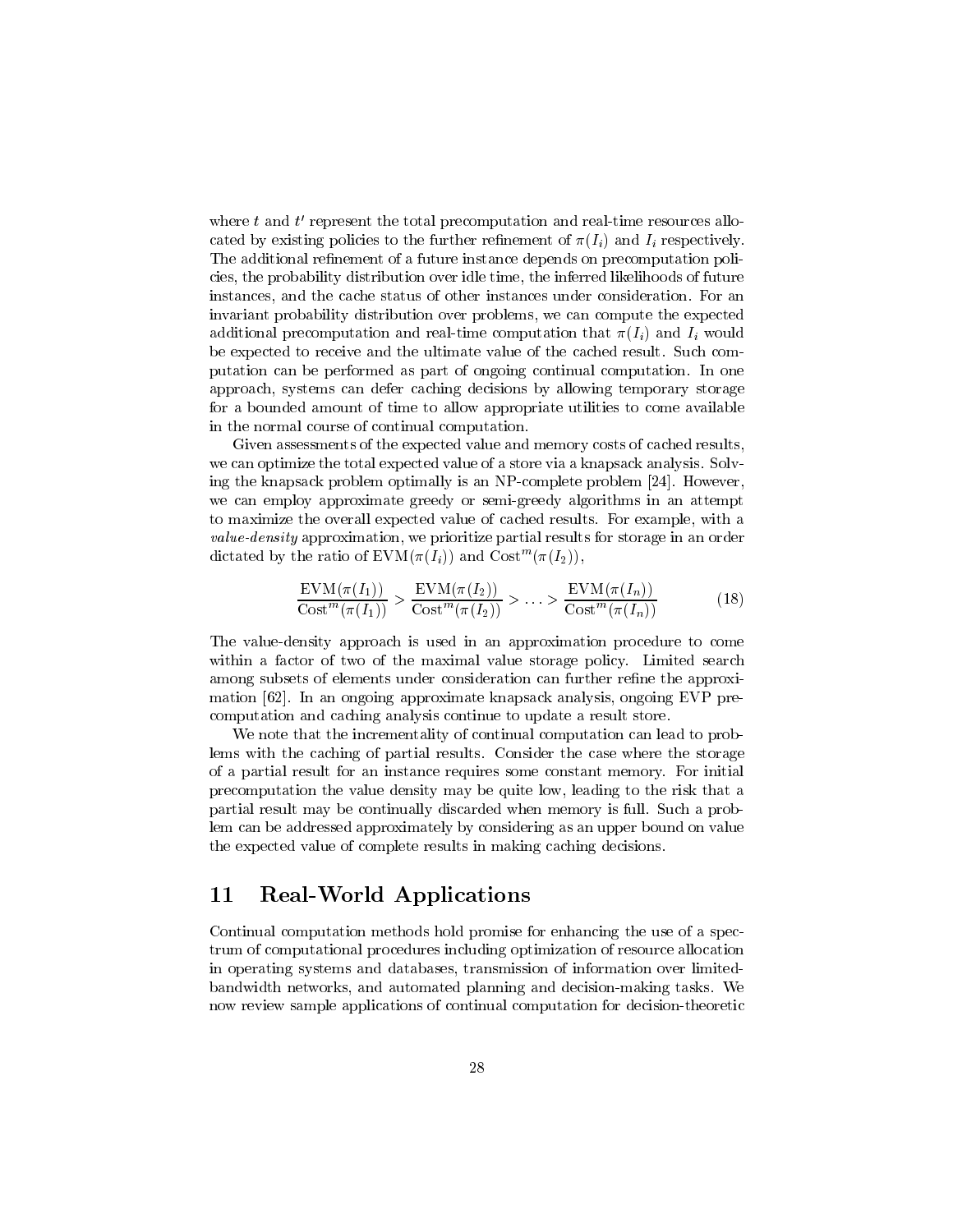diagnostic systems and prefetching information over limited bandwidth channels.

### 11.1 Continual Computation in Diagnostic Reasoning

Over the last fteen years, researchers have made signicant advances on probabilistic representations and inference machinery that can support diagnosis and troubleshooting in challenging real-world domains  $[8, 34, 36, 66, 32]$ . A significant number of interactive diagnostic systems based on probability and decision theory have been field in a variety of areas including healthcare, aerospace, and computing arenas. These systems, sometimes referred to as *normative diagnos*tic systems, employ probabilistic models to compute probability distributions over states of interest, based on a set of ndings. Many of these systems are designed for interactive use, allowing the user and computer to collaborate on the iterative refinement of a diagnosis through identifying useful new information to gather. Interactive systems typically employ an iterative approach to refining the diagnosis called *sequential diagnosis* [28]. The flow of control of sequential diagnosis is displayed in Figure 6.

Sequential diagnosis invokes a cycle of analysis with phases of belief assignment and information gathering. In the belief-assignment phase of analysis, probabilities of alternate disorders are computed from consideration of the set of observations already being considered by the system. These likelihoods are then considered by the information-gathering phase, where the best next recommendations for refining the diagnosis are computed. The recommendations generated in the information-gathering phase leads to the collection of additional evidence, which is added to the set of evidence already considered, and the system re-enters the belief-assignment phase. The cycle of belief assignment and information gathering continues until no valuable observations are available based on a cost-benefit analysis called *expected value of information* (EVI).

EVI is the difference between the value of observing new information under uncertainty, and the cost of making the observation. To compute EVI, the systems consider, for each observation, the expected value of the best action in the world for each value the observation can take on. Then, the expected utilities for each value are summed together, weighted by the probabilities of seeing the different values, should the observation be made. Given previously observed evidence,  $E$ , the systems consider the possible states that potential new observations  $e_x$  may take on after such observations are evaluated through inspection of a system in the world. Using,  $e_{x,k}$  to represent the new observation that would be seen if  $e_x$  was to be observed and  $Cost(e_x)$ , to represent the cost of making observation  $e_x$ , we compute EVI as follows,

$$
\text{EVI}(e_x, E) = \sum_k p(e_{x,k}|E) (\max_A \sum_j u(A_i, H_j) p(H_j|E, e_{x,k})) - \max_A \sum_j u(A_i, H_j) p(H_j|E) - \text{Cost}(e_x) \tag{19}
$$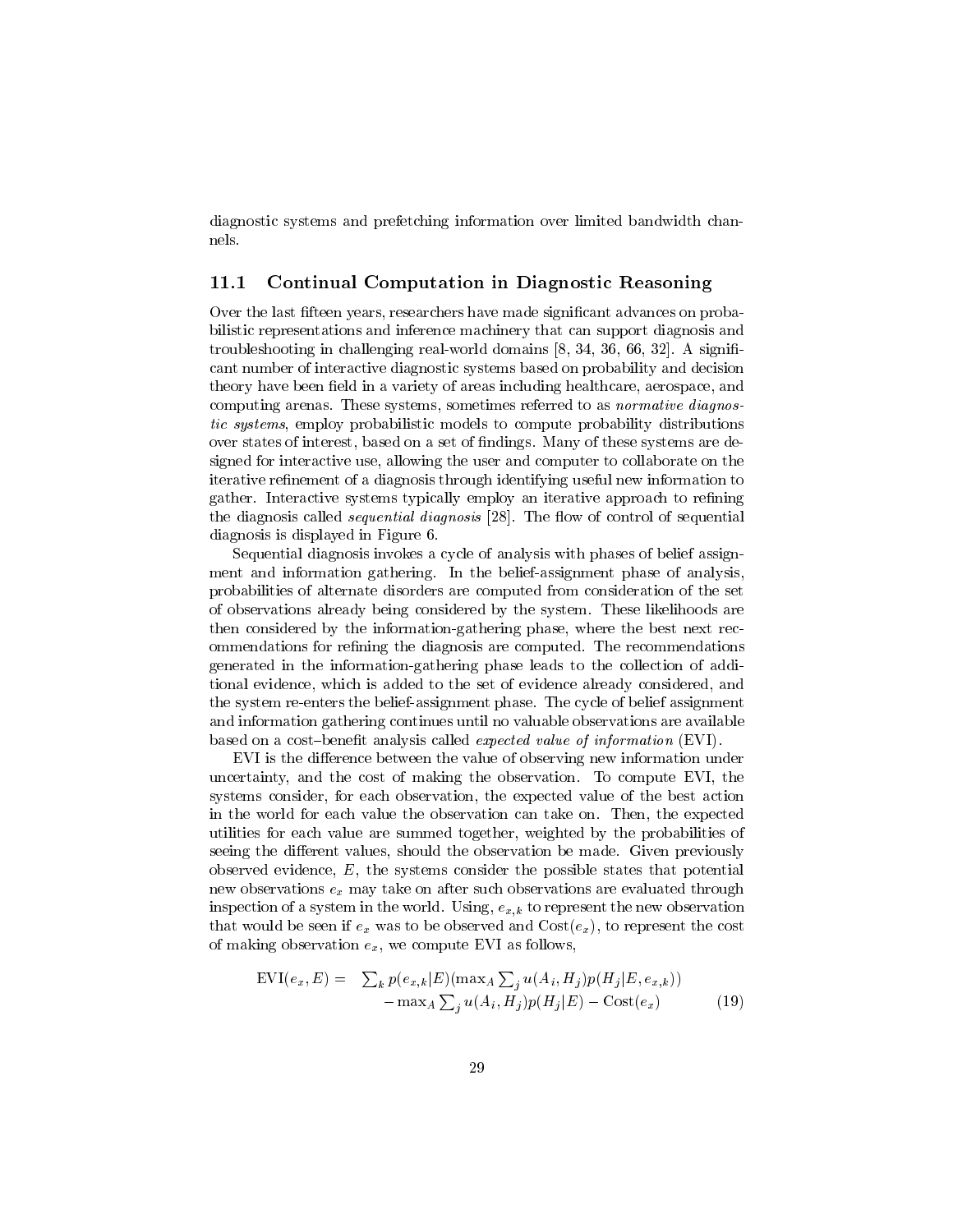

Figure 6: Cycle of sequential diagnosis. Sequential diagnosis centers on the interleaving of phases of belief assignment and information gathering.

In the general case, we must consider all possible sequences of observations. This intractable computation has been avoided in practice by performing a greedy EVI analysis where systems compute or approximate the EVI for single pieces of previously unobserved evidence, under the myopic assumption that an action will be taken after the observation of one piece of evidence. The myopic EVI is used to identify the piece of evidence associated with the highest EVI.

The computation of EVI can impose noticeable delays for computation in decision-support systems depending on the platform and the problem being solved. Probabilistic inference in general graphical models like Bayesian net works and in
uence diagrams is NP-hard [19,20]. The computation of EVI, even for the case of the greedy analysis, requires, for each piece of unobserved evidence, probabilistic inference about the outcome of seeing the spectrum of alternate values should that observation be carried out. Multiple computations for each potential test or observation must be considered. Thus, even one-step lookaheads can be costly. A variety of less-expensive approximations for EVI have been explored including the selection of tests based on the minimization of entropy [3, 4, 34], and the use of the statistical properties of large samples to develop value of information approximations [33].

The computation of EVI in a sequential diagnostic setting is a natural candidate for continual computation. The time required for a user to review a recommendation, make an observation or perform a test in the world, and report the result to the system can provide signicant recurrent idle periods. Such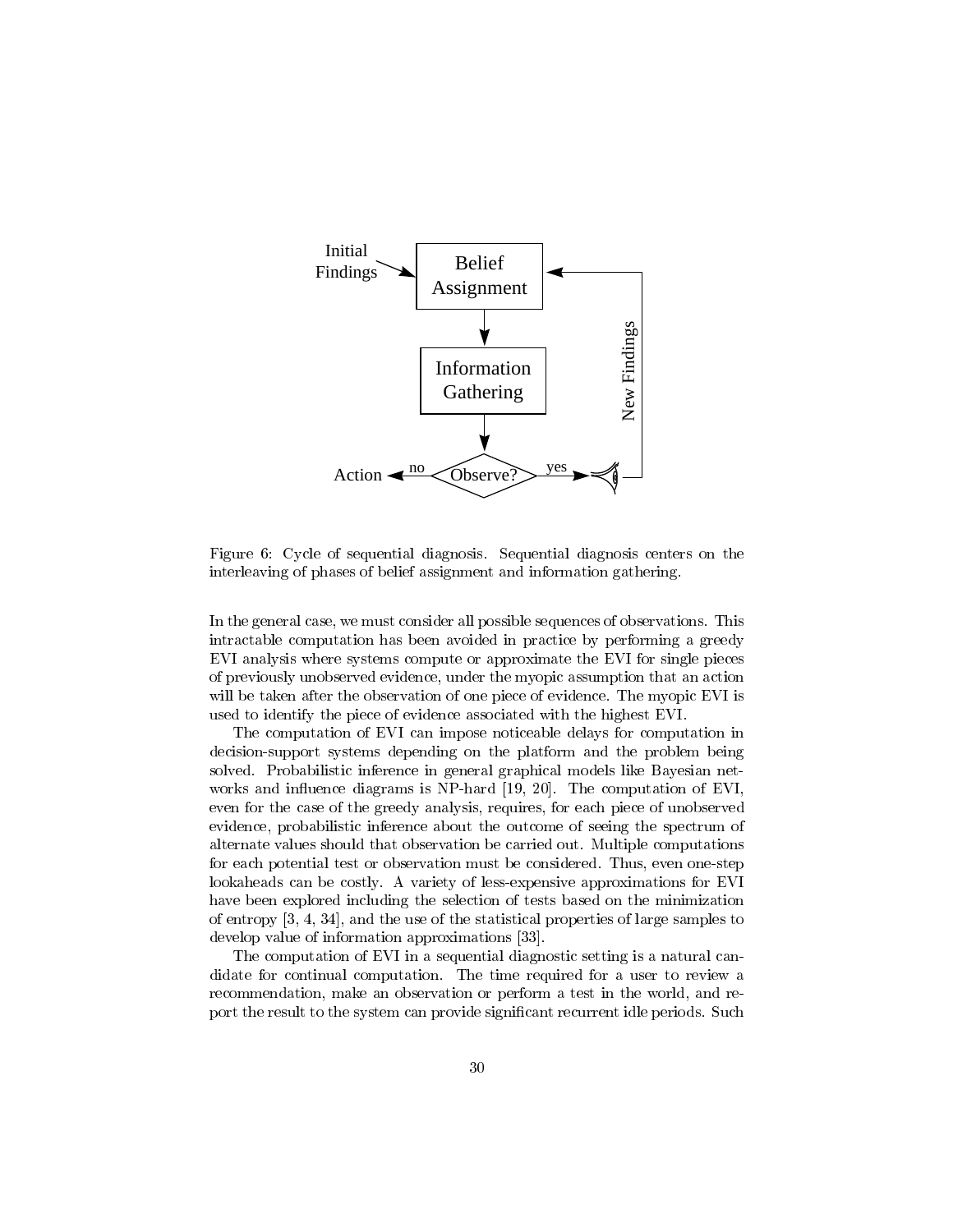idle time is an opportunity for continual computation policies to proactively cycle ahead into the uncertain future, performing computation of potential future belief updating and information-gathering analyses.

Serendipitously for continual computation, the EVI computation includes the computation of  $p(e_{x,k}|E)$  for all unobserved evidence, representing the probability of seeing future values of observations, should the observations be made in the world. Such information, computed in the normal course of diagnostic reasoning, can be harnessed by continual computation to guide precomputation.

For the purposes of continual computation, we take as problem instances the set of potential next observations that will be made. The probability of the next observation depends in part on the way recommendations for observations are presented to the user in a diagnostic system. For example, a user may be presented with only the best next observation to make or a list of recommended observations to make ranked by EVI.

Consider the case where only the next best recommendation  $e_i$  is displayed to a user. The system has already computed probabilities  $p(e_i = k|E)$  of seeing different states when observation  $e_i$  is made. These probabilities can be employed in a continual computation policy that considers the likelihoods of each of the k potential pieces of evidence being input to the system at the end of idle time. Continual computation can use these likelihoods to execute numerous steps of sequential diagnosis under uncertainty, precomputing and caching an ideal tree of future inferences and recommendations.

For diagnostic systems that present sorted lists of recommended new obser vations to users, we employ a model that provides the likelihood that a recommendation for an observation will be followed. Such a model provides the probability that a finding will be selected for evaluation based on such factors as the position of the recommended finding on a sorted list, the relative magnitude of the EVI displayed for each of the recommended ndings, and the context of the diagnostic session. We compute the probability of the next evidence that will be input to the system as the product of the probability of observed state, computed by EVI, and the probability that the user will select finding  $y$  from the list, given evidence about the display list and context.

Continual computation harnessing such probabilistic information on future observations can minimize the total time of computation required in real-time by directing the available idle time to future problem instances in order of their computed probability.

### 11.2 Prefetching Media Under Constrained Bandwidth

Opportunities for employing principles of continual computation also arise in the communication of content in situations of scarce bandwidth for networking. The methods hold opportunity for enhancing the consumer experience of browsing content from the Internet. Currently, people often endure significant delays as information flows through the bottleneck of local modem connections.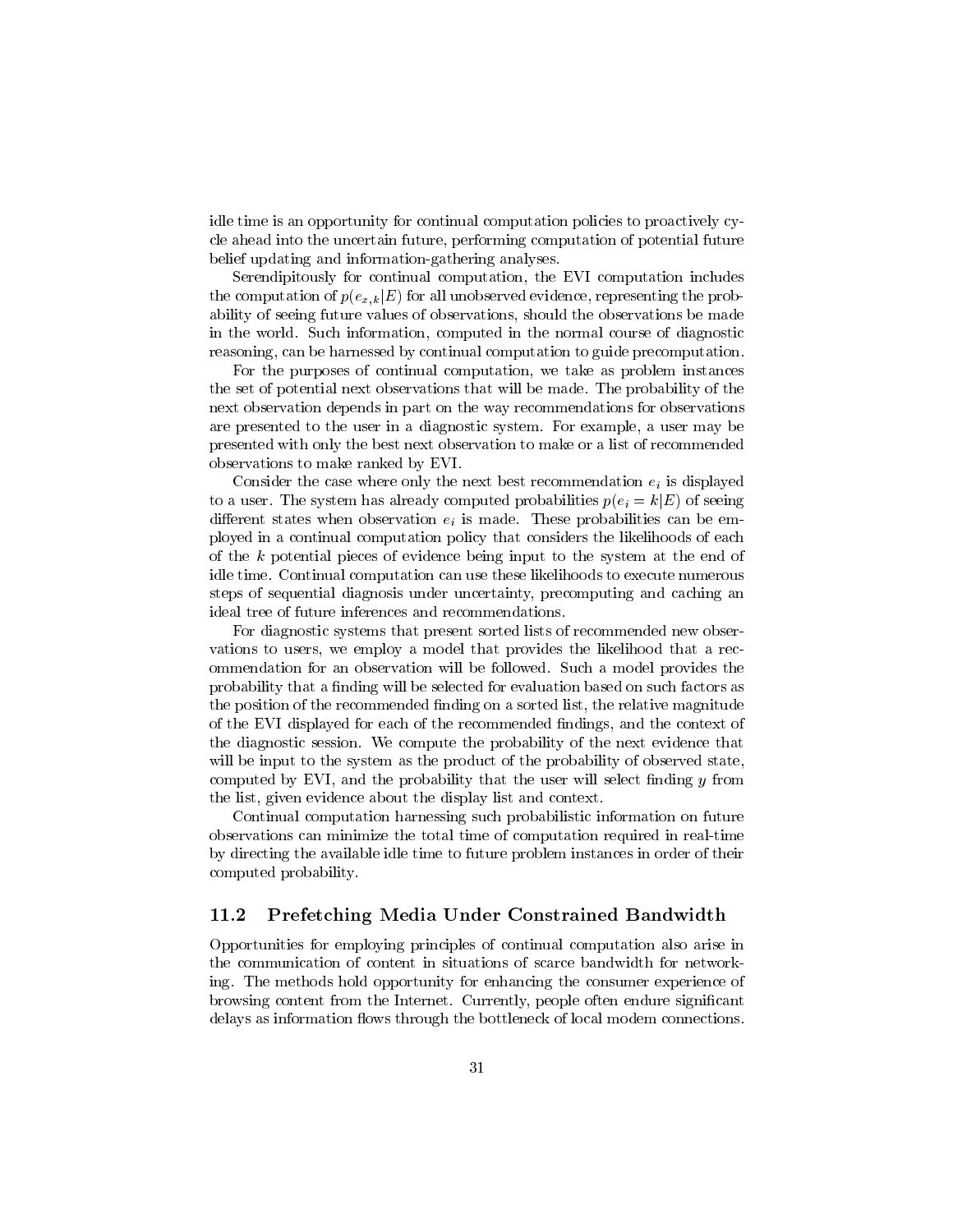Continual-computation policies for guiding the flow of information—which we refer to as *continual networking*—can be leveraged to minimize the expected latencies associated with accessing information via such low-bandwidth communication links. Effective continual networking policies for prefecting information that may be accessed later can effectively widen the stricture on bandwidth imposed by slow connections.

Opportunities for prefetching content are underscored by typical patterns of information access displayed by people accessing information from servers which show intermittent bursts of downloading content amidst relatively long periods of idle connection time while users review the content or perform other tasks. Continual networking policies for harnessing such idle time to prefetch information into local caches have application on the client side as well as in client-server prefetching policies.

For the challenge of employing principles of continual computation to prefetching documents and media from the Internet, we consider problem instances to be the transmission of documents from servers to a local cache via the constraints of a local limited-bandwith connection. We decompose network-based content to generate partial documents and employ utility models to represent the value of having partial content available for immediate perusal.

Documents can typically be decomposed in a natural manner. A fundamental strategy for decomposing documents into partial results is simple serial truncation of content where resources are used to incrementally extend the completeness of the document. Beyond simple truncation with incremental extension, content can be decomposed through abstraction via alternate forms of summarization, and via the excision of specific classes of content. As a familiar example of excising broad classes of content, Internet browsers and servers allow users to specify whether they would like to suppress the downloading of complex graphics to speed the transmission of text associated with documents. A variety of methods that provide partial results for graphical content are already in use, centering on the flexible degradation of the resolution of images [44] employed in wavelet-based progressive transmission schemes and other schemes that manipulate generative models used in graphics such as progressive mesh simplication [38].

We have explored continual-networking policies for guiding the prefetching of documents [41]. Given a document decomposition strategy, we can employ utility models that assign value to partial content to capture the value of having immediate access to progressively larger portions of the total content of desired documents. We have pursued the use of piecewise-linear and continuous concave utility models to represent the value of having immediate access to portions of internet content as a function of the completeness of the download. These models capture the common situation where having immediate access to an initial portion of the document is most valuable and where additional content is associated with positive, but decreasing marginal increases in value with continuing downloading. Models of decreasing marginal utility are justified by two common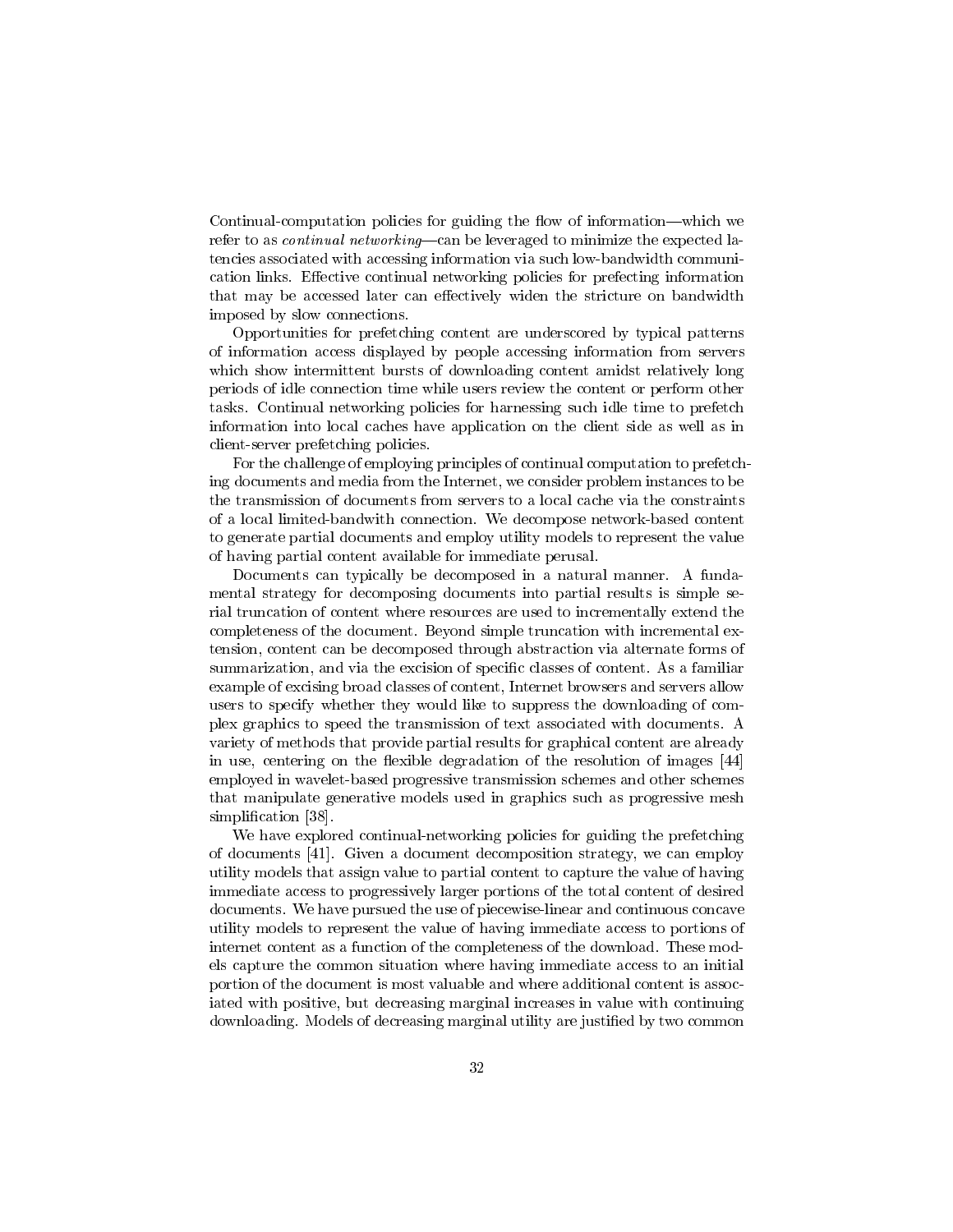

Figure 7: (a) A piecewise-linear utility model for having immediate access to partial content where the flux of downloading text is greater than that of downloading associated graphics. (b) Finer-grained piecewise-linear model considering the diminishing returns in value of text and graphics displayed on progressively later screenfuls of content.

features of web content. For one, the cognitive bottleneck of reviewing the initial portions of documents often allows idle resources for downloading progressively later portions of a document. Second, the typical structure of documents in combination with the typical experience of searching to see if a document has the right information, leads to the common situation where a great ma jority of the value of the total content is provided in the initial portions of a document.

Figure 7(a) captures a piecewise-linear concave utility model, representing the value of having immediate access to portions of content contained in a network-based document. For this model, the value flux associated with the downloading of text is greater than that of downloading the associated graphics. Figure 7(b) shows a model that considers a finer-grained decomposition, considering the diminishing returns associated with progressively fetching additional material in terms of serial screenfuls of text and graphics.

Let us consider prefetching based on utility functions modeled by piecewiselinear functions with decreasing rate. In practice, we allow software designers or users to specify the size of the local cache or the minimal flux required to continue prefetching. To assess value, we assume that the value of prefetching the total content for each document  $I$  is 1.0, and that the value derived from each component (e.g., successive text or graphics components) increases linearly with the portion of the component as specified by the utility model. Let us assume that the size of a component (e.g., the first screenful of text) is  $B$ (component)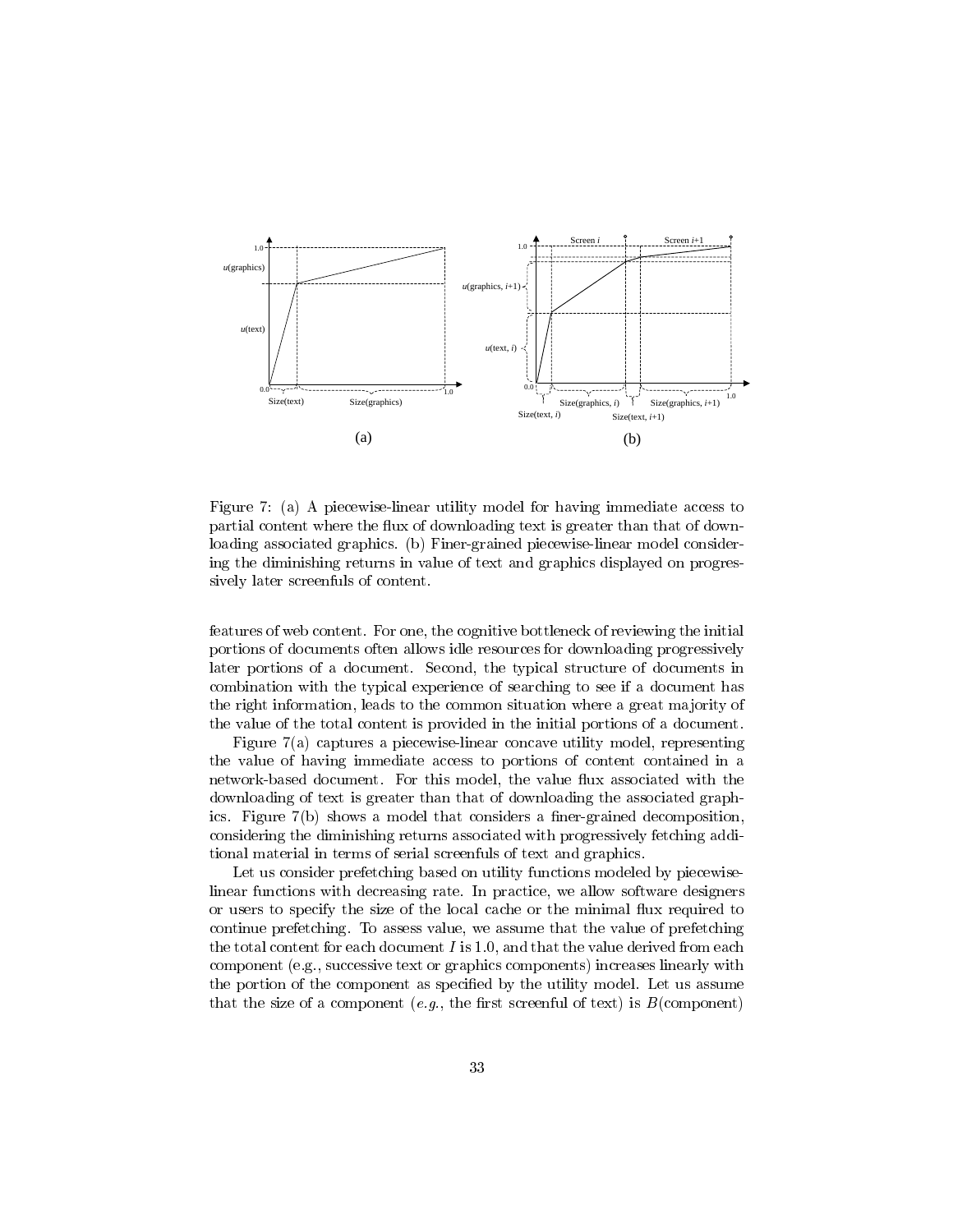bytes and that the value derived from the component ranges linearly from 0 for no content fetched to a subutility,  $u$ (component), for all of that component. Given a transmission rate of  $R$  baud, the EVP flux associated with downloading any component associated with a segment in the piecewise-linear concave value function is:

$$
\psi(\text{segment } i) = \frac{u(\text{component } i)}{B(\text{component } i)} p(I|E) \mathcal{R}
$$
\n(20)

Prefetching policies that maximize expected utility for this utility model, described in Section 4.5, take as input quantitative or qualitative information about the likelihoods of the next documents accessed when such information is available. The prefetching policies do not require highly accurate probabilities. As we discussed earlier, the policies apply to probabilistic information available at any level of resolution. However, the policies grow in value with increases in the accuracy of inferred probabilities that a user will access documents  $I$  in a session.

We have explored several approaches to estimating the  $p(I|E)$  for driving continual-computation policies for prefetching. Central in this task is the learning or construction of probabilistic user models that can be harnessed to infer the probabilities of next access via considering such observations as the search context, a user's browsing behavior, nature and content of documents recently visited, and the link structure of these documents. There has been growing experience with the use of Bayesian models of the goals and needs of users as they work with software applications [2, 18, 42]. Browsing actions with relevance to the probability of the next access include the length of time of a dwell on the current page following a new access or scroll, the dwell or access history, pattern and direction of scroll, and the mouse cursor position and patterns of motion. We have constructed such models via manual assessment techniques as well as through methods for learning probabilistic models from data. We have also employed the output of recommendation systems that may be employed during browsing. Recommendation systems include interest detection systems employing text similarity [53] and collaborative-ltering methods that identify articles of potential interest given an analysis of multiple users' activities [10, 57].

Beyond expressive Bayesian models that consider user activity, interests, and link structure, we have also explored the power of using simpler statistical models of document access based on the consideration of server logs. We performed experiments from data about user activity gathered from servers to probe the promise of continual computation policies for prefetching. A set of studies centered on learning a Markov model of page accesses from anonymous user log data to generate the probability that a user will access documents in a session given the current document being reviewed.

Let us consider a representative statistical analysis that leverages information obtained from a log file of anonymous user activity accessed from the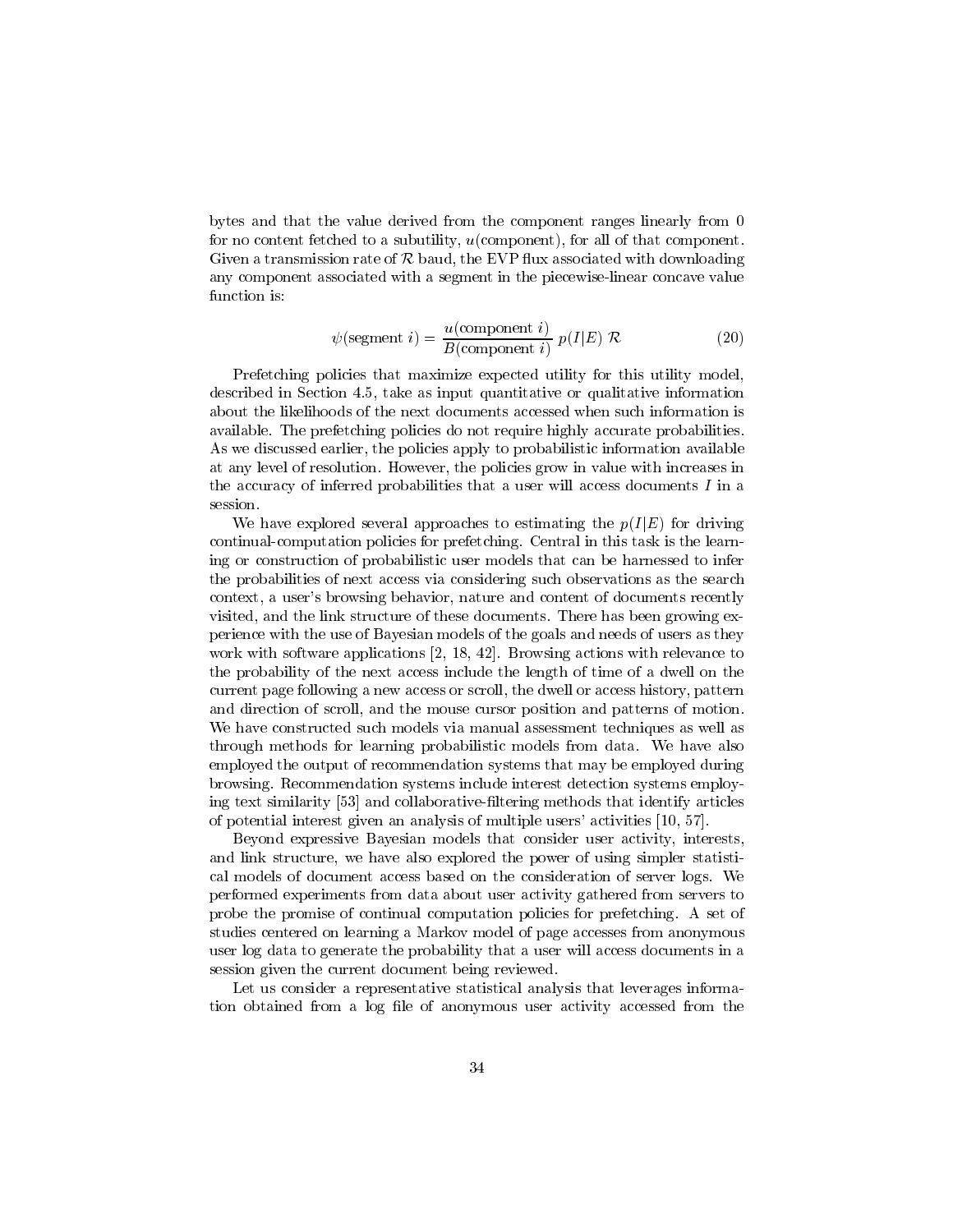

Figure 8: Analysis of prefetching using a Markov model built from a training data from an MSNBC internet server. The graph displays the probability of content from the next document accessed being in the cache as a function of the number of documents prefetched.

MSNBC Internet site for news and information. We processed this file to construct a Markov model of the probability,  $p(I|$  current document), for all pages in the log. The training data for this data set consists of 95,000 transitions among pages. For each page in the training set, the probability of a transition to other pages is computed by looking at all pages that had been visited next by users. The learned Markov transition probabilities provide the likelihood of users accessing the next page, and can be used to compute the probability of different sequences of pages.

Figure 8 displays an analysis of the value of prefetching activity for the MSNBC statistical analysis on a test set of 6,000 transitions gathered from the server. If we consider documents as having identical utility models, and employ the ideal continual computation policy to fetch documents we obtain a 0.5 probability of having content in the cache for the next accessed if we prefetch content from approximately fteen documents during recent idle time. This analysis indicates that the expected latencies are halved for this quantity of cached content. The number of documents and completeness of the content in the cache, the idle time required to generate the cache, and the size of the increase in expected value associated with such prefetching activity depends on the details of the specic utility model employed.

Beyond applications in accessing traditional web pages, the principles of continual computation can be leveraged in richer browsing experiences that provide users with the ability to navigate through high-delity two- and three-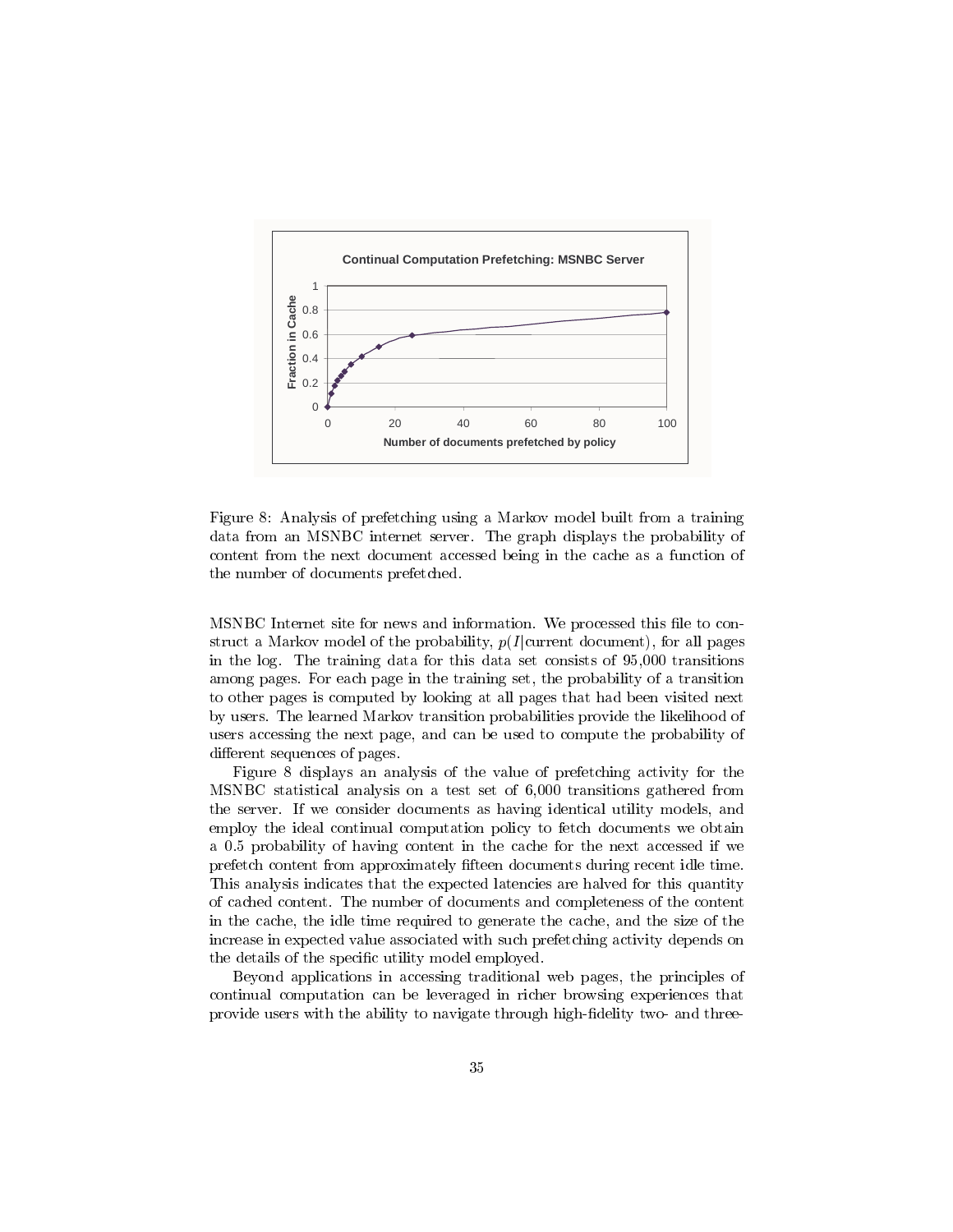

Figure 9: Opportunities for employing continual computation include the proactive caching of media transmitted over limited bandwidth channels given forecasts of the likelihood of alternative future tra jectories, based on recent navigations.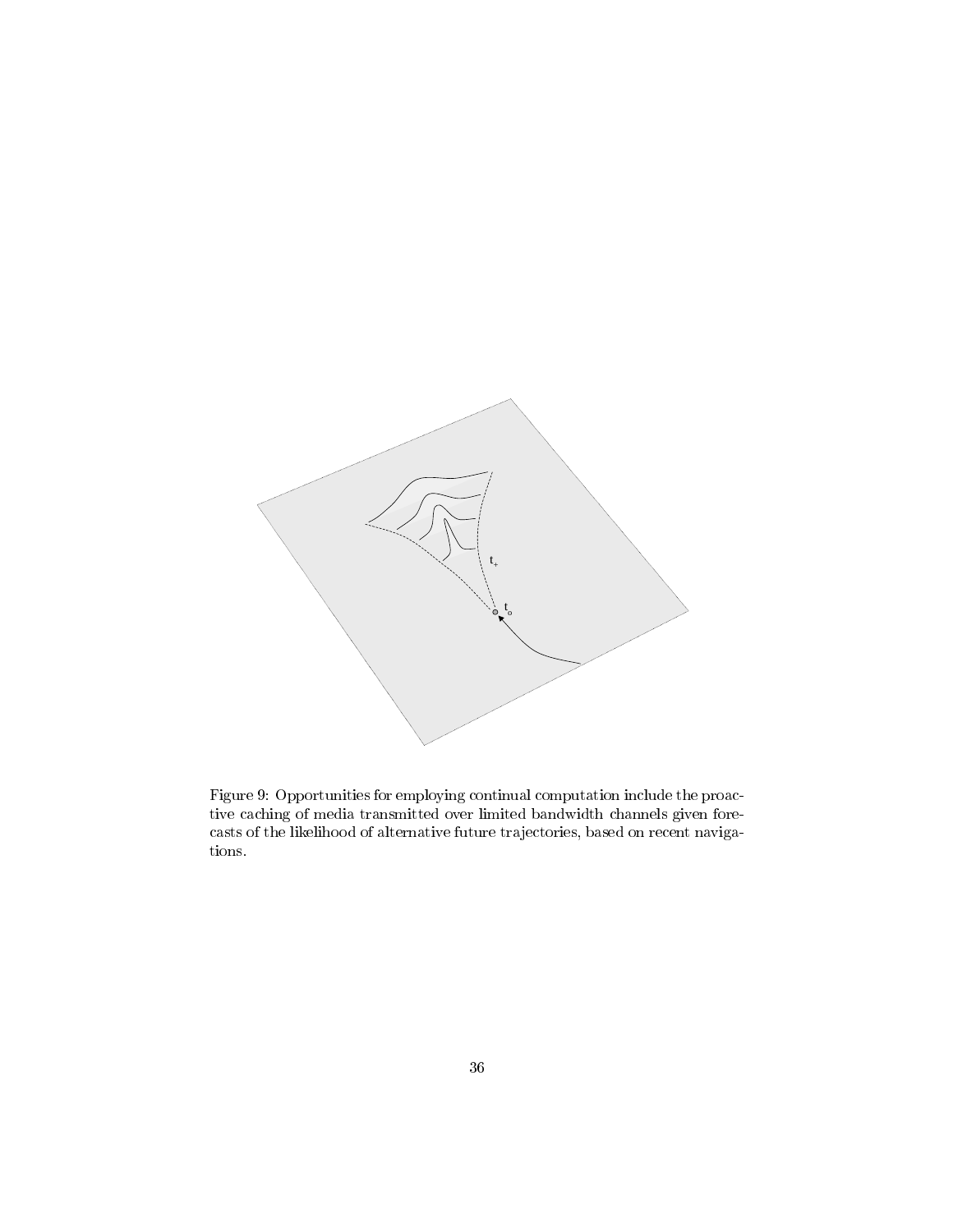dimensional media. We have been exploring the use of statistical information on patterns of navigation to forecast future positions and tra jectories from the current and recent history of navigational behavior—and using such forecasts to guide the proactive caching of media. Patterns of navigation vary depending on the application, and can be characterized in terms of probability distributions over future views conditioned on recent activity. In some applications, navigation occurs in the form of large, circling moves over broad views, followed by a pattern of drilling down for detailed views and local corrections proximal to target locations. For example, the browsing of imagery from a geographical database of satellite data involves patterns of browsing at a highly zoomedout perspective, refining a coarse position of interest, and converging on target detailed locations of interest. Other patterns are seen during the review of content allowing walkthroughs or rotations through virtual three-dimensional spaces. As highlighted graphically in Figure 9, probability distributions over a user's future trajectories, based on recent navigations through visual media, can be harnessed to provide guidance to continual computation policies, so as to prefetch content with bandwidth that comes available during an interactive session.

#### 12 12 Related Work on Precomputation

Research within the Articial Intelligence community on reasoning under bounded resources has focused largely on real-time problem solving. Nevertheless, researchers have explored the value of offline analysis and precomputation on several fronts. Prior efforts include work on real-time planning, knowledge compilation, and learning.

Greenwald and Dean  $[30, 29]$  explored the challenges of harnessing offline and real-time computation in building response planning models for Markov decision processes under time constraints. The work pursued optimizations for more general situations of idle and real-time computation, focusing in part on issues faced with integrating reasoning systems that perform problem solving under significantly different time requirements. There have been a number of studies of offline reasoning for compilation of problem solving. Research on compilation spans challenges in decision making, theorem proving, and learning. In the realm of action under uncertainty, Heckerman, et al. investigated methods for the optimal compilation of actions given a finite quantity of memory [35]. Horsch and Poole explored the offline construction and incremental refinement of trees representing decision policies for real-time action [39]. In related work, Horvitz explored issues and opportunities with the ideal precomputation and caching of *platform results*—partial solutions to potential future real-time domain-level and metareasoning problems—to enhance the overall performance of a system [47, 49]. Zilberstein and Russell have explored the offline compilation of compositions of flexible algorithms in the context of planning, developing methods for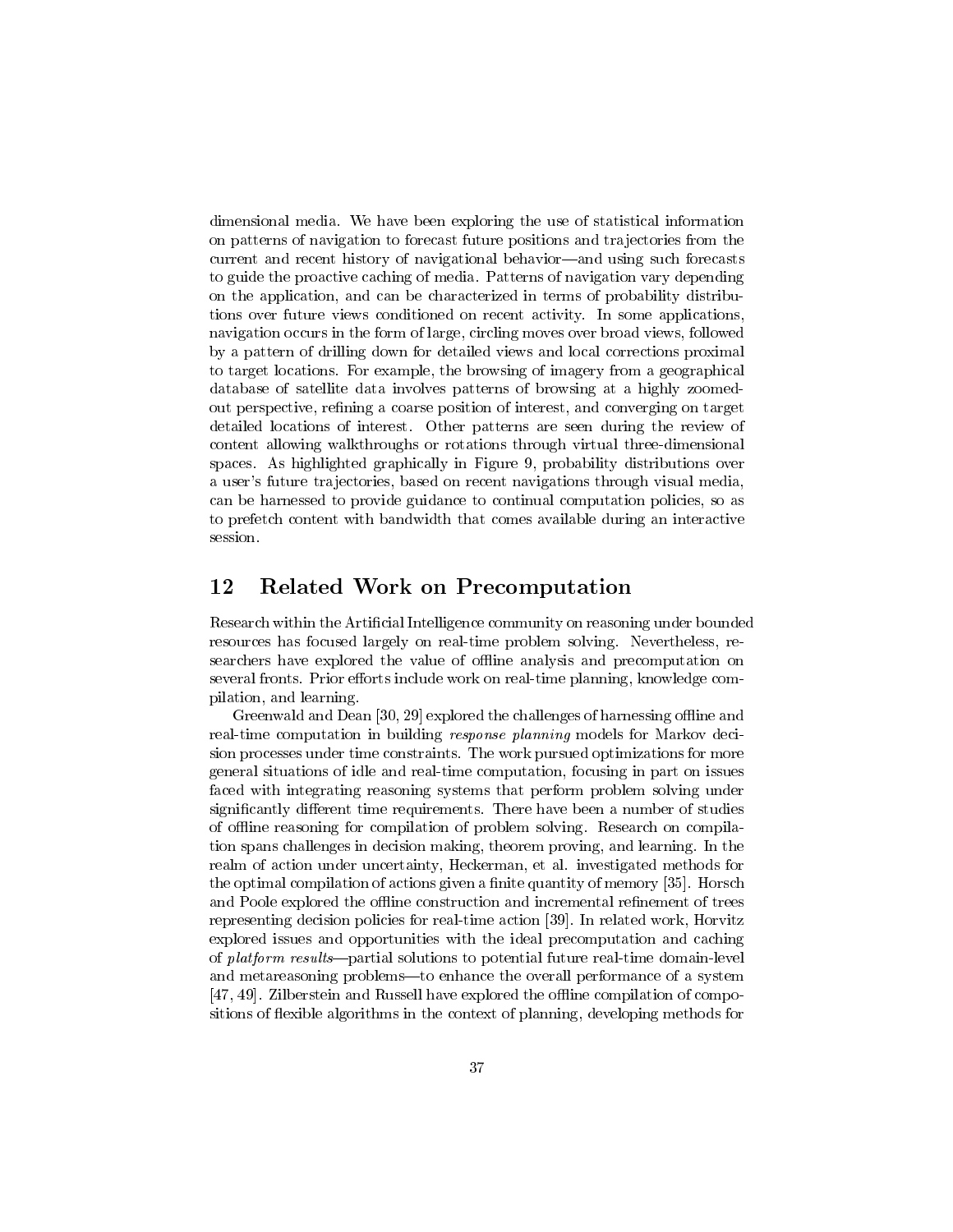generating sequences of stretches of partial computation to optimize the value of computation [68].

There has been a rich body of work in the offline compilation of general theories to enhance the efficiency of real-time queries [13]. Representative work in this arena includes that of Kautz and Selman, centering on the development of preprocessing techniques that compile propositional logical theories into Horn theories that approximate the initial information [65]. In the work, compilation procedures translate propositional theories into a syntactic class which guarantees polynomial-time inference for future queries. In related work, Moses and Tennenholtz described offline procedures for modifying a knowledge base. They introduce restrictions to a query language to yield polynomial real-time inference [55]. In a generalization of some of the earlier work on compilation, Khardon and Roth examine the situation of a system spending offline effort in learning about the nature of problem solving to enhance run-time competency [52]. In this work, learning procedures are employed during "grace periods" providing agents with the ability to incrementally construct a representation that increases the efficiency of handling queries expected in the environment.

Beyond artificial intelligence, precomputation methods have been explored in several computer science subdisciplines including operating systems, languages, databases, and compilers. The phrases *speculative execution*, *speculative compu*tation, and optimistic computation have been used in the systems and compilers arena to refer to procedures for precomputation centering on the execution of instructions that are not yet known to be required for a specic computation [15, 23, 25, 67, 16, 14].

Precomputation methods in the computer systems community typically center on heuristic policies and empirical studies. Systems research on speculative execution includes the extension of computer languages and compilers with handcrafted procedures and automated techniques that create program code with the ability to compute values for multiple branches of instructions in potential windows of resource availability [12, 56, 37]. The phrase value prediction has been used to describe a family of approaches to speculative execution centering on executing instructions before its inputs are available by guessing input values [14]. Such speculative execution of instructions can serve to break flow dependencies among instructions, enabling systems to exceed the bounds on performance based on data dependencies. Value prediction strategies typically include machinery for checking the actual values of variables downstream to verify that values were predicted correctly, and, if not, for performing a reexecution of instructions with the correct values. There is typically a cost to being wrong and a number of methods have been proposed to predicting value, including profiling the frequency of values of operands and leveraging notions of temporal locality to predict the repetition of values.

Speculative execution tasks include methods for proactively handling and making available stored data. Researchers have explored methods for loading data based on anticipated data references [58]. Moving into the realm of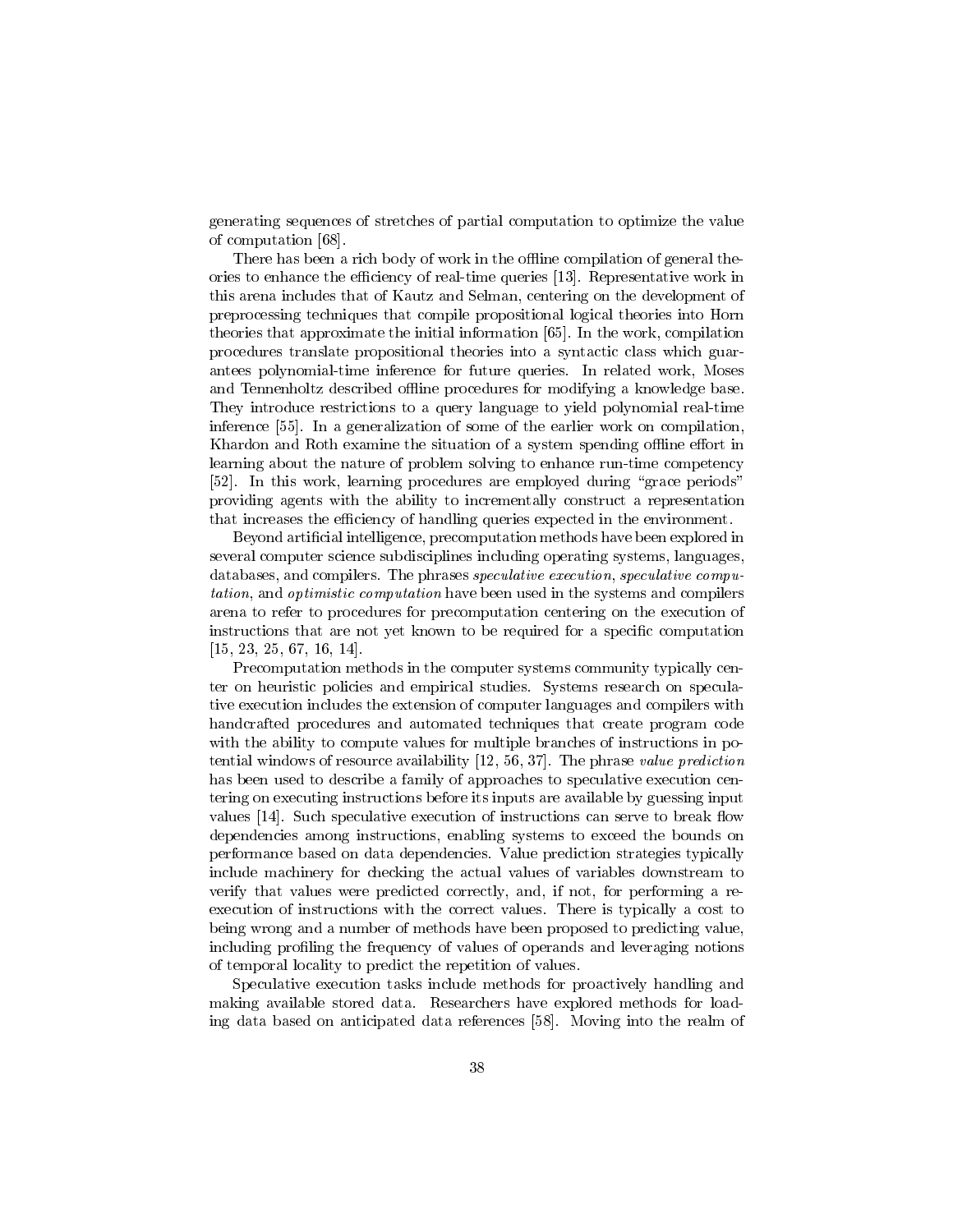database research, ongoing efforts have been focused on increasing the real-time responsivity of database systems to queries by precomputing a most appropriate set of materialized views and indexes based on an analysis of the recent workload on a database system [31, 17, 1].

#### 13 Toward Ubiquitous Continual Computation  $13\,$

Continual computation shows promise for enhancing solutions to precomputation challenges that have been explored in several areas of computer science, including articial intelligence, computer systems, and databases. There are numerous opportunities for modifying heuristic precomputation policies with continual computation policies, by taking advantage of coarse estimates of likelihood and the value of computation.

Beyond the effective leveraging of periods of idle time in research on the foundations of reasoning or on the fine structure of resource allocation in computer systems, continual computation can provide value in enhancing the efficiency of higher-level computational services in personal computing and Internet applications. Numerous interactive applications are characterized by intermittent bursts of computational effort against a background of relatively long periods of idle time associated with users reflecting about action, or reviewing or inputting information. Regularities in the probabilistic structure of computerhuman collaboration coupled with the relatively long periods of idle time that come with human cognition and deliberation, provide ripe opportunities for leveraging principles of continual computation.

Special formulations of continual computation might be explicitly aimed at predicting and caching responses to specic classes of problems, such as potential forthcoming computational bottlenecks. The value of employing continual computation to guide proactive planning to avoid such bottlenecks is framed by the results of research on harnessing probabilistic bottleneck diagnostic models [9]. Such models consider a set of performance indicators, software applications being used, and components of computational systems to generate probability distributions over different kinds of bottlenecks. They can also be harnessed in predicting the value of additional memory, computing, and networking resources.

Challenges with implementing continual computation include the development of efficient procedures for enumerating future instances and for estimating the value of computation and the probabilities associated with those instances. As we have seen, some applications, such as diagnostic reasoning, generate valuable probabilities of future problem instances in the course of their normal operation. However, in most cases, innovation with continual computation will hinge on the development of means for efficiently learning, accessing, or forecasting the likelihood of future problems.

There are opportunities for extending continual computation to direct pre-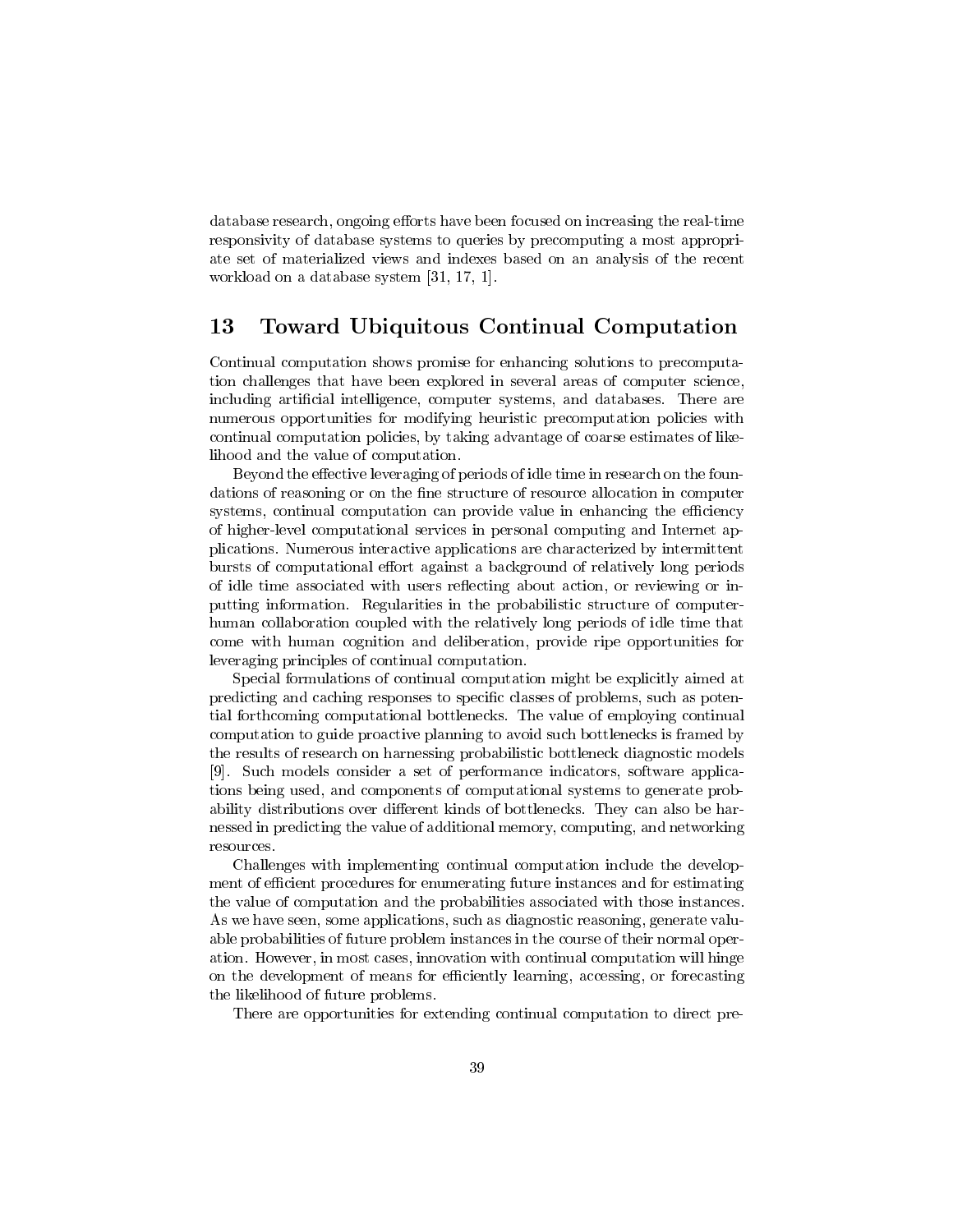computation at varying temporal granularities over the lifetime of systems by considering specic families of probabilistic dependency among problem instances. As another direction, rather than considering partial results as linked to specic problem instances, it is feasible that solutions to distinct problem instance might share some fundamental structure that can be precomputed and cached as partial results used in responding to multiple problem instances. Methods for noting and exploiting such shared problem structure may have significant payoffs.

Another area for future research is the study of risk preference and precomputation. We have taken an expected value perspective in developing policies. There is opportunity for introducing machinery for reasoning about uncertainties *about* probabilities of problem instances and precomputation profiles, and seeking to minimize the risks in computational decision making, potentially leveraging portfolio selection techniques that explicitly consider risk preference and that seek to identify efficient frontiers in the space of expectation and risk [54].

More fundamentally, the pursuit of continual computation can provide a window into intelligence, framing key questions and research directions on the construction of computing systems that have the ability to make the best use of constrained architectures and limited resources [47, 60]. As an example, if the estimation of EVP flux for an application requires significant computation, a reasoning system may benefit by deliberating about the partition of resources among multiple activities, including the amount of effort to apply to the analysis of continual computation. Seeking to optimize the partition of resources among computation, precomputation, and deliberation about continual computation poses a number of interesting issues with reasoning, metareasoning, and compilation under the constraints imposed by architecture and resources.

#### 14 Summary

We presented continual-computation policies for harnessing intermittently available resources to enhance the future performance of computing systems. We focused on the identication of policies that leverage information about the likelihood of future problem instances. We considered procedures for minimizing delays and for maximizing the quality of the responses to forthcoming problems. We explored several families of utility models describing the value of partial results and derived ideal policies for guiding precomputation with local decisions for these cases. After reviewing principles, we presented illustrative applications of continual computation.

Continuing research on continual computation promises to enhance the value of computational systems and to bolster our understanding of problem solving under limited and varying resources. Future research directions highlighted by this work include developing extensions for considering policies for handling gen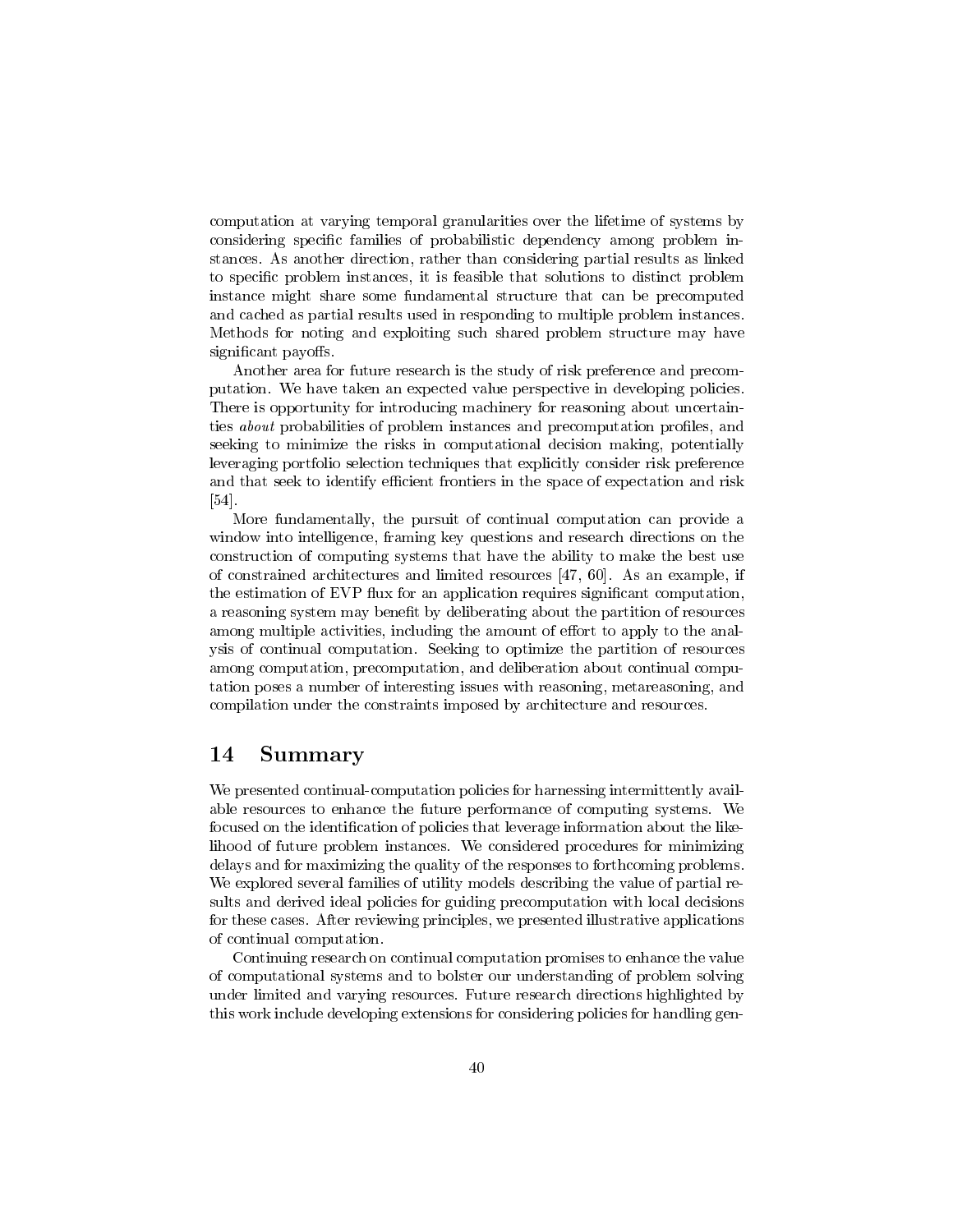eral sequences of problems over time, for considering multiple levels of temporal granularity, effectively managing memory for caching, deliberating about the likelihoods of future challenges and the value of computation, and for taking into consideration notions of risk preference for handling the case of uncertainty about probabilities and the value of computation.

### Acknowledgments

I have had interesting and enjoyable conversations about continual computation with Dimitris Achlioptas, Jack Breese, Surajit Chadhuri, Jim Gray, Lloyd Greenwald, Carl Kadie, Jed Lengyel, Chris Meek, Bob Metcalfe, Natalia Moore, Mark Peot, and Harry Shum. Carl Kadie assisted with the extraction and analysis of server log data employed in prefetching studies.

### References

- [1] S. Agrawal, S. Chaudhuri, and V. Narasayya. Automated selection of materialized views and indexes for SQL databases. In Proceedings of the Twenty-Sixth International Conference on Very Large Databases. Very Large Database Endowment, Very Large Database Endowment, 2000.
- [2] D.W. Albrecht, I. Zukerman, A.E. Nicholson, and A. Bud. Towards a bayesian model for keyhole plan recognition in large domains. In Proceedings of the Sixth International Conference on User Modeling, Sardinia, Italy, pages 365-376. User Modeling, Springer-Verlag, June 1997.
- [3] M. Ben-Bassat. Myopic policies in sequential classification. IEEE Transactions on Computers,  $27:170{-}178$ , 1978.
- [4] M. Ben-Bassat and D. Teeni. Human-oriented information acquistion in sequential pattern classication: Part 1 - single membership classication. IEEE Transactions on Systems, Man, and Cybernetics,  $14:131-138$ , 1984.
- [5] M. Boddy and T. Dean. Solving time-dependent planning problems. In Proceedings of the Eleventh IJCAI. AAAI/International Joint Conferences on Articial Intelligence, August 1989.
- [6] M. Boddy and T. Dean. Decision-theoretic deliberation scheduling for problem solving in time-constrained environments. Artificial Intelligence,  $67(2):245{-}286, 1994.$
- [7] C. Boutilier and R. Dearden. Using abstractions for decision-theoretic planning with time constraints. In Proceedings of the Twelfth National Conference on Artificial Intelligence, pages 1016-1022, Menlo Park, CA, August 1994. American Association for Articial Intelligence, AAAI Press.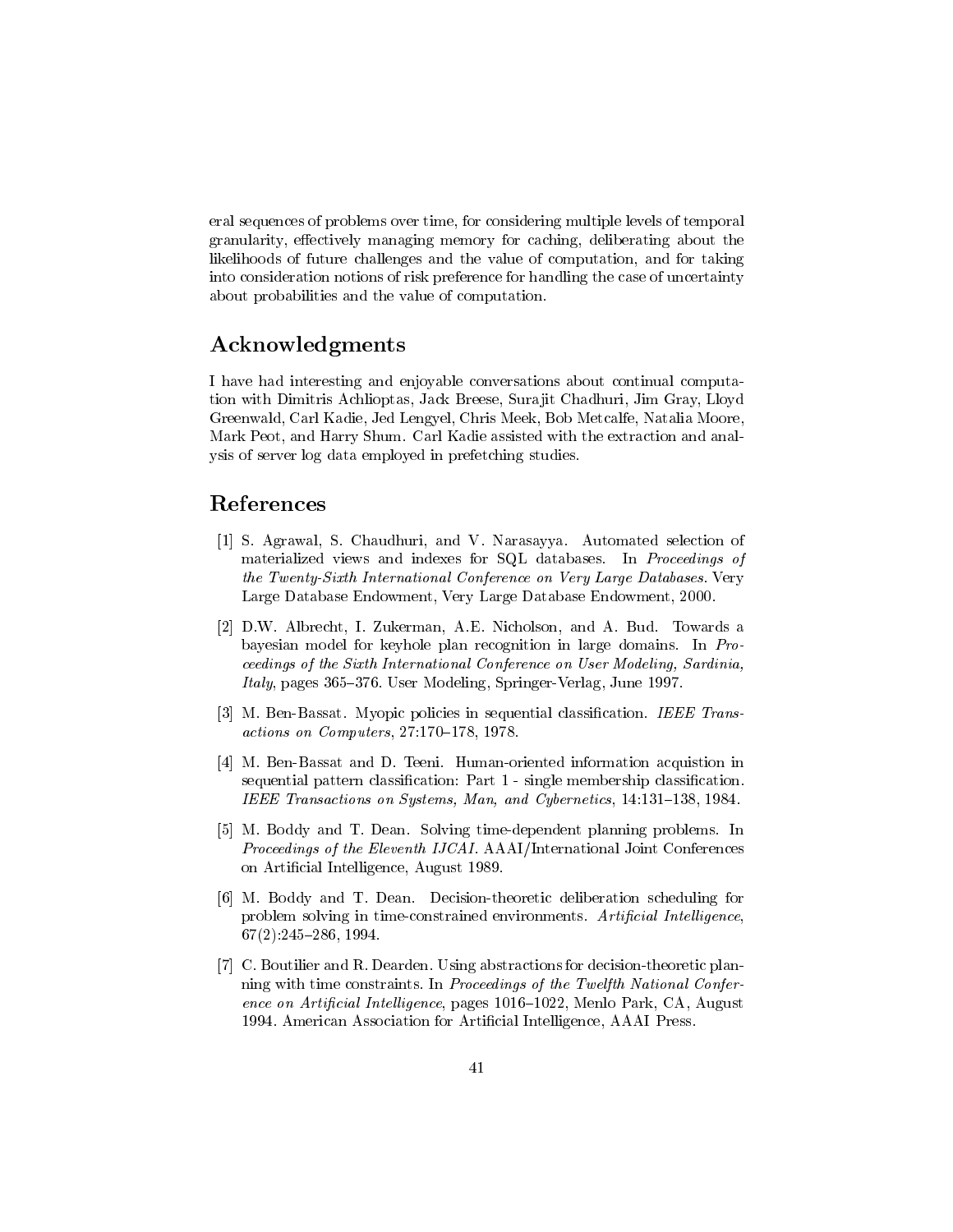- [8] J. Breese, E. Horvitz, M. Peot, R. Gay, and G. Quentin. Automated decision-analytic diagnosis of thermal performance in gas turbines. In Proceedings of Turbine Expo 92.American Society of Mechanical Engineers, July 1992.
- [9] J.S. Breese and R. Blake. Automating computer bottleneck detection with belief nets. In Proceedings of the Eleventh Conference on Uncertainty in Artificial Intelligence, San Francisco, August 1995. Association for Uncertainty in Articial Intelligence, Morgan Kaufmann.
- [10] J.S. Breese, D. Heckerman, and C. Kadie. Empirical analysis of predictive algorithms for collaborative filtering. In *Proceedings of the Fourteenth* Conference on Uncertainty in Artificial Intelligence, pages 43-52. AUAI, Morgan Kaufmann, San Francisco, July 1998.
- [11] J.S. Breese and E.J. Horvitz. Ideal reformulation of belief networks. In Proceedings of Sixth Conference on Uncertainty in Artificial Intelligence, *Cambridge, MA*, pages  $64-72$ . Association for Uncertainty in Artificial Intelligence, Mountain View, CA, July 1990.
- [12] F. W. Burton. Controlling speculative computation in a parallel functional programming language. In Proceedings of the Fifth International Conference on Distributed Computing Systems, pages 453-458, May 1985.
- [13] M. Cadoli and F. M. Donini. A survey on knowledge compilation. AI Communications—The European Journal for Artificial Intelligence, 10:137-150, 1997.
- [14] B. Calder, P. Feller, and A. Eustace. Value profiling. In *Proceedings of the* Thirtieth International Symposium on Microarchitecture, pages 270-280, December 1997.
- [15] D. Callahan, K. Kennedy, and A. Porterfield. Software prefetching. In  $Pro$ ceedings of the 4th International Conference on Architectural Support for Programming Languages and Operating System (ASPLOS), volume 26(4), pages 40-52, New York, NY, 1991. ACM Press.
- [16] F. Chang, G. Gibson, and I. Automatic. Hint generation through speculative execution. In Proceedings of the Third USENIX Symposium on Operating Systems Design and Implementation (OSDI'99), pages  $1–14$ , February 1999.
- [17] S. Chaudhuri and V. Narasayya. An efficient cost-driven index selection tool for microsoft sql server. In Proceedings of the Twenty-Third International Conference on Very Large Databases. Very Large Database Endowment, Very Large Database Endowment, 1997.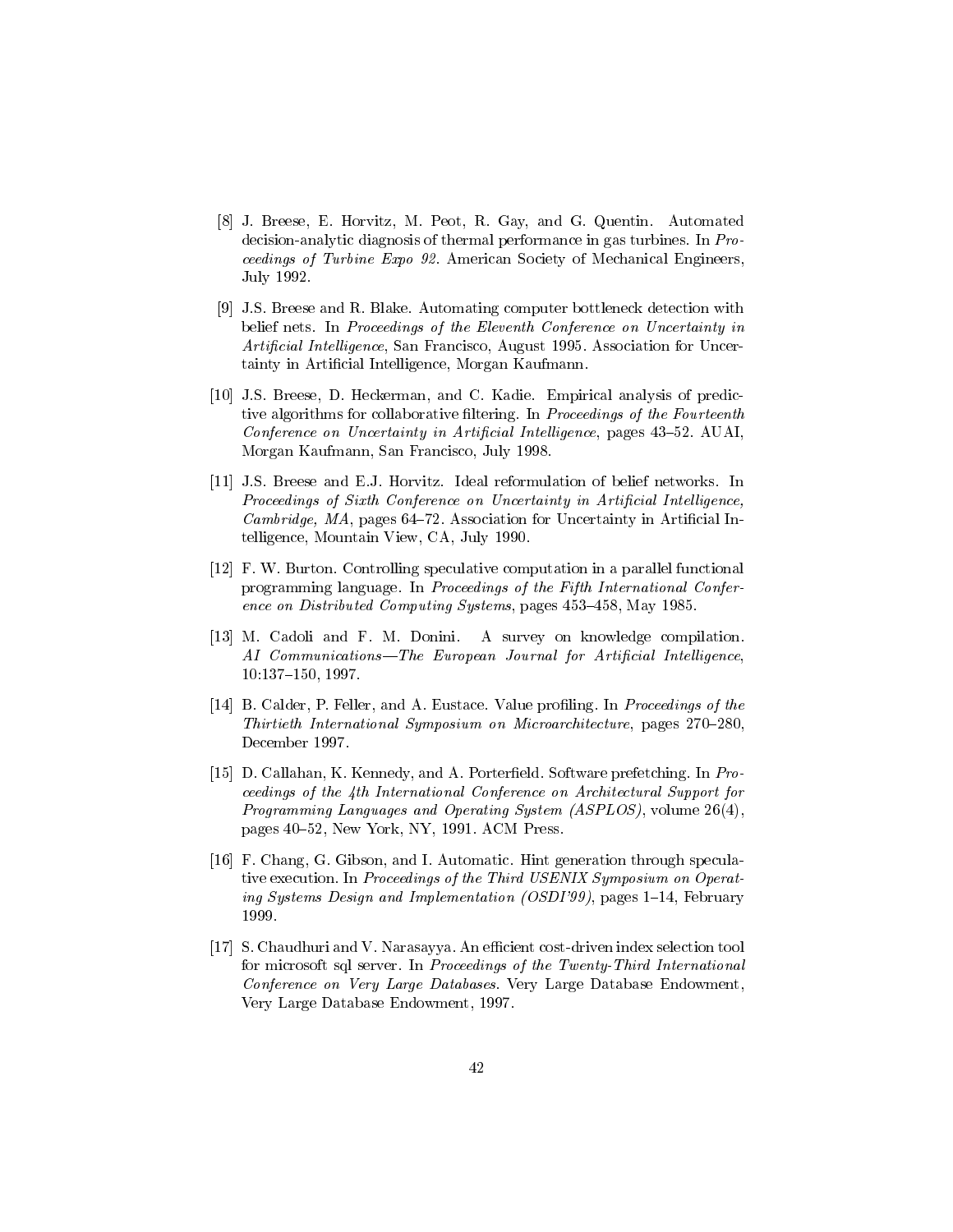- [18] C. Conati, A.S. Gertner, K. VanLehn, and M.J. Druzdzel. Online student modeling for coached problem solving using bayesian networks. In Proceedings of the Sixth International Conference on UserModeling, Sardinia, Italy, pages 231-242. User Modeling, Springer-Verlag, June 1997.
- [19] G. Cooper. The computational complexity of Bayesian inference using Bayesian belief networks. Journal of Artificial Intelligence,  $42(2)$ :393-405, 1990.
- [20] P. Dagum and M. Luby. Approximating probabilistic inference in Bayesian networks is NP-hard. Journal of Artificial Intelligence,  $60(1)$ :141-153, 1993.
- [21] T. Dean and M. Boddy. An analysis of time-dependent planning. In Proceedings AAAI-88 Seventh National Conference on Artificial Intelligence, pages 49–54. American Association for Artificial Intelligence, August 1988.
- [22] T.L. Dean and M.P. Wellman. Planning and Control, chapter 8.3 Temporally Flexible Inference, pages 353–363. Morgan Kaufmann, San Francisco, 1991.
- [23] D. DeGroot. Throttling speculative computation: Issues and problems. Parallel Computing, pages pages 19-37, 1991.
- [24] M.R. Garey and D.S. Johnson. Computers and Intractability: A Guide to the Theory of NP-Completeness. W.H. Freeman and Company, New York,
- [25] K. Ghosh, R. M. Fujimoto, and K. Schwan. A testbed for optimistic execution of real-time simulations. In Proceedings of the IEEE Workshop on Parallel and Distributed Real-Time Systems. IEEE, IEEE Computer Society, April 1993.
- [26] I.J. Good. A five-year plan for automatic chess. *Machine Intelligence*,  $2:89-118.1968.$ 2:89 The contract of the contract of the contract of the contract of the contract of the contract of the contract of the contract of the contract of the contract of the contract of the contract of the contract of the contr
- [27] I.J. Good. Dynamic probability, computer chess, and the measurement of knowledge. In E.W. Elcock and Michie D., editors, Machine Intelligence, pages 139-150. Wiley, New York, 1977.
- [28] G.A. Gorry and G.O. Barnett. Experience with a model of sequential diagnosis. Computers and Biomedical Research, 1:490-507, 1968.
- [29] L. Greenwald. Analysis and Design of On-line Decision-Making Solutions for Time-Critical Planning and Scheduling Under Uncertainty. PhD thesis, Department of Computer Science, Brown University, Providence, RI, 1996.
- [30] L. Greenwald and T. Dean. Anticipating computational demands when solving time-critical decision-making problems. In *Proceedings of the First* Workshop on the Algorithmic Foundations of Robotics. A. K. Peters, 1994.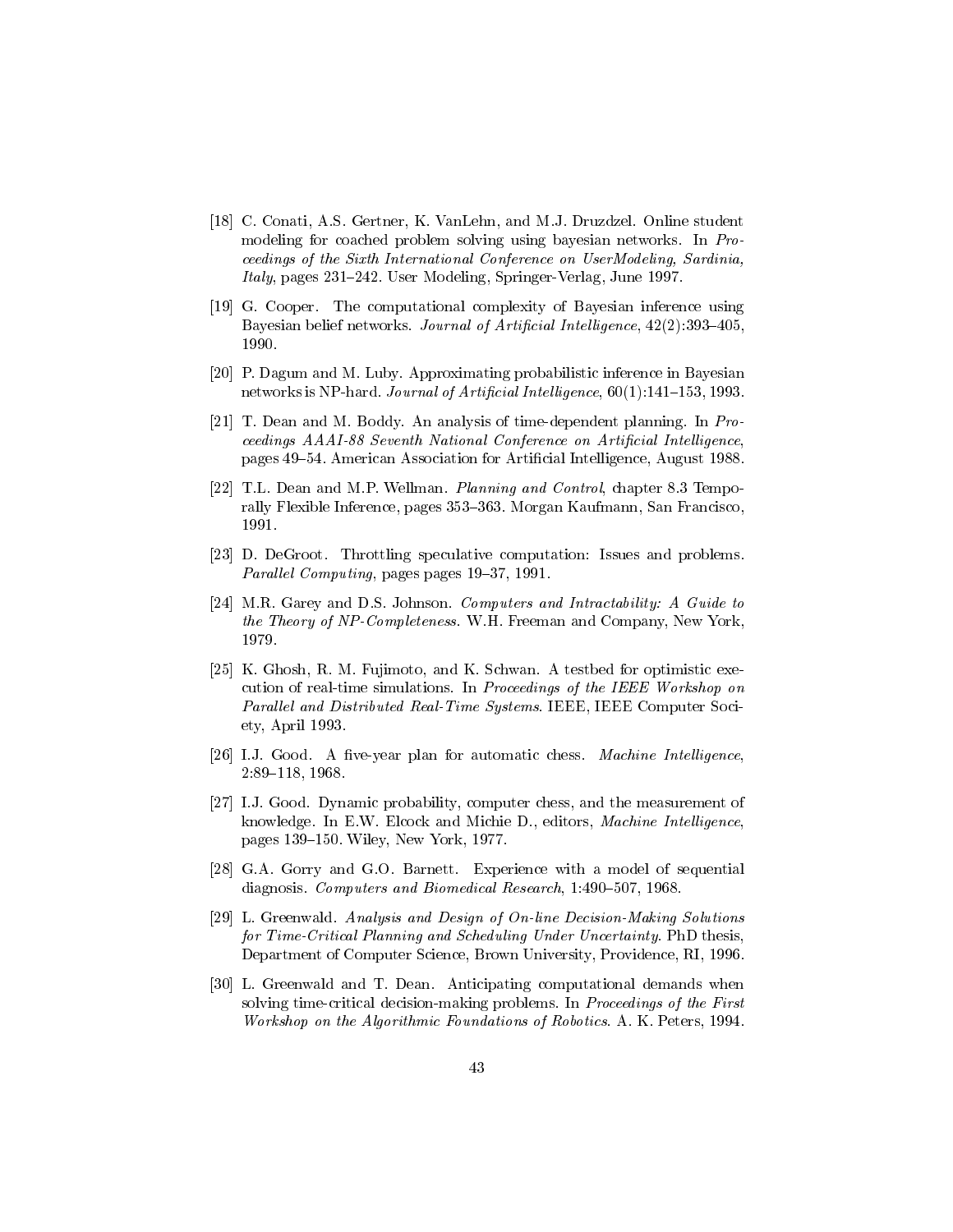- [31] H. Gupta, V. Harinarayan, A. Ra jaraman, and J. Ullman. Index selection for olap. In Proceedings of the Thirteenth International Conference on Data Engineering, pages 208-219. IEEE Computer Society, IEEE Computer Society, April 1999.
- [32] D. Heckerman, J. Breese, and K. Rommelse. Decision-theoretic troubleshooting.  $CACM$ ,  $38.3.49{-}57$ , 1995.
- [33] D. Heckerman, E. Horvitz, and B. Middleton. A nonmyopic approximation for value of information. In Proceedings of the Seventh Conference on Uncertainty in Artificial Intelligence. Association for Uncertainty in Artificial Intelligence, 1991.
- [34] D. Heckerman, E. Horvitz, and B. Nathwani. Toward normative expert systems: Part I. The Pathfinder project. Methods of information in medicine, 31:90-105, 1992.
- [35] D.E. Heckerman, J.S. Breese, and E.J. Horvitz. The compilation of decision models. In Proceedings of Fifth Conference on Uncertainty in Artificial *Intelligence*, pages  $162-173$ . Association for Uncertainty in Artificial Intelligence, Mountain View, CA, August 1989.
- [36] M. Henrion, J.S. Breese, and E.J. Horvitz. Decision analysis and expert systems.  $AI\ Magazine$ , 12:64-91, Winter 1992.
- [37] U. Holtmann and R. Ernst. Experiments with low-level speculative computation based on multiple branch prediction. IEEE Transactions on VLSI  $Systems, 1(3): 262–267, September 1993.$
- [38] H. Hoppe. Progressive meshes. In Proceedings of SIGGRAPH 96, pages 99-108. SIGGRAPH, August 1996.
- [39] M. Horsch and D. Poole. Flexible policy construction by information renement. In Proceedings of the Twelfth Conference on Uncertainty in Artificial Intelligence, Portland, OR, pages 315-324. Morgan Kaufmann, San Francisco, August 1996.
- [40] E. Horvitz. Models of continual computation. In Proceedings of the Fourteenth National Conference on Artificial Intelligence, pages 286-293. American Association for Artificial Intelligence, AAAI Press, Cambridge, MA, July 1997.
- [41] E. Horvitz. Continual computation policies for utility-directed prefetching. In Proceedings of the Seventh International Conference on Information and Knowledge Management, pages  $175{\text -}184$ . Association for Computing Machinery, ACM Press, New York, July 1998.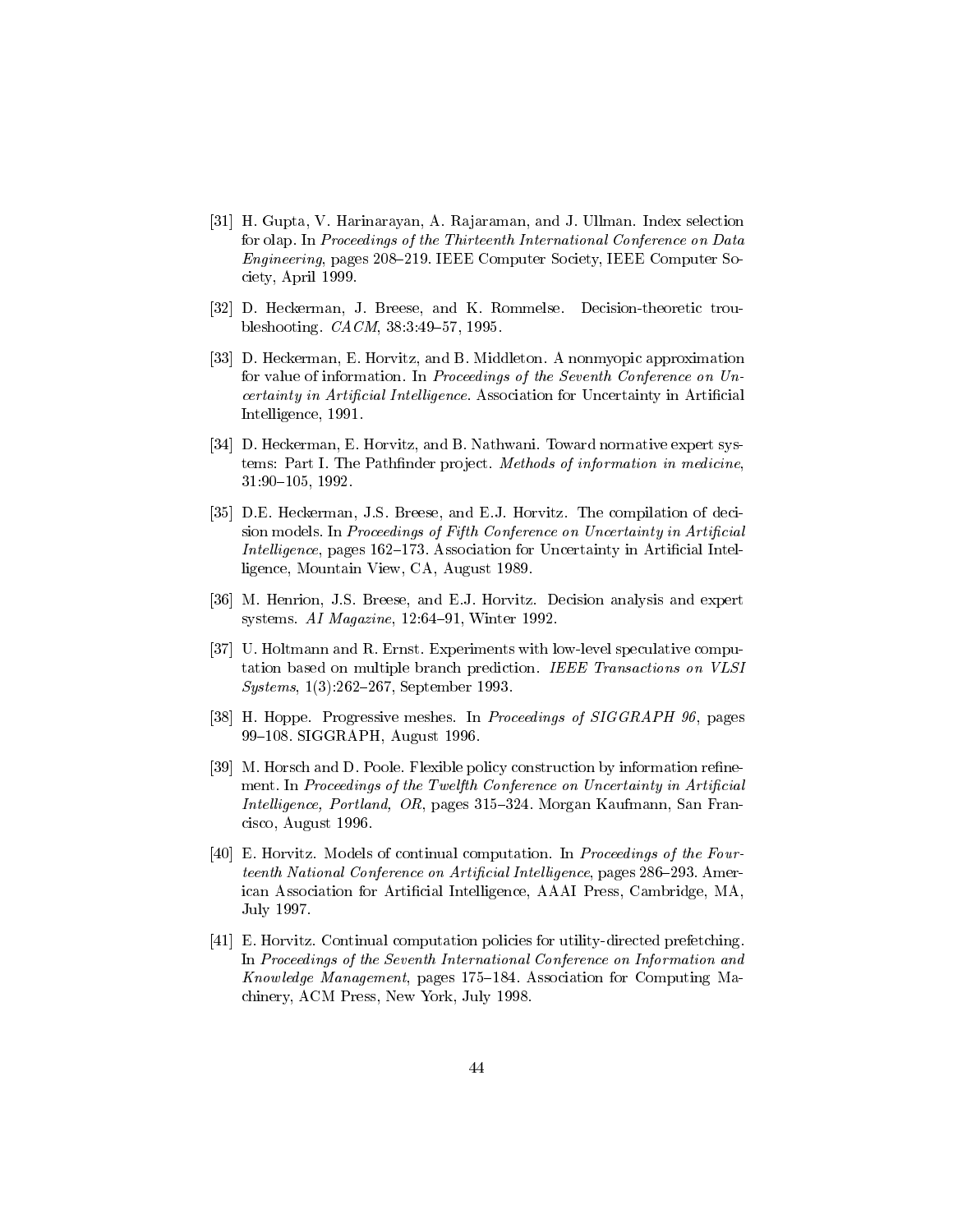- [42] E. Horvitz, J. Breese, D. Heckerman, D. Hovel, and K. Rommelse. The Lumiere project: Bayesian user modeling for inferring the goals and needs of software users. In Proceedings of the Fourteenth Conference on Uncertainty  $in Artificial Intelligence$ , pages 256–265. Morgan Kaufmann, San Francisco, July 1998.
- [43] E. Horvitz and A. Klein. Reasoning, metareasoning, and mathematical truth: Studies of theorem proving under limited resources. In Proceedings of the Eleventh Conference on Uncertainty in Artificial Intelligence, pages 306{314, Montreal, Canada, August 1995. Association for Uncertainty in Articial Intelligence, Morgan Kaufmann, San Francisco.
- [44] E. Horvitz and J. Lengyel. Perception, attention, and resources: A decisiontheoretic approach to graphics rendering. In *Proceedings of the Thirteenth* Conference on Uncertainty in Artificial Intelligence (UAI-97), pages  $238-$ 249, Providence, RI, 1997. Morgan Kaufmann, San Francisco.
- [45] E. Horvitz and A. Seiver. Time-critical action: Representations and application. In Proceedings of the Thirteenth Conference on Uncertainty in Artificial Intelligence (UAI-97), pages  $250-257$ , Providence, RI, 1997. Morgan Kaufmann, San Francisco.
- [46] E. Horvitz and S. Zilberstein. Proceedings of the Fall Symposium on Flexible Computation, Cambridge MA. Technical Report FS-96-06, American Association for Articial Intelligence, November 1996.
- [47] E.J. Horvitz. Reasoning about beliefs and actions under computational resource constraints. In Proceedings of Third Conference on Uncertainty in Artificial Intelligence, pages 429-444, Seattle, Washington, July 1987. AAAI and Association for Uncertainty in Articial Intelligence, Mountain View, CA. Also in L. Kanal, T. Levitt, and J. Lemmer, ed., Uncertainty in Artificial Intelligence 3, Elsevier, Amsterdam, 1989, pp. 301-324.
- [48] E.J. Horvitz. Reasoning under varying and uncertain resource constraints. In Proceedings  $A A A I - 88$  Seventh National Conference on Artificial Intelligence, pages 111-116. Morgan Kaufmann, San Mateo, CA, August 1988.
- [49] E.J. Horvitz. Rational metareasoning and compilation for optimizing decisions under bounded resources. In *Proceedings of Computational Intelli*gence 89, Milan, Italy. Association for Computing Machinery, September 1989.
- [50] E.J. Horvitz. *Computation and Action Under Bounded Resources*. PhD [50] E.J. Horvitz. Computation and Action Under Bounded Resources. PhD thesis, Stanford University, 1990.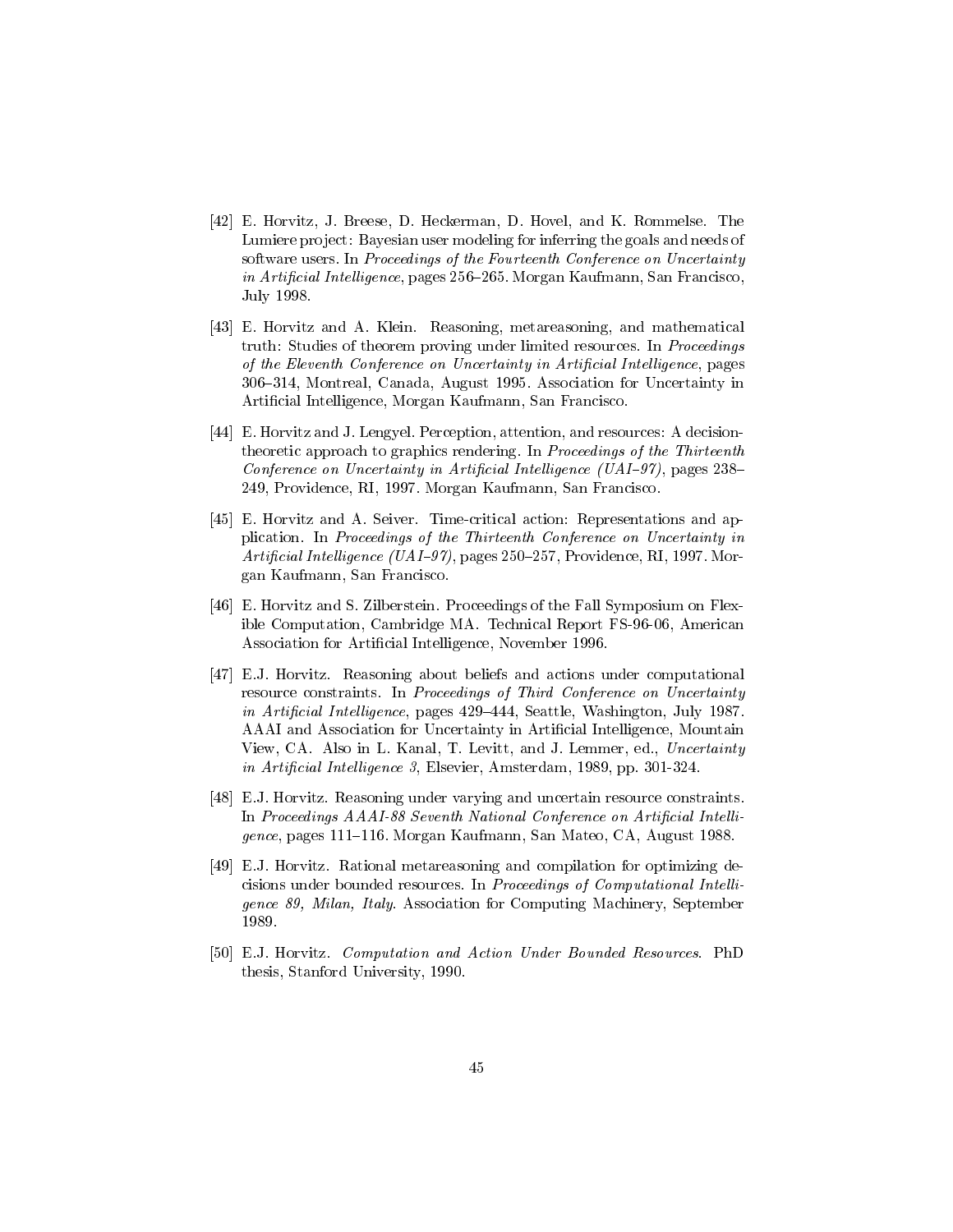- [51] E.J. Horvitz, G.F. Cooper, and D.E. Heckerman. Reflection and action under scarce resources: Theoretical principles and empirical study. In Proceedings of the Eleventh International Joint Conference on Artificial Intelligence, Detroit, MI, pages  $1121-1127$ . International Joint Conference on Articial Intelligence, August 1989.
- [52] R. Khardon and D. Roth. Learning to reason. In In Proceedings of the National Conference on Artificial Intelligence, pages 682-687. AAAI Press, July 1994.
- [53] H. Leiberman. An agent that assists web browsing. In Proceedings of IJCAI-95, Montreal, Canada. Morgan Kaufmann, San Francisco, August
- [54] H.M. Markowitz. Portfolio Selection. Blackwell, Cambridge, MA, 1991.
- [55] Y. Moses and M. Tennenholtz. Off-line reasoning for on-line efficiency. In Proceedings of the Fourteenth International Joint Conference on Artificial Intelligence, pages 490-495. Morgan Kaufmann, San Francisco, August
- [56] T. Mowry, M. Lam, and A. Gupta. Design and evaluation of a compiler algorithm for prefetching. In Proceedings of the Fifth International Conference on Architectural Support for Programming Languages and Operating Systems, pages  $62-73$ , October 1992.
- [57] P. Resnick and H. Varian. Recommender systems. Communications of the  $ACM$ , 40(3):56-58, 1997.
- [58] A. Rogers and K. Li. Software support for speculative loads. In *Proceedings* of the Fifth international Conference on Architectural Support for Programming Languages and Operating Systems, pages  $38-50$ , October 1992.
- [59] S. Russell. Fine-grained decision-theoretic search control. In *Proceedings of* Sixth Conference on Uncertainty in Artificial Intelligence. Association for Uncertainty in Articial Intelligence, Mountain View, CA, August 1990.
- [60] S. Russell, D. Subramanian, and R. Parr. Provable bounded optimal agents. In Proceedings of IJCAI-93, Chambery, France, pages 338-344. IJCAI, August 1993.
- [61] S. Russell and E. Wefald. Do the Right Thing. MIT Press, Cambridge, MA, 1991.
- [62] S. Sahni. Approximate algorithms for the 0/1 knapsack problme. J. ACM, pages 115-124, 1975.